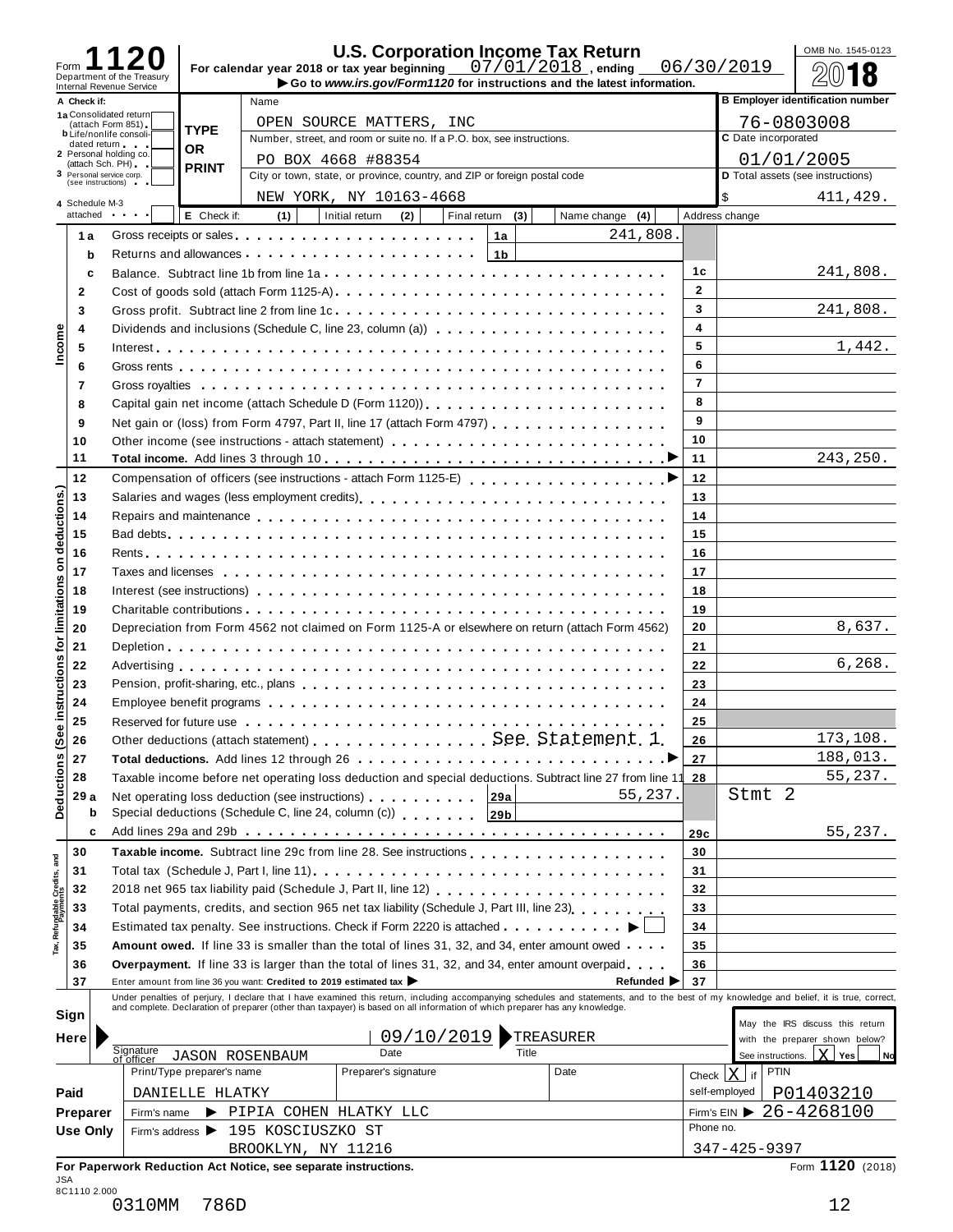# OPEN SOURCE MATTERS, INC<br>
Form 1120 (2018) Page 2

|          | Form 1120 (2018)  |                                                                                                                                                                                                                                                                                                                                                                  |                                 |                   | Page 2                                     |
|----------|-------------------|------------------------------------------------------------------------------------------------------------------------------------------------------------------------------------------------------------------------------------------------------------------------------------------------------------------------------------------------------------------|---------------------------------|-------------------|--------------------------------------------|
|          | <b>Schedule C</b> | Dividends, Inclusions, and Special Deductions (see<br>instructions)                                                                                                                                                                                                                                                                                              | (a) Dividends and<br>inclusions | $(b)$ %           | (c) Special deductions<br>$(a) \times (b)$ |
| 1.       |                   | Dividends from less-than-20%-owned domestic corporations (other than debt-                                                                                                                                                                                                                                                                                       |                                 | 50                |                                            |
| 2        |                   | Dividends from 20%-or-more-owned domestic corporations (other than debt-                                                                                                                                                                                                                                                                                         |                                 |                   |                                            |
|          |                   |                                                                                                                                                                                                                                                                                                                                                                  |                                 | 65                |                                            |
|          |                   | Dividends on certain debt-financed stock of domestic and foreign corporations                                                                                                                                                                                                                                                                                    |                                 | see<br>nstruction |                                            |
|          |                   | Dividends on certain preferred stock of less-than-20%-owned public utilities                                                                                                                                                                                                                                                                                     |                                 | 23.3              |                                            |
| 5        |                   | Dividends on certain preferred stock of 20%-or-more-owned public utilities                                                                                                                                                                                                                                                                                       |                                 | 26.7              |                                            |
| 6        |                   | Dividends from less-than-20%-owned foreign corporations and certain FSCs                                                                                                                                                                                                                                                                                         |                                 | 50                |                                            |
| 7        |                   | Dividends from 20%-or-more-owned foreign corporations and certain FSCs                                                                                                                                                                                                                                                                                           |                                 | 65                |                                            |
| 8        |                   | Dividends from wholly owned foreign subsidiaries                                                                                                                                                                                                                                                                                                                 |                                 | 100               |                                            |
| 9        |                   | <b>Subtotal.</b> Add lines 1 through 8. See instructions for limitations                                                                                                                                                                                                                                                                                         |                                 | see<br>nstruction |                                            |
| 10       |                   | Dividends from domestic corporations received by a small business investment                                                                                                                                                                                                                                                                                     |                                 |                   |                                            |
|          |                   | company operating under the Small Business Investment Act of 1958                                                                                                                                                                                                                                                                                                |                                 | 100               |                                            |
| 11       |                   |                                                                                                                                                                                                                                                                                                                                                                  |                                 | 100               |                                            |
| 12<br>13 |                   | Dividends from certain FSCs quantum property process research to providend the property of the property of the<br>Foreign-source portion of dividends received from a specified 10%-owned<br>foreign corporation (excluding hybrid dividends) (see instructions)                                                                                                 |                                 | 100<br>100        |                                            |
| 14       |                   | Dividends from foreign corporations not included on line 3, 6, 7, 8, 11, 12, or<br>13 (including any hybrid dividends) [10] [10] $\ldots$ [10] $\ldots$ [10] $\ldots$ [10] $\ldots$ [10] $\ldots$ [10] $\ldots$ [10] $\ldots$ [10] $\ldots$ [10] $\ldots$ [10] $\ldots$ [10] $\ldots$ [10] $\ldots$ [10] $\ldots$ [10] $\ldots$ [10] $\ldots$ [10] $\ldots$ [10] |                                 |                   |                                            |
|          |                   |                                                                                                                                                                                                                                                                                                                                                                  |                                 | see<br>nstruction |                                            |
| 15       |                   | 16 a Subpart F inclusions derived from the sale by a controlled foreign corporation<br>(CFC) of the stock of a lower-tier foreign corporation treated as a dividend                                                                                                                                                                                              |                                 | 100               |                                            |
|          |                   | <b>b</b> Subpart F inclusions derived from hybrid dividends of tiered corporations                                                                                                                                                                                                                                                                               |                                 |                   |                                            |
|          |                   | c Other inclusions from CFCs under subpart F not included on line 15, 16a, 16b,<br>or 17 (attach Form(s) 5471) (see instructions) example and the set of the set of the set of the set of the set of the set of the set of the set of the set of the set of the set of the set of the set of the set of the set o                                                |                                 |                   |                                            |
|          |                   | 17 Global Intangible Low-Taxed Income (GILTI) (attach Form(s) 5471 and Form                                                                                                                                                                                                                                                                                      |                                 |                   |                                            |
|          |                   |                                                                                                                                                                                                                                                                                                                                                                  |                                 |                   |                                            |
| 18       |                   |                                                                                                                                                                                                                                                                                                                                                                  |                                 |                   |                                            |
| 19       |                   | IC-DISC and former DISC dividends not included on line 1, 2, or 3                                                                                                                                                                                                                                                                                                |                                 |                   |                                            |
| 20       |                   |                                                                                                                                                                                                                                                                                                                                                                  |                                 |                   |                                            |
| 21       |                   | Deduction for dividends paid on certain preferred stock of public utilities                                                                                                                                                                                                                                                                                      |                                 |                   |                                            |
| 22       |                   |                                                                                                                                                                                                                                                                                                                                                                  |                                 |                   |                                            |
| 23       |                   | Total dividends and inclusions. Add lines 9 through 20. Enter here and on                                                                                                                                                                                                                                                                                        |                                 |                   |                                            |
|          |                   | 24 Total special deductions. Add lines 9 through 22, column (c). Enter here and on page 1, line 29b                                                                                                                                                                                                                                                              |                                 |                   |                                            |

Form **1120** (2018)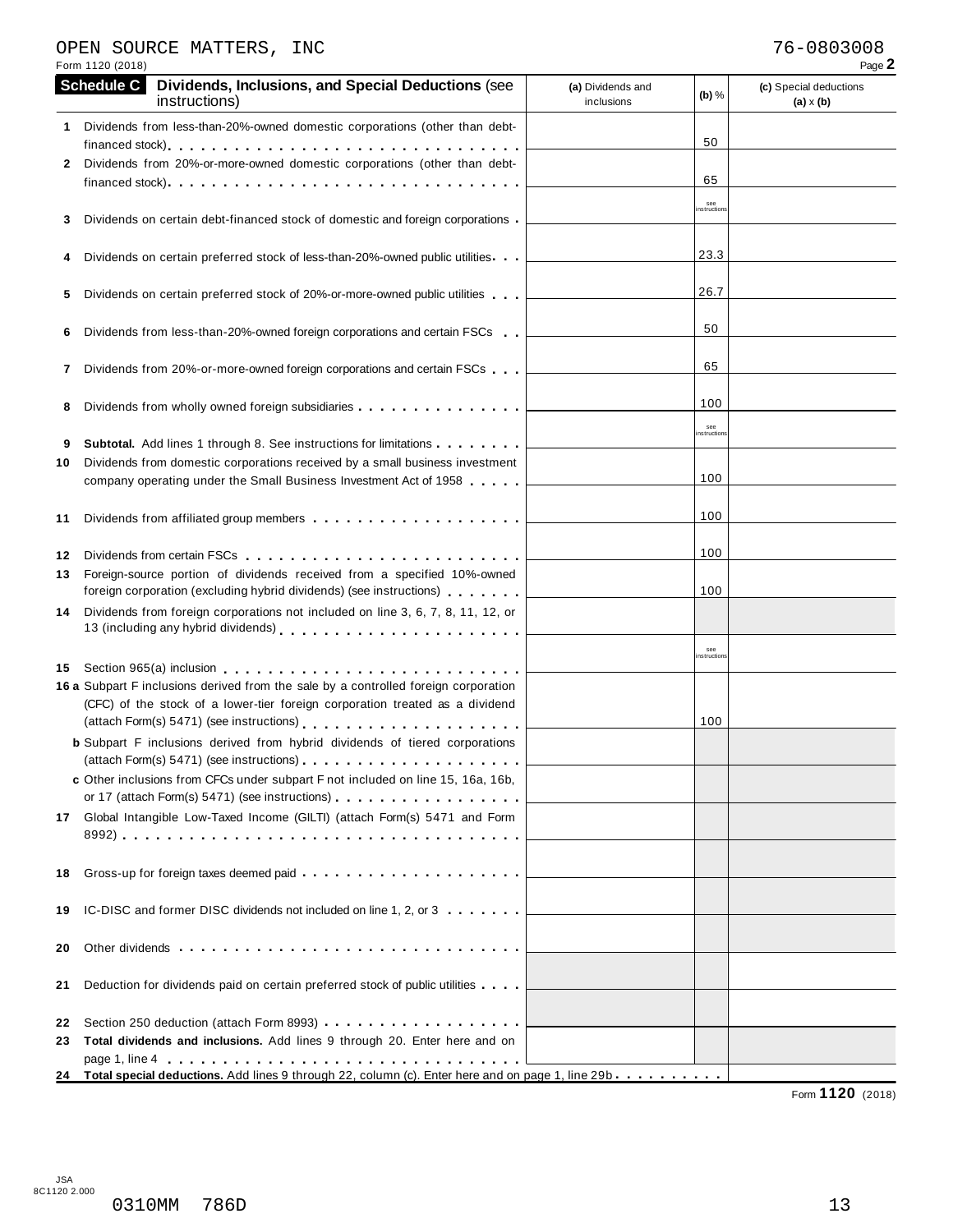JSA

| 8C1130 2.000 |        |      |
|--------------|--------|------|
|              | 0310MM | 786D |

|              | OPEN SOURCE MATTERS, INC                                                                                                   |                | 76-0803008 |
|--------------|----------------------------------------------------------------------------------------------------------------------------|----------------|------------|
|              | Form 1120 (2018)                                                                                                           |                | Page 3     |
|              | Tax Computation and Payment (see instructions)<br>Schedule J                                                               |                |            |
|              | <b>Part I-Tax Computation</b>                                                                                              |                |            |
| 1            | Check if the corporation is a member of a controlled group (attach Schedule O (Form 1120)). See instructions               |                |            |
| $\mathbf{2}$ |                                                                                                                            | $\mathbf{2}$   |            |
| 3            |                                                                                                                            | 3              |            |
| 4            |                                                                                                                            | 4              |            |
| 5а           | 5a                                                                                                                         |                |            |
| b            | Credit from Form 8834 (see instructions)<br>5b                                                                             |                |            |
| c            | General business credit (attach Form 3800) [19] [19] Ceneral business credit (attach Form 3800)<br>5c                      |                |            |
|              | <b>d</b> Credit for prior year minimum tax (attach Form 8827) $\ldots$ , , , , , , , , ,<br>5d                             |                |            |
| е            | 5е                                                                                                                         |                |            |
| 6            |                                                                                                                            | 6              |            |
| 7            |                                                                                                                            | $\overline{7}$ |            |
| 8            | Personal holding company tax (attach Schedule PH (Form 1120))                                                              | 8              |            |
|              | 9a<br><b>9a</b> Recapture of investment credit (attach Form 4255) <b></b>                                                  |                |            |
|              | <b>b</b> Recapture of low-income housing credit (attach Form 8611)<br>9b                                                   |                |            |
|              | c Interest due under the look-back method - completed long-term contracts                                                  |                |            |
|              | 9c                                                                                                                         |                |            |
|              | d Interest due under the look-back method - income forecast method (attach                                                 |                |            |
|              | 9d                                                                                                                         |                |            |
|              | e Alternative tax on qualifying shipping activities (attach Form 8902).<br>9е                                              |                |            |
| f            | 9f<br>Other (see instructions - attach statement) example and statement of the statement of the statement of the statement |                |            |
| 10           |                                                                                                                            | 10             |            |
| 11           |                                                                                                                            | 11             |            |
|              | Part II-Section 965 Payments (see instructions)                                                                            |                |            |
| 12           | 2018 net 965 tax liability paid from Form 965-B, Part II, column (k), line 2. Enter here and on page 1, line 32            | 12             |            |
|              | Part III-Payments, Refundable Credits, and Section 965 Net Tax Liability                                                   |                |            |
| 13           |                                                                                                                            | 13             |            |
| 14           |                                                                                                                            | 14             |            |
| 15           |                                                                                                                            | 15             |            |
|              |                                                                                                                            | 16             |            |
| 16           |                                                                                                                            |                |            |
| 17           |                                                                                                                            | 17             |            |
| 18           |                                                                                                                            | 18             |            |
| 19           |                                                                                                                            | 19             |            |
| 20           | Refundable credits from:                                                                                                   |                |            |
|              | 20a                                                                                                                        |                |            |
|              | 20 <sub>b</sub>                                                                                                            |                |            |
|              | 20c                                                                                                                        |                |            |
|              | d Other (attach statement - see instructions).<br>20d                                                                      |                |            |

**21 Total credits.** Add lines 20a through 20d m m m m m m m m m m m m m m m m m m m m m m m m m m m m m m m m 21 **Total credits.** Add lines 20a through 20d**.................................**<br>22 2018 net 965 tax liability from Form 965-B, Part I, column (d), line 2. See instructions...........

**23 Total payments, credits, and section 965 net tax liability.** Add lines 19, 21, and 22. Enter here and on page 1, line <sup>33</sup> m m m m m m m m m m m m m m m m m m m m m m m m m m m m m m m m m m m m m m m m m m m m m

Form **1120** (2018)

**21 22**

**23**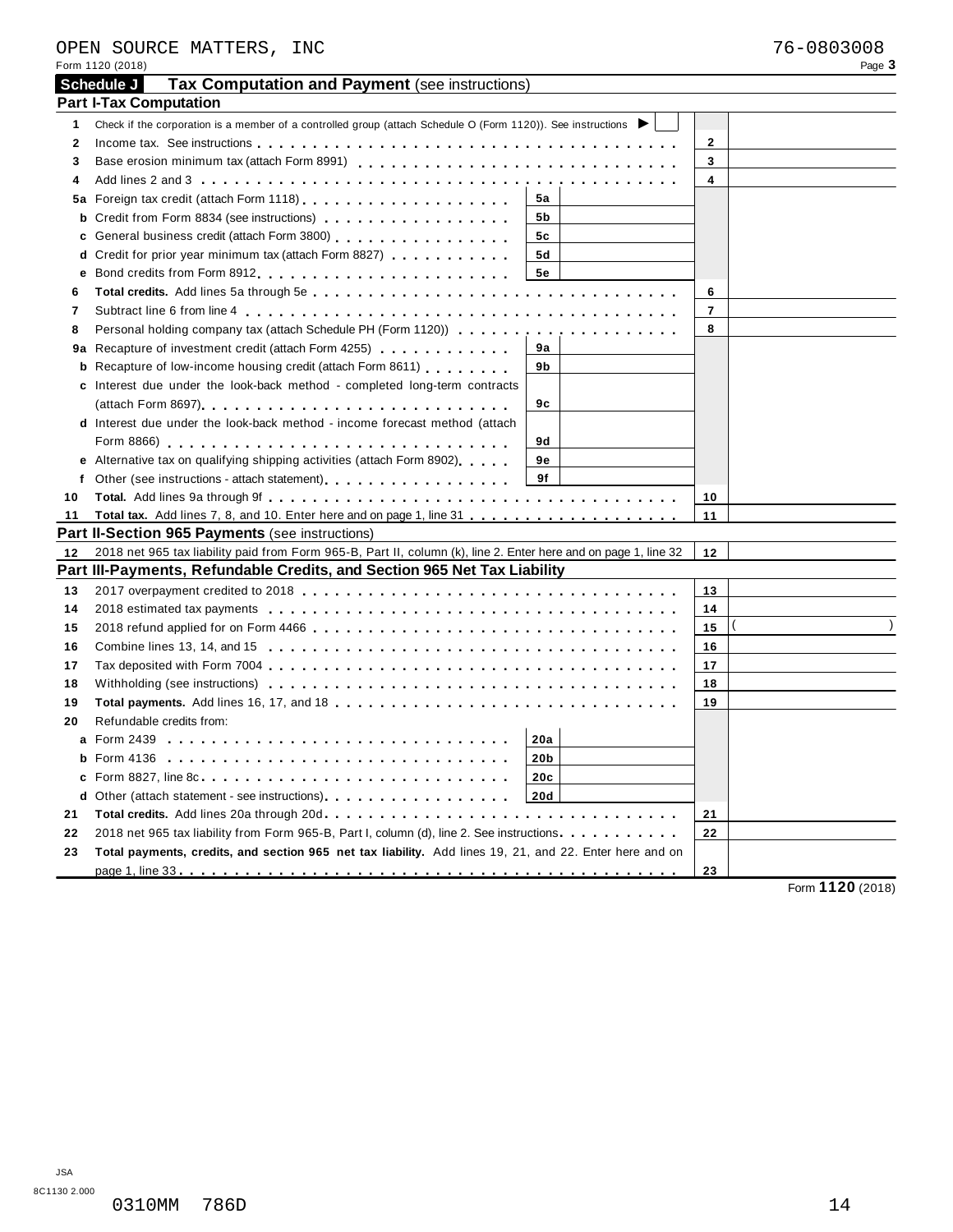|                              | OPEN SOURCE MATTERS, INC                                                                                                                                                                                                                                         |   |                                               |                                       |                                     |            |             |
|------------------------------|------------------------------------------------------------------------------------------------------------------------------------------------------------------------------------------------------------------------------------------------------------------|---|-----------------------------------------------|---------------------------------------|-------------------------------------|------------|-------------|
|                              | Form 1120 (2018)<br><b>Other Information</b> (see instructions)<br><b>Schedule K</b>                                                                                                                                                                             |   |                                               |                                       |                                     |            | Page 4      |
| 1.                           | $\mathbf{b}$   X   Accrual<br>Check accounting method: a<br>Cash                                                                                                                                                                                                 | c |                                               | Other (specify) $\blacktriangleright$ |                                     | <b>Yes</b> | No          |
| 2                            | See the instructions and enter the:                                                                                                                                                                                                                              |   |                                               |                                       |                                     |            |             |
| a                            | Business activity code no. $\blacktriangleright$ 511130                                                                                                                                                                                                          |   |                                               |                                       |                                     |            |             |
|                              | WEB BASED SOFTWARE M<br><b>b</b> Business activity $\blacktriangleright$                                                                                                                                                                                         |   |                                               |                                       |                                     |            |             |
| c                            | SOFTWARE RESOURCES<br>Product or service >                                                                                                                                                                                                                       |   |                                               |                                       |                                     |            |             |
| 3                            |                                                                                                                                                                                                                                                                  |   |                                               |                                       |                                     |            | Χ           |
|                              | If "Yes," enter name and EIN of the parent corporation > The Content of the Content of the parent corporation >                                                                                                                                                  |   |                                               |                                       |                                     |            |             |
| 4                            | At the end of the tax year:                                                                                                                                                                                                                                      |   |                                               |                                       |                                     |            |             |
| a                            | Did any foreign or domestic corporation, partnership (including any entity treated as a partnership), trust, or tax-exempt<br>organization own directly 20% or more, or own, directly or indirectly, 50% or more of the total voting power of all classes of the |   |                                               |                                       |                                     |            |             |
|                              | corporation's stock entitled to vote? If "Yes," complete Part I of Schedule G (Form 1120) (attach Schedule G).                                                                                                                                                   |   |                                               |                                       |                                     |            | Χ           |
|                              | b Did any individual or estate own directly 20% or more, or own, directly or indirectly, 50% or more of the total voting power of all                                                                                                                            |   |                                               |                                       |                                     |            |             |
|                              | classes of the corporation's stock entitled to vote? If "Yes," complete Part II of Schedule G (Form 1120) (attach Schedule G)                                                                                                                                    |   |                                               |                                       |                                     |            | Χ           |
| 5                            | At the end of the tax year, did the corporation:                                                                                                                                                                                                                 |   |                                               |                                       |                                     |            |             |
|                              | a Own directly 20% or more, or own, directly or indirectly, 50% or more of the total voting power of all classes of stock entitled to vote of                                                                                                                    |   |                                               |                                       |                                     |            |             |
|                              | any foreign or domestic corporation not included on Form 851, Affiliations Schedule? For rules of constructive ownership, see                                                                                                                                    |   |                                               |                                       |                                     |            | Χ           |
|                              | instructions. If "Yes," complete (i) through (iv) below.                                                                                                                                                                                                         |   |                                               |                                       |                                     |            |             |
|                              | (i) Name of Corporation                                                                                                                                                                                                                                          |   | (ii) Employer<br><b>Identification Number</b> | (iii) Country of<br>Incorporation     | (iv) Percentage<br>Owned in Voting  |            |             |
|                              |                                                                                                                                                                                                                                                                  |   | (if any)                                      |                                       | <b>Stock</b>                        |            |             |
|                              |                                                                                                                                                                                                                                                                  |   |                                               |                                       |                                     |            |             |
|                              |                                                                                                                                                                                                                                                                  |   |                                               |                                       |                                     |            |             |
|                              |                                                                                                                                                                                                                                                                  |   |                                               |                                       |                                     |            |             |
|                              |                                                                                                                                                                                                                                                                  |   |                                               |                                       |                                     |            |             |
|                              |                                                                                                                                                                                                                                                                  |   |                                               |                                       |                                     |            |             |
|                              |                                                                                                                                                                                                                                                                  |   |                                               |                                       |                                     |            |             |
|                              |                                                                                                                                                                                                                                                                  |   |                                               |                                       |                                     |            |             |
|                              | <b>b</b> Own directly an interest of 20% or more, or own, directly or indirectly, an interest of 50% or more in any foreign or domestic partnership                                                                                                              |   |                                               |                                       |                                     |            |             |
|                              | (including an entity treated as a partnership) or in the beneficial interest of a trust? For rules of constructive ownership, see instructions.                                                                                                                  |   |                                               |                                       |                                     |            |             |
|                              | If "Yes," complete (i) through (iv) below.                                                                                                                                                                                                                       |   |                                               |                                       |                                     |            |             |
|                              | (i) Name of Entity                                                                                                                                                                                                                                               |   | (ii) Employer<br><b>Identification Number</b> | (iii) Country of<br>Organization      | (iv) Maximum<br>Percentage Owned in |            |             |
|                              |                                                                                                                                                                                                                                                                  |   | (if any)                                      |                                       | Profit, Loss, or Capital            |            |             |
|                              |                                                                                                                                                                                                                                                                  |   |                                               |                                       |                                     |            |             |
|                              |                                                                                                                                                                                                                                                                  |   |                                               |                                       |                                     |            |             |
|                              |                                                                                                                                                                                                                                                                  |   |                                               |                                       |                                     |            |             |
|                              |                                                                                                                                                                                                                                                                  |   |                                               |                                       |                                     |            |             |
|                              |                                                                                                                                                                                                                                                                  |   |                                               |                                       |                                     |            |             |
|                              | During this tax year, did the corporation pay dividends (other than stock dividends and distributions in exchange for stock) in                                                                                                                                  |   |                                               |                                       |                                     |            |             |
|                              | excess of the corporation's current and accumulated earnings and profits? See sections 301 and 316                                                                                                                                                               |   |                                               |                                       |                                     |            |             |
|                              | If "Yes," file Form 5452, Corporate Report of Nondividend Distributions. See the instructions for Form 5452.                                                                                                                                                     |   |                                               |                                       |                                     |            |             |
|                              | If this is a consolidated return, answer here for the parent corporation and on Form 851 for each subsidiary.                                                                                                                                                    |   |                                               |                                       |                                     |            |             |
|                              | At any time during the tax year, did one foreign person own, directly or indirectly, at least 25% of the total voting power of all                                                                                                                               |   |                                               |                                       |                                     |            |             |
|                              | classes of the corporation's stock entitled to vote or at least 25% of the total value of all classes of the corporation's stock?                                                                                                                                |   |                                               |                                       |                                     |            |             |
|                              | For rules of attribution, see section 318. If "Yes," enter:                                                                                                                                                                                                      |   |                                               |                                       |                                     |            |             |
|                              | (a) Percentage owned $\blacktriangleright$ and (b) Owner's country $\blacktriangleright$                                                                                                                                                                         |   |                                               |                                       |                                     |            |             |
|                              | (c) The corporation may have to file Form 5472, Information Return of a 25% Foreign-Owned U.S. Corporation or a Foreign                                                                                                                                          |   |                                               |                                       |                                     |            |             |
|                              | Corporation Engaged in a U.S. Trade or Business. Enter the number of Forms 5472 attached >                                                                                                                                                                       |   |                                               |                                       |                                     |            |             |
|                              | Check this box if the corporation issued publicly offered debt instruments with original issue discount <b>Fig. 1.1.1.1.1.1.1.</b>                                                                                                                               |   |                                               |                                       |                                     |            |             |
|                              | If checked, the corporation may have to file Form 8281, Information Return for Publicly Offered Original Issue Discount Instruments.                                                                                                                             |   |                                               |                                       |                                     |            |             |
|                              | Enter the amount of tax-exempt interest received or accrued during the tax year $\triangleright$ \$                                                                                                                                                              |   |                                               |                                       |                                     |            |             |
| 6<br>7<br>8<br>9<br>10<br>11 | Enter the number of shareholders at the end of the tax year (if 100 or fewer) $\blacktriangleright$                                                                                                                                                              |   |                                               |                                       |                                     |            |             |
|                              | If the corporation has an NOL for the tax year and is electing to forego the carryback period, check here (see instructions)                                                                                                                                     |   |                                               |                                       |                                     |            |             |
|                              | If the corporation is filing a consolidated return, the statement required by Regulations section 1.1502-21(b)(3) must be attached                                                                                                                               |   |                                               |                                       |                                     |            |             |
| 12                           | or the election will not be valid.<br>Enter the available NOL carryover from prior tax years (do not reduce it by any deduction reported on                                                                                                                      |   |                                               |                                       |                                     |            | Χ<br>Χ<br>Χ |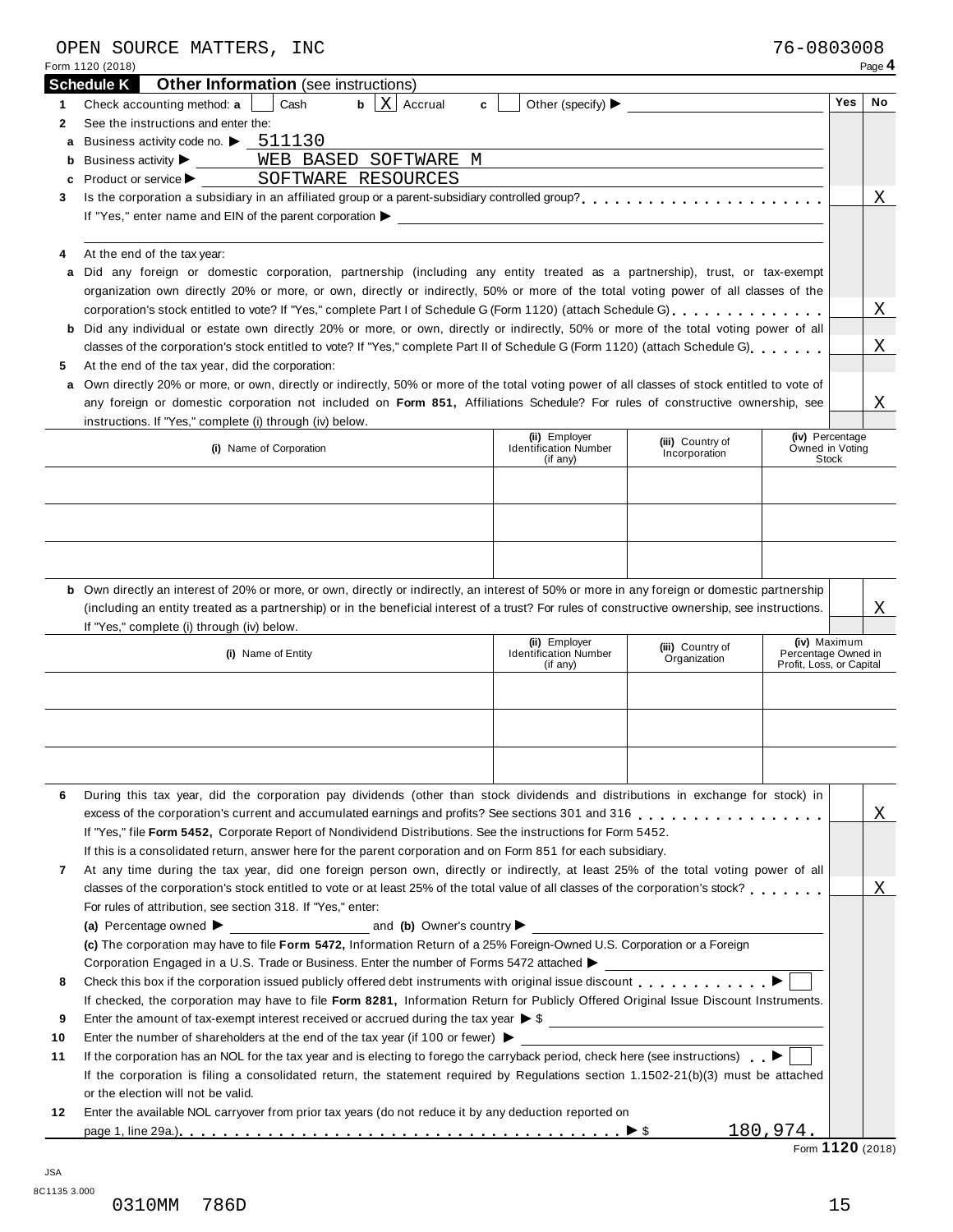|    | during the tax year? See instructions enterpreened and according to the content of the content of the content of the content of the content of the content of the content of the content of the content of the content of the                                                                                               |  |
|----|-----------------------------------------------------------------------------------------------------------------------------------------------------------------------------------------------------------------------------------------------------------------------------------------------------------------------------|--|
| 24 | Does the corporation satisfy one of the following conditions and the corporation does not own a pass-through entity with current                                                                                                                                                                                            |  |
|    |                                                                                                                                                                                                                                                                                                                             |  |
|    | a The corporation's aggregate average annual gross receipts (determined under section $448(c)$ ) for the 3 tax years preceding the                                                                                                                                                                                          |  |
|    | current tax year do not exceed \$25 million, and the corporation is not a tax shelter, or                                                                                                                                                                                                                                   |  |
|    | <b>b</b> The corporation only has business interest expense from (1) an electing real property trade or business, (2) an electing farming                                                                                                                                                                                   |  |
|    | business, or (3) certain utility businesses under section 163(i)(7).                                                                                                                                                                                                                                                        |  |
|    | $H$ $\mathbb{R}$ $\mathbb{R}$ $\mathbb{R}$ $\mathbb{R}$ $\mathbb{R}$ $\mathbb{R}$ $\mathbb{R}$ $\mathbb{R}$ $\mathbb{R}$ $\mathbb{R}$ $\mathbb{R}$ $\mathbb{R}$ $\mathbb{R}$ $\mathbb{R}$ $\mathbb{R}$ $\mathbb{R}$ $\mathbb{R}$ $\mathbb{R}$ $\mathbb{R}$ $\mathbb{R}$ $\mathbb{R}$ $\mathbb{R}$ $\mathbb{R}$ $\mathbb{R}$ |  |

If "No," complete and attach Form 8990.<br>25 Is the corporation attaching Form 8996 to certify as a Qualified Opportunity Fund? <sub>……………</sub>………………………… If "Yes," enter amount from Form 8996, line 13 ∴ ∴ ∴ ∴ ∴ ∴ ▶ \$ m m m m m m m m m m I \$ Form **1120** (2018)

| 76-0803008<br>OPEN SOURCE MATTERS, INC                                                                                                        |            |        |
|-----------------------------------------------------------------------------------------------------------------------------------------------|------------|--------|
| Form 1120 (2018)                                                                                                                              |            | Page 5 |
| <b>Schedule K</b> Other Information (continued from page 4)                                                                                   |            |        |
| Are the corporation's total receipts (page 1, line 1a, plus lines 4 through 10) for the tax year and its total assets at the end of the<br>13 | <b>Yes</b> | No     |
|                                                                                                                                               |            |        |
| If "Yes," the corporation is not required to complete Schedules L, M-1, and M-2. Instead, enter the total amount of cash                      |            |        |
| distributions and the book value of property distributions (other than cash) made during the tax year $\triangleright$ \$                     |            |        |
|                                                                                                                                               |            |        |

|    |                                                                                                                                           | X |
|----|-------------------------------------------------------------------------------------------------------------------------------------------|---|
|    | If "Yes," the corporation is not required to complete Schedules L, M-1, and M-2. Instead, enter the total amount of cash                  |   |
|    | distributions and the book value of property distributions (other than cash) made during the tax year $\triangleright$ \$                 |   |
| 14 | Is the corporation required to file Schedule UTP (Form 1120), Uncertain Tax Position Statement? See instructions                          | Χ |
|    | If "Yes," complete and attach Schedule UTP.                                                                                               |   |
|    |                                                                                                                                           | X |
|    |                                                                                                                                           |   |
| 16 | During this tax year, did the corporation have an 80% or more change in ownership, including a change due to redemption of its            |   |
|    |                                                                                                                                           | X |
| 17 | During or subsequent to this tax year, but before the filing of this return, did the corporation dispose of more than 65% (by value)      |   |
|    |                                                                                                                                           | Χ |
| 18 | Did the corporation receive assets in a section 351 transfer in which any of the transferred assets had a fair market basis or fair       |   |
|    |                                                                                                                                           | X |
| 19 | During the corporation's tax year, did the corporation make any payments that would require it to file Forms 1042 and 1042-S              |   |
|    | under chapter 3 (sections 1441 through 1464) or chapter 4 (sections 1471 through 1474) of the Code?                                       | Χ |
| 20 |                                                                                                                                           | Χ |
| 21 | During the tax year, did the corporation pay or accrue any interest or royalty for which the deduction is not allowed under section       |   |
|    |                                                                                                                                           | Χ |
|    | If "Yes," enter the total amount of the disallowed deductions $\triangleright$ \$                                                         |   |
| 22 | Does the corporation have gross receipts of at least \$500 million in any of the 3 preceding tax years? (See sections 59A(e)(2)           |   |
|    |                                                                                                                                           | X |
|    | If "Yes," complete and attach Form 8991.                                                                                                  |   |
| 23 | Did the corporation have an election under section 163(j) for any real property trade or business or any farming business in effect       |   |
|    |                                                                                                                                           | X |
| 24 | Does the corporation satisfy one of the following conditions and the corporation does not own a pass-through entity with current          |   |
|    | year, or prior year carryover, excess business interest expense? See instructions                                                         | Χ |
|    | a The corporation's aggregate average annual gross receipts (determined under section 448(c)) for the 3 tax years preceding the           |   |
|    | current tax year do not exceed \$25 million, and the corporation is not a tax shelter, or                                                 |   |
|    | <b>b</b> The corporation only has business interest expense from (1) an electing real property trade or business, (2) an electing farming |   |
|    | business, or (3) certain utility businesses under section 163(j)(7).                                                                      |   |
|    | If "No," complete and attach Form 8990.                                                                                                   |   |
| 25 |                                                                                                                                           | Χ |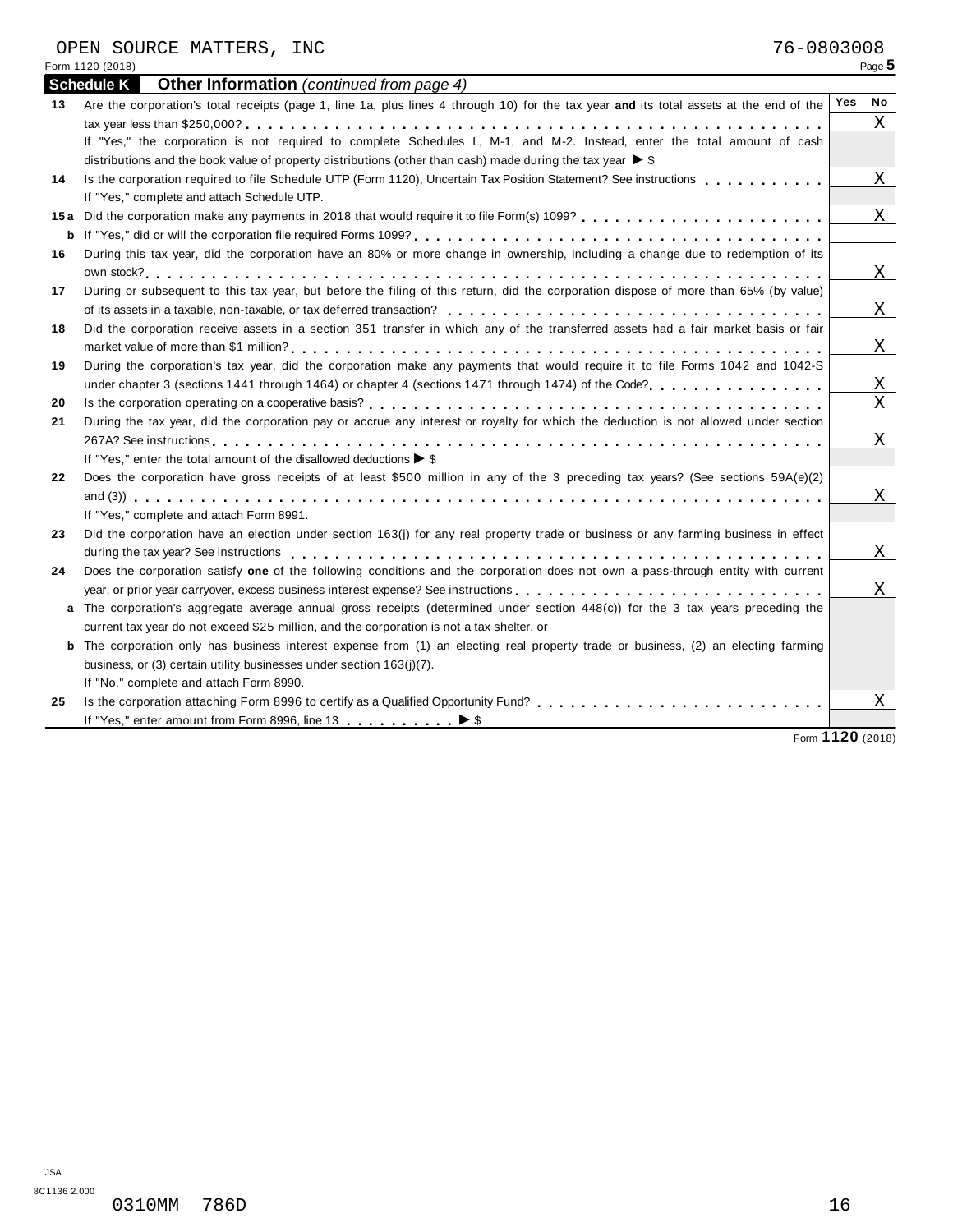## OPEN SOURCE MATTERS, INC 76-0803008

|           | Form 1120 (2018)                                                                                                                                                                                        |                                                                               |              |                                                                              | Page 6                                                                  |
|-----------|---------------------------------------------------------------------------------------------------------------------------------------------------------------------------------------------------------|-------------------------------------------------------------------------------|--------------|------------------------------------------------------------------------------|-------------------------------------------------------------------------|
|           | <b>Schedule L</b><br><b>Balance Sheets per Books</b>                                                                                                                                                    | Beginning of tax year                                                         |              |                                                                              | End of tax year                                                         |
|           | Assets                                                                                                                                                                                                  | (a)                                                                           | (b)          | (c)                                                                          | (d)                                                                     |
| 1.        | Cash                                                                                                                                                                                                    |                                                                               | 324,991.     |                                                                              | 399,298.                                                                |
|           | 2a Trade notes and accounts receivable                                                                                                                                                                  |                                                                               |              |                                                                              |                                                                         |
|           | <b>b</b> Less allowance for bad debts                                                                                                                                                                   |                                                                               |              |                                                                              |                                                                         |
| 3         | Inventories <b>All According to the Contract of the Contract of Table 1989</b>                                                                                                                          |                                                                               |              |                                                                              |                                                                         |
| 4         | U.S. government obligations                                                                                                                                                                             |                                                                               |              |                                                                              |                                                                         |
| 5         | Tax-exempt securities (see instructions)                                                                                                                                                                |                                                                               |              |                                                                              |                                                                         |
| 6         | Other current assets (attach statement)                                                                                                                                                                 | Stmt 3                                                                        |              |                                                                              | 5,917.                                                                  |
| 7         | Loans to shareholders <b>Exercise 2.1 Fig. 1.1</b>                                                                                                                                                      |                                                                               |              |                                                                              |                                                                         |
| 8         | Mortgage and real estate loans                                                                                                                                                                          |                                                                               |              |                                                                              |                                                                         |
| 9         | Other investments (attach statement)                                                                                                                                                                    |                                                                               |              |                                                                              |                                                                         |
|           | <b>10a</b> Buildings and other depreciable assets                                                                                                                                                       | 45,470.                                                                       |              | 45,470.                                                                      |                                                                         |
|           | <b>b</b> Less accumulated depreciation                                                                                                                                                                  | $30,619.$ )                                                                   | 14,851.      | $39, 256.$ )                                                                 | 6,214.                                                                  |
|           | 11 a Depletable assets                                                                                                                                                                                  |                                                                               |              |                                                                              |                                                                         |
|           | <b>b</b> Less accumulated depletion                                                                                                                                                                     |                                                                               |              |                                                                              |                                                                         |
|           | 12 Land (net of any amortization)                                                                                                                                                                       |                                                                               |              |                                                                              |                                                                         |
|           | 13 a Intangible assets (amortizable only)                                                                                                                                                               |                                                                               |              |                                                                              |                                                                         |
|           |                                                                                                                                                                                                         |                                                                               |              |                                                                              |                                                                         |
|           | <b>b</b> Less accumulated amortization                                                                                                                                                                  |                                                                               |              |                                                                              |                                                                         |
| 14        | Other assets (attach statement)                                                                                                                                                                         |                                                                               |              |                                                                              |                                                                         |
| 15        | Total assets                                                                                                                                                                                            |                                                                               | 339,842.     |                                                                              | 411,429.                                                                |
|           | <b>Liabilities and Shareholders' Equity</b>                                                                                                                                                             |                                                                               |              |                                                                              |                                                                         |
| 16.<br>17 | Accounts payable<br>Mortgages, notes, bonds payable in less                                                                                                                                             |                                                                               | 10,831.      |                                                                              | 21,273.                                                                 |
|           | than 1 year end of the state of the state of the state of the state of the state of the state of the state of                                                                                           |                                                                               |              |                                                                              |                                                                         |
| 18        | Other current liabilities (attach statement)                                                                                                                                                            |                                                                               |              |                                                                              |                                                                         |
| 19<br>20  | Loans from shareholders <b>contained</b><br>Mortgages, notes, bonds payable in 1 year<br>or more experience and the set of the set of the set of the set of the set of the set of the set of the set of |                                                                               |              |                                                                              |                                                                         |
| 21        | Other liabilities (attach statement)                                                                                                                                                                    |                                                                               |              |                                                                              |                                                                         |
| 22        | Capital stock: a Preferred stock                                                                                                                                                                        |                                                                               |              |                                                                              |                                                                         |
|           | <b>b</b> Common stock                                                                                                                                                                                   |                                                                               |              |                                                                              |                                                                         |
| 23        | Additional paid-in capital exercises                                                                                                                                                                    |                                                                               |              |                                                                              |                                                                         |
| 24        | Retained earnings - Appropriated (attach statement)                                                                                                                                                     |                                                                               |              |                                                                              |                                                                         |
| 25        | Retained earnings - Unappropriated                                                                                                                                                                      |                                                                               | 329,011.     |                                                                              | 390,156.                                                                |
| 26        | Adjustments to shareholders' equity<br>(attach statement) experience and the statement                                                                                                                  |                                                                               |              |                                                                              |                                                                         |
| 27        | Less cost of treasury stock                                                                                                                                                                             |                                                                               |              |                                                                              |                                                                         |
| 28        | Total liabilities and shareholders' equity                                                                                                                                                              |                                                                               | 339,842.     |                                                                              | 411,429.                                                                |
|           | Schedule M-1 Reconciliation of Income (Loss) per Books With Income per Return                                                                                                                           |                                                                               |              |                                                                              |                                                                         |
|           |                                                                                                                                                                                                         | Note: The corporation may be required to file Schedule M-3. See instructions. |              |                                                                              |                                                                         |
|           | 1 Net income (loss) per books                                                                                                                                                                           | 61, 145.                                                                      | 7            | Income recorded on books this year<br>not included on this return (itemize): |                                                                         |
| 2         | Federal income tax per books                                                                                                                                                                            |                                                                               |              | Tax-exempt interest \$                                                       |                                                                         |
| 3         | Excess of capital losses over capital gains                                                                                                                                                             |                                                                               |              |                                                                              |                                                                         |
| 4         | Income subject to tax not recorded on books                                                                                                                                                             |                                                                               |              | See Statement 4                                                              | 5,908.                                                                  |
|           |                                                                                                                                                                                                         |                                                                               | 8            | Deductions on this return not charged                                        |                                                                         |
|           |                                                                                                                                                                                                         |                                                                               |              | against book income this year (itemize):                                     |                                                                         |
| 5         | Expenses recorded on books this year not deducted on this return (itemize):                                                                                                                             |                                                                               |              | a Depreciation. \$                                                           |                                                                         |
|           | a Depreciation \$                                                                                                                                                                                       |                                                                               |              | <b>b</b> Charitable contributions \$                                         |                                                                         |
|           | <b>b</b> Charitable contributions \$                                                                                                                                                                    |                                                                               |              |                                                                              |                                                                         |
|           | c Travel and entertainment \$                                                                                                                                                                           |                                                                               |              |                                                                              |                                                                         |
|           |                                                                                                                                                                                                         |                                                                               | 9            | Add lines 7 and 8                                                            | 5,908.                                                                  |
|           | 6 Add lines 1 through 5                                                                                                                                                                                 | 61, 145.                                                                      | $ 10\rangle$ | Income (page 1, line 28) - line 6 less line 9                                | 55,237.                                                                 |
|           | Schedule M-2 Analysis of Unappropriated Retained Earnings per Books (Line 25, Schedule L)                                                                                                               |                                                                               |              |                                                                              |                                                                         |
|           | 1 Balance at beginning of year                                                                                                                                                                          | 329,011.                                                                      |              |                                                                              | 5 Distributions: a Cash <b>Cash Manual Manual Property Control</b> 2014 |
| 2         | Net income (loss) per books                                                                                                                                                                             | 61,145.                                                                       |              |                                                                              | b Stock <u>  _ _ _ _ _ _ _ _ _ _ _ _ _ _ _ _</u>                        |
| 3         | Other increases (itemize): ______________                                                                                                                                                               |                                                                               |              |                                                                              |                                                                         |
|           |                                                                                                                                                                                                         |                                                                               | 6            |                                                                              |                                                                         |
|           |                                                                                                                                                                                                         |                                                                               | 7            | Add lines 5 and 6                                                            |                                                                         |
|           | 4 Add lines 1, 2, and 3                                                                                                                                                                                 | 390,156.                                                                      | 8            | Balance at end of year (line 4 less line 7)                                  | 390,156.                                                                |
|           |                                                                                                                                                                                                         |                                                                               |              |                                                                              | Form 1120 (2018)                                                        |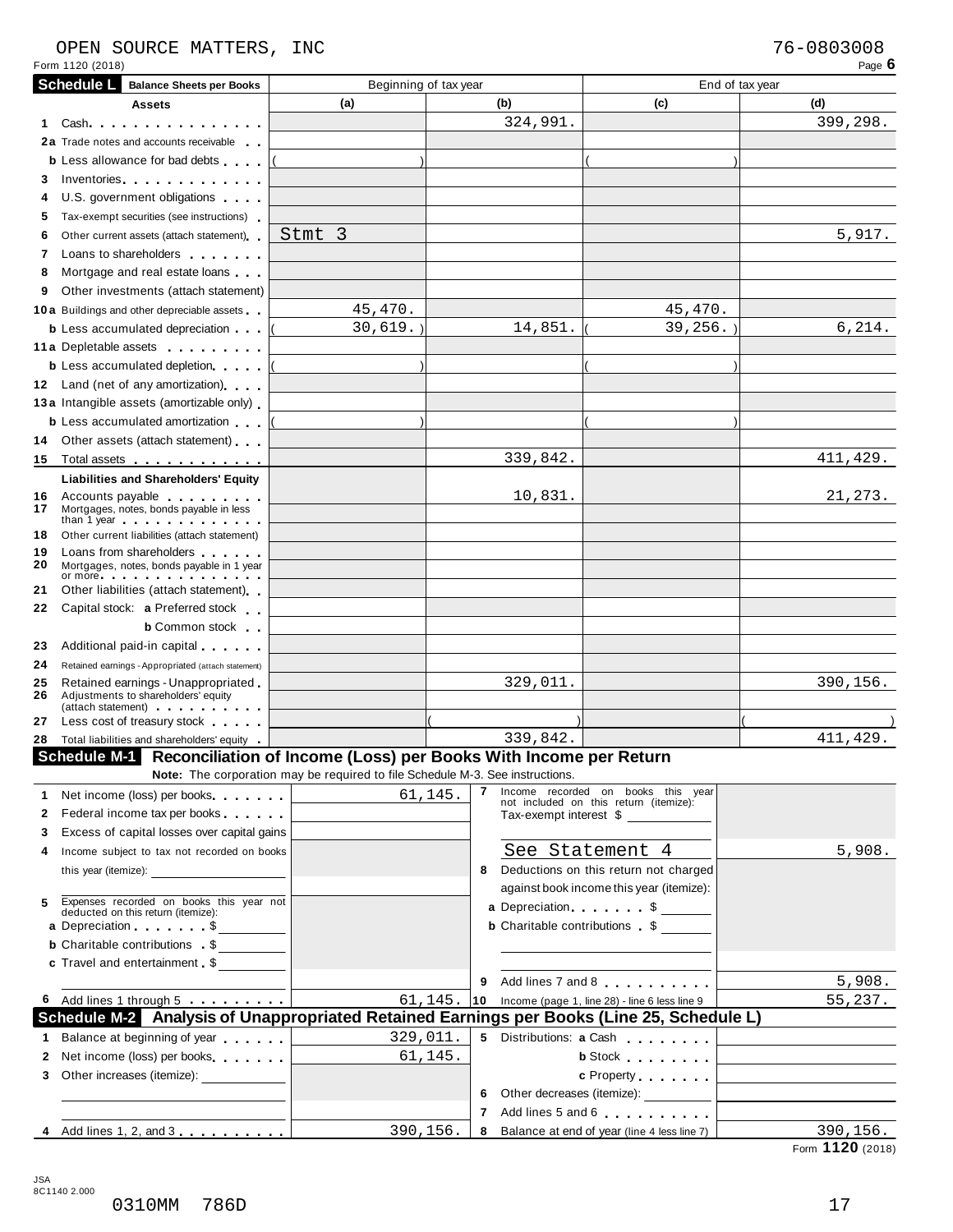| ⊦orm | 4562 |  |
|------|------|--|
|      |      |  |
|      |      |  |
|      |      |  |
|      |      |  |
|      |      |  |
|      |      |  |
|      |      |  |
|      |      |  |
|      |      |  |
|      |      |  |

# Form  $\bf 4562$  **combing information** and **Amortization combined to the SQS of**  $\bf 4562$  **(Including Information on Listed Property)**

**Example 1999** Internal Revenue Service (99) **I Co is a computer of the Treasury instructions and the latest information.** Attachment<br>
Many (a) above a setting a sequence No. 179<br>
Name of a sequence No. 179

Form **TVU∠**<br>
Department of the Treasury<br>
Internal Revenue Service (99)<br> **Extrach to your tax return.**<br>
Attach to your tax return.<br>
Attach to your tax return.<br>
Attachment Sequence No. 179 Name(s) shown on return **Identifying number Identifying number Identifying number** 

|        | OPEN SOURCE MATTERS, INC                                                                                                                                                                                                                                                           |                      |                                                      |                  |                              |                  |            |                         | 76-0803008                 |
|--------|------------------------------------------------------------------------------------------------------------------------------------------------------------------------------------------------------------------------------------------------------------------------------------|----------------------|------------------------------------------------------|------------------|------------------------------|------------------|------------|-------------------------|----------------------------|
|        | Business or activity to which this form relates                                                                                                                                                                                                                                    |                      |                                                      |                  |                              |                  |            |                         |                            |
|        | General Depreciation and Amortization                                                                                                                                                                                                                                              |                      |                                                      |                  |                              |                  |            |                         |                            |
|        | <b>Election To Expense Certain Property Under Section 179</b><br>Part I                                                                                                                                                                                                            |                      |                                                      |                  |                              |                  |            |                         |                            |
|        | Note: If you have any listed property, complete Part V before you complete Part I.                                                                                                                                                                                                 |                      |                                                      |                  |                              |                  |            |                         |                            |
| 1      |                                                                                                                                                                                                                                                                                    |                      |                                                      |                  |                              |                  |            | 1                       |                            |
| 2      |                                                                                                                                                                                                                                                                                    |                      |                                                      |                  |                              |                  |            | $\mathbf{2}$            |                            |
| 3      | Threshold cost of section 179 property before reduction in limitation (see instructions)                                                                                                                                                                                           |                      |                                                      |                  |                              |                  |            | 3                       |                            |
| 4<br>5 | Reduction in limitation. Subtract line 3 from line 2. If zero or less, enter -0-<br>Reduction in limitation. Subtract line 3 from line 2. If zero or less, enter -0-<br>Dollar limitation for tax year. Subtract line 4 from line 1. If zero or less, enter -0-. If married filing |                      |                                                      |                  |                              |                  |            | $\overline{\mathbf{4}}$ |                            |
|        |                                                                                                                                                                                                                                                                                    |                      |                                                      |                  |                              |                  |            | 5                       |                            |
| 6      | (a) Description of property                                                                                                                                                                                                                                                        |                      |                                                      |                  | (b) Cost (business use only) | (c) Elected cost |            |                         |                            |
|        |                                                                                                                                                                                                                                                                                    |                      |                                                      |                  |                              |                  |            |                         |                            |
|        |                                                                                                                                                                                                                                                                                    |                      |                                                      |                  |                              |                  |            |                         |                            |
|        |                                                                                                                                                                                                                                                                                    |                      |                                                      |                  | $\overline{7}$               |                  |            |                         |                            |
| 8      | Total elected cost of section 179 property. Add amounts in column (c), lines 6 and 7                                                                                                                                                                                               |                      |                                                      |                  |                              |                  |            | 8                       |                            |
| 9      |                                                                                                                                                                                                                                                                                    |                      |                                                      |                  |                              |                  |            | 9                       |                            |
| 10     |                                                                                                                                                                                                                                                                                    |                      |                                                      |                  |                              |                  |            | 10                      |                            |
| 11     | Business income limitation. Enter the smaller of business income (not less than zero) or line 5. See instructions                                                                                                                                                                  |                      |                                                      |                  |                              |                  |            | 11                      |                            |
| 12     | Section 179 expense deduction. Add lines 9 and 10, but don't enter more than line 11                                                                                                                                                                                               |                      |                                                      |                  |                              |                  |            | 12                      |                            |
| 13     | Carryover of disallowed deduction to 2019. Add lines 9 and 10, less line 12                                                                                                                                                                                                        |                      |                                                      |                  | 13                           |                  |            |                         |                            |
|        | Note: Don't use Part II or Part III below for listed property. Instead, use Part V.                                                                                                                                                                                                |                      |                                                      |                  |                              |                  |            |                         |                            |
|        | Special Depreciation Allowance and Other Depreciation (Don't include listed property. See instructions.)<br>Part II                                                                                                                                                                |                      |                                                      |                  |                              |                  |            |                         |                            |
| 14     | Special depreciation allowance for qualified property (other than listed property) placed in service                                                                                                                                                                               |                      |                                                      |                  |                              |                  |            |                         |                            |
|        |                                                                                                                                                                                                                                                                                    |                      |                                                      |                  |                              |                  |            | 14                      |                            |
| 15     |                                                                                                                                                                                                                                                                                    |                      |                                                      |                  |                              |                  |            | 15                      |                            |
| 16     |                                                                                                                                                                                                                                                                                    |                      |                                                      |                  |                              |                  |            | 16                      |                            |
|        | Part III MACRS Depreciation (Don't include listed property. See instructions.)                                                                                                                                                                                                     |                      |                                                      |                  |                              |                  |            |                         |                            |
|        |                                                                                                                                                                                                                                                                                    |                      |                                                      |                  |                              |                  |            |                         |                            |
|        |                                                                                                                                                                                                                                                                                    |                      |                                                      | <b>Section A</b> |                              |                  |            |                         |                            |
| 17     | MACRS deductions for assets placed in service in tax years beginning before 2018.                                                                                                                                                                                                  |                      |                                                      |                  |                              |                  |            | 17                      | 8,637.                     |
| 18     | If you are electing to group any assets placed in service during the tax year into one or more general                                                                                                                                                                             |                      |                                                      |                  |                              |                  |            |                         |                            |
|        | asset accounts, check here et al., et al., et al., et al., et al., et al., et al., et al., et al., et al., et                                                                                                                                                                      |                      |                                                      |                  |                              |                  |            |                         |                            |
|        | Section B - Assets Placed in Service During 2018 Tax Year Using the General Depreciation System                                                                                                                                                                                    | (b) Month and year   | (c) Basis for depreciation                           |                  |                              |                  |            |                         |                            |
|        | (a) Classification of property                                                                                                                                                                                                                                                     | placed in<br>service | (business/investment use<br>only - see instructions) |                  | (d) Recovery<br>period       | (e) Convention   | (f) Method |                         | (g) Depreciation deduction |
| 19а    | 3-year property                                                                                                                                                                                                                                                                    |                      |                                                      |                  |                              |                  |            |                         |                            |
| b      | 5-year property                                                                                                                                                                                                                                                                    |                      |                                                      |                  |                              |                  |            |                         |                            |
|        | c 7-year property                                                                                                                                                                                                                                                                  |                      |                                                      |                  |                              |                  |            |                         |                            |
|        | d 10-year property                                                                                                                                                                                                                                                                 |                      |                                                      |                  |                              |                  |            |                         |                            |
|        | e 15-year property                                                                                                                                                                                                                                                                 |                      |                                                      |                  |                              |                  |            |                         |                            |
|        | f 20-year property                                                                                                                                                                                                                                                                 |                      |                                                      |                  |                              |                  |            |                         |                            |
|        | g 25-year property                                                                                                                                                                                                                                                                 |                      |                                                      |                  | 25 yrs.                      |                  | S/L        |                         |                            |
|        | h Residential rental                                                                                                                                                                                                                                                               |                      |                                                      |                  | 27.5 yrs.                    | мм               | S/L        |                         |                            |
|        | property                                                                                                                                                                                                                                                                           |                      |                                                      |                  | 27.5 yrs.                    | мм               | S/L        |                         |                            |
|        | <i>i</i> Nonresidential real                                                                                                                                                                                                                                                       |                      |                                                      |                  | 39 yrs.                      | мм               | S/L        |                         |                            |
|        | property                                                                                                                                                                                                                                                                           |                      |                                                      |                  |                              | MМ               | S/L        |                         |                            |
|        | Section C - Assets Placed in Service During 2018 Tax Year Using the Alternative Depreciation System                                                                                                                                                                                |                      |                                                      |                  |                              |                  |            |                         |                            |
|        | 20a Class life                                                                                                                                                                                                                                                                     |                      |                                                      |                  |                              |                  | S/L        |                         |                            |
|        | $b$ 12-year                                                                                                                                                                                                                                                                        |                      |                                                      |                  | 12 yrs.                      |                  | S/L        |                         |                            |
|        | $c$ 30-year                                                                                                                                                                                                                                                                        |                      |                                                      |                  | 30 yrs.                      | мм               | S/L        |                         |                            |
|        | $d$ 40-year                                                                                                                                                                                                                                                                        |                      |                                                      |                  | 40 yrs.                      | мм               | S/L        |                         |                            |
|        | <b>Part IV</b> Summary (See instructions.)                                                                                                                                                                                                                                         |                      |                                                      |                  |                              |                  |            |                         |                            |
| 21     | Listed property. Enter amount from line 28                                                                                                                                                                                                                                         | .                    |                                                      |                  |                              |                  |            | 21                      |                            |
|        | 22 Total. Add amounts from line 12, lines 14 through 17, lines 19 and 20 in column (g), and line 21. Enter                                                                                                                                                                         |                      |                                                      |                  |                              |                  |            |                         |                            |
|        | here and on the appropriate lines of your return. Partnerships and S corporations - see instructions<br>23 For assets shown above and placed in service during the current year, enter the portion of the basis attributable to section 263A costs                                 |                      |                                                      |                  | 23                           |                  |            | 22                      | 8,637.                     |

**For Paperwork Reduction Act Notice, see separate instructions.** Form **4562** (2018) JSA 8X2300 1.000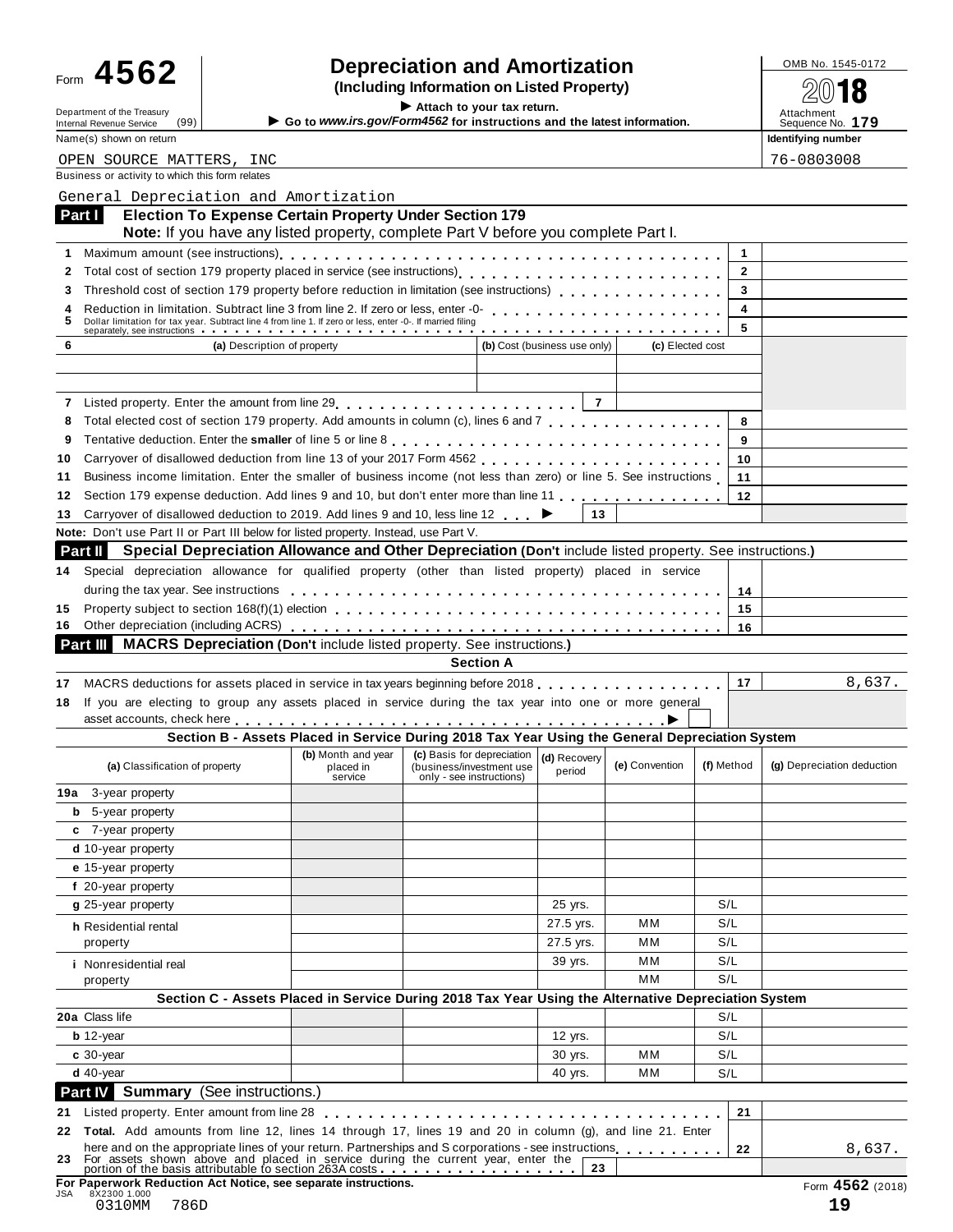| Listed Property (Include automobiles, certain other vehicles, certain aircraft,<br>and property<br>used for<br>entertainment, recreation, or amusement.)<br>Note: For any vehicle for which you are using the standard mileage rate or deducting lease expense, complete only 24a,<br>24b, columns (a) through (c) of Section A, all of Section B, and Section C if applicable.<br>Section A - Depreciation and Other Information (Caution: See the instructions for limits for passenger automobiles.)<br>24a Do you have evidence to support the business/investment use claimed?<br>Yes<br>No<br>24b If "Yes," is the evidence written?<br>Yes<br>(e)<br>(c)<br>(f)<br>(g)<br>(i)<br>(a)<br>(b)<br>(h)<br>(d)<br>Business/<br>Basis for depreciation<br>Elected section 179<br>Method/<br>Recovery<br>Depreciation<br>Date placed<br>Cost or other basis<br>investment use<br>(business/investment<br>vehicles first)<br>in service<br>deduction<br>period<br>Convention<br>cost<br>use only)<br>percentage<br>25 Special depreciation allowance for qualified listed property placed in service during<br>the tax year and used more than 50% in a qualified business use. See instructions<br>25<br>Property used more than 50% in a qualified business use:<br>%<br>%<br>$\frac{9}{6}$<br>Property used 50% or less in a qualified business use:<br>%<br>$S/L -$<br>%<br>$S/L -$<br>$\frac{1}{2}$<br>$S/L -$<br>Add amounts in column (h), lines 25 through 27. Enter here and on line 21, page 1, , ,<br>28<br>29<br>Section B - Information on Use of Vehicles<br>Complete this section for vehicles used by a sole proprietor, partner, or other "more than 5% owner," or related person. If you provided vehicles<br>to your employees, first answer the questions in Section C to see if you meet an exception to completing this section for those vehicles.<br>(f)<br>(a)<br>(b)<br>(c)<br>(d)<br>(e)<br>Vehicle 1<br>Vehicle 2<br>Vehicle 3<br>Vehicle 4<br>Vehicle 5<br>Vehicle 6<br><b>30</b> Total business/investment miles driven during<br>the year (don't include commuting miles)<br>Total commuting miles driven during the year.<br>personal (noncommuting)<br>other<br>miles driven expansion and<br>Total miles driven during the year. Add<br>lines 30 through 32<br>Yes<br>Yes<br>No<br>Yes<br>No<br>Yes<br>Yes<br>Yes<br><b>No</b><br>No<br><b>No</b><br>No<br>Was the vehicle available for personal<br>use during off-duty hours?<br>35 Was the vehicle used primarily by a more<br>than 5% owner or related person?<br>36 Is another vehicle available for personal<br>Section C - Questions for Employers Who Provide Vehicles for Use by Their Employees<br>Answer these questions to determine if you meet an exception to completing Section B for vehicles used by employees who aren't<br>more than 5% owners or related persons. See instructions.<br>Yes<br>No<br>37 Do you maintain a written policy statement that prohibits all personal use of vehicles, including commuting, by<br>your employees?<br>employees? See the instructions for vehicles used by corporate officers, directors, or 1% or more owners<br>39 Do you treat all use of vehicles by employees as personal use?<br>or bo you mean all use of verilicles by employees as personal use?<br>40 Do you provide more than five vehicles to your employees, obtain information from your employees about the<br>use of the vehicles, and retain the information received?<br>41 Do you meet the requirements concerning qualified automobile demonstration use? See instructions<br>Note: If your answer to 37, 38, 39, 40, or 41 is "Yes," don't complete Section B for the covered vehicles.<br><b>Part VI</b> Amortization<br>(e)<br>(b)<br>(f)<br>(c)<br>(a)<br>(d)<br>Amortization<br>Date amortization<br>Description of costs<br>Amortizable amount<br>Code section<br>period or<br>Amortization for this year<br>begins<br>percentage<br>42 Amortization of costs that begins during your 2018 tax year (see instructions):<br>43 Amortization of costs that began before your 2018 tax year<br>43<br>44 Total. Add amounts in column (f). See the instructions for where to report <b>content</b> | OPEN SOURCE MATTERS, INC<br>Form 4562 (2018) |  |  |  |  |  |    | 76-0803008 | Page $\mathbb Z$ |
|-----------------------------------------------------------------------------------------------------------------------------------------------------------------------------------------------------------------------------------------------------------------------------------------------------------------------------------------------------------------------------------------------------------------------------------------------------------------------------------------------------------------------------------------------------------------------------------------------------------------------------------------------------------------------------------------------------------------------------------------------------------------------------------------------------------------------------------------------------------------------------------------------------------------------------------------------------------------------------------------------------------------------------------------------------------------------------------------------------------------------------------------------------------------------------------------------------------------------------------------------------------------------------------------------------------------------------------------------------------------------------------------------------------------------------------------------------------------------------------------------------------------------------------------------------------------------------------------------------------------------------------------------------------------------------------------------------------------------------------------------------------------------------------------------------------------------------------------------------------------------------------------------------------------------------------------------------------------------------------------------------------------------------------------------------------------------------------------------------------------------------------------------------------------------------------------------------------------------------------------------------------------------------------------------------------------------------------------------------------------------------------------------------------------------------------------------------------------------------------------------------------------------------------------------------------------------------------------------------------------------------------------------------------------------------------------------------------------------------------------------------------------------------------------------------------------------------------------------------------------------------------------------------------------------------------------------------------------------------------------------------------------------------------------------------------------------------------------------------------------------------------------------------------------------------------------------------------------------------------------------------------------------------------------------------------------------------------------------------------------------------------------------------------------------------------------------------------------------------------------------------------------------------------------------------------------------------------------------------------------------------------------------------------------------------------------------------------------------------------------------------------------------------------------------------------------------------------------------------------------------------------------------------------------------------------------------------------------------------------------------------------------------------------------------------------------------------------------------------------------------------------------------------------------------------------------------------------------------|----------------------------------------------|--|--|--|--|--|----|------------|------------------|
|                                                                                                                                                                                                                                                                                                                                                                                                                                                                                                                                                                                                                                                                                                                                                                                                                                                                                                                                                                                                                                                                                                                                                                                                                                                                                                                                                                                                                                                                                                                                                                                                                                                                                                                                                                                                                                                                                                                                                                                                                                                                                                                                                                                                                                                                                                                                                                                                                                                                                                                                                                                                                                                                                                                                                                                                                                                                                                                                                                                                                                                                                                                                                                                                                                                                                                                                                                                                                                                                                                                                                                                                                                                                                                                                                                                                                                                                                                                                                                                                                                                                                                                                                                                                                       | Part V                                       |  |  |  |  |  |    |            |                  |
|                                                                                                                                                                                                                                                                                                                                                                                                                                                                                                                                                                                                                                                                                                                                                                                                                                                                                                                                                                                                                                                                                                                                                                                                                                                                                                                                                                                                                                                                                                                                                                                                                                                                                                                                                                                                                                                                                                                                                                                                                                                                                                                                                                                                                                                                                                                                                                                                                                                                                                                                                                                                                                                                                                                                                                                                                                                                                                                                                                                                                                                                                                                                                                                                                                                                                                                                                                                                                                                                                                                                                                                                                                                                                                                                                                                                                                                                                                                                                                                                                                                                                                                                                                                                                       |                                              |  |  |  |  |  |    |            |                  |
|                                                                                                                                                                                                                                                                                                                                                                                                                                                                                                                                                                                                                                                                                                                                                                                                                                                                                                                                                                                                                                                                                                                                                                                                                                                                                                                                                                                                                                                                                                                                                                                                                                                                                                                                                                                                                                                                                                                                                                                                                                                                                                                                                                                                                                                                                                                                                                                                                                                                                                                                                                                                                                                                                                                                                                                                                                                                                                                                                                                                                                                                                                                                                                                                                                                                                                                                                                                                                                                                                                                                                                                                                                                                                                                                                                                                                                                                                                                                                                                                                                                                                                                                                                                                                       |                                              |  |  |  |  |  |    |            | No               |
|                                                                                                                                                                                                                                                                                                                                                                                                                                                                                                                                                                                                                                                                                                                                                                                                                                                                                                                                                                                                                                                                                                                                                                                                                                                                                                                                                                                                                                                                                                                                                                                                                                                                                                                                                                                                                                                                                                                                                                                                                                                                                                                                                                                                                                                                                                                                                                                                                                                                                                                                                                                                                                                                                                                                                                                                                                                                                                                                                                                                                                                                                                                                                                                                                                                                                                                                                                                                                                                                                                                                                                                                                                                                                                                                                                                                                                                                                                                                                                                                                                                                                                                                                                                                                       |                                              |  |  |  |  |  |    |            |                  |
|                                                                                                                                                                                                                                                                                                                                                                                                                                                                                                                                                                                                                                                                                                                                                                                                                                                                                                                                                                                                                                                                                                                                                                                                                                                                                                                                                                                                                                                                                                                                                                                                                                                                                                                                                                                                                                                                                                                                                                                                                                                                                                                                                                                                                                                                                                                                                                                                                                                                                                                                                                                                                                                                                                                                                                                                                                                                                                                                                                                                                                                                                                                                                                                                                                                                                                                                                                                                                                                                                                                                                                                                                                                                                                                                                                                                                                                                                                                                                                                                                                                                                                                                                                                                                       | Type of property (list                       |  |  |  |  |  |    |            |                  |
|                                                                                                                                                                                                                                                                                                                                                                                                                                                                                                                                                                                                                                                                                                                                                                                                                                                                                                                                                                                                                                                                                                                                                                                                                                                                                                                                                                                                                                                                                                                                                                                                                                                                                                                                                                                                                                                                                                                                                                                                                                                                                                                                                                                                                                                                                                                                                                                                                                                                                                                                                                                                                                                                                                                                                                                                                                                                                                                                                                                                                                                                                                                                                                                                                                                                                                                                                                                                                                                                                                                                                                                                                                                                                                                                                                                                                                                                                                                                                                                                                                                                                                                                                                                                                       |                                              |  |  |  |  |  |    |            |                  |
|                                                                                                                                                                                                                                                                                                                                                                                                                                                                                                                                                                                                                                                                                                                                                                                                                                                                                                                                                                                                                                                                                                                                                                                                                                                                                                                                                                                                                                                                                                                                                                                                                                                                                                                                                                                                                                                                                                                                                                                                                                                                                                                                                                                                                                                                                                                                                                                                                                                                                                                                                                                                                                                                                                                                                                                                                                                                                                                                                                                                                                                                                                                                                                                                                                                                                                                                                                                                                                                                                                                                                                                                                                                                                                                                                                                                                                                                                                                                                                                                                                                                                                                                                                                                                       |                                              |  |  |  |  |  |    |            |                  |
|                                                                                                                                                                                                                                                                                                                                                                                                                                                                                                                                                                                                                                                                                                                                                                                                                                                                                                                                                                                                                                                                                                                                                                                                                                                                                                                                                                                                                                                                                                                                                                                                                                                                                                                                                                                                                                                                                                                                                                                                                                                                                                                                                                                                                                                                                                                                                                                                                                                                                                                                                                                                                                                                                                                                                                                                                                                                                                                                                                                                                                                                                                                                                                                                                                                                                                                                                                                                                                                                                                                                                                                                                                                                                                                                                                                                                                                                                                                                                                                                                                                                                                                                                                                                                       |                                              |  |  |  |  |  |    |            |                  |
|                                                                                                                                                                                                                                                                                                                                                                                                                                                                                                                                                                                                                                                                                                                                                                                                                                                                                                                                                                                                                                                                                                                                                                                                                                                                                                                                                                                                                                                                                                                                                                                                                                                                                                                                                                                                                                                                                                                                                                                                                                                                                                                                                                                                                                                                                                                                                                                                                                                                                                                                                                                                                                                                                                                                                                                                                                                                                                                                                                                                                                                                                                                                                                                                                                                                                                                                                                                                                                                                                                                                                                                                                                                                                                                                                                                                                                                                                                                                                                                                                                                                                                                                                                                                                       |                                              |  |  |  |  |  |    |            |                  |
|                                                                                                                                                                                                                                                                                                                                                                                                                                                                                                                                                                                                                                                                                                                                                                                                                                                                                                                                                                                                                                                                                                                                                                                                                                                                                                                                                                                                                                                                                                                                                                                                                                                                                                                                                                                                                                                                                                                                                                                                                                                                                                                                                                                                                                                                                                                                                                                                                                                                                                                                                                                                                                                                                                                                                                                                                                                                                                                                                                                                                                                                                                                                                                                                                                                                                                                                                                                                                                                                                                                                                                                                                                                                                                                                                                                                                                                                                                                                                                                                                                                                                                                                                                                                                       |                                              |  |  |  |  |  |    |            |                  |
|                                                                                                                                                                                                                                                                                                                                                                                                                                                                                                                                                                                                                                                                                                                                                                                                                                                                                                                                                                                                                                                                                                                                                                                                                                                                                                                                                                                                                                                                                                                                                                                                                                                                                                                                                                                                                                                                                                                                                                                                                                                                                                                                                                                                                                                                                                                                                                                                                                                                                                                                                                                                                                                                                                                                                                                                                                                                                                                                                                                                                                                                                                                                                                                                                                                                                                                                                                                                                                                                                                                                                                                                                                                                                                                                                                                                                                                                                                                                                                                                                                                                                                                                                                                                                       | 27.                                          |  |  |  |  |  |    |            |                  |
|                                                                                                                                                                                                                                                                                                                                                                                                                                                                                                                                                                                                                                                                                                                                                                                                                                                                                                                                                                                                                                                                                                                                                                                                                                                                                                                                                                                                                                                                                                                                                                                                                                                                                                                                                                                                                                                                                                                                                                                                                                                                                                                                                                                                                                                                                                                                                                                                                                                                                                                                                                                                                                                                                                                                                                                                                                                                                                                                                                                                                                                                                                                                                                                                                                                                                                                                                                                                                                                                                                                                                                                                                                                                                                                                                                                                                                                                                                                                                                                                                                                                                                                                                                                                                       |                                              |  |  |  |  |  |    |            |                  |
|                                                                                                                                                                                                                                                                                                                                                                                                                                                                                                                                                                                                                                                                                                                                                                                                                                                                                                                                                                                                                                                                                                                                                                                                                                                                                                                                                                                                                                                                                                                                                                                                                                                                                                                                                                                                                                                                                                                                                                                                                                                                                                                                                                                                                                                                                                                                                                                                                                                                                                                                                                                                                                                                                                                                                                                                                                                                                                                                                                                                                                                                                                                                                                                                                                                                                                                                                                                                                                                                                                                                                                                                                                                                                                                                                                                                                                                                                                                                                                                                                                                                                                                                                                                                                       |                                              |  |  |  |  |  |    |            |                  |
|                                                                                                                                                                                                                                                                                                                                                                                                                                                                                                                                                                                                                                                                                                                                                                                                                                                                                                                                                                                                                                                                                                                                                                                                                                                                                                                                                                                                                                                                                                                                                                                                                                                                                                                                                                                                                                                                                                                                                                                                                                                                                                                                                                                                                                                                                                                                                                                                                                                                                                                                                                                                                                                                                                                                                                                                                                                                                                                                                                                                                                                                                                                                                                                                                                                                                                                                                                                                                                                                                                                                                                                                                                                                                                                                                                                                                                                                                                                                                                                                                                                                                                                                                                                                                       |                                              |  |  |  |  |  |    |            |                  |
|                                                                                                                                                                                                                                                                                                                                                                                                                                                                                                                                                                                                                                                                                                                                                                                                                                                                                                                                                                                                                                                                                                                                                                                                                                                                                                                                                                                                                                                                                                                                                                                                                                                                                                                                                                                                                                                                                                                                                                                                                                                                                                                                                                                                                                                                                                                                                                                                                                                                                                                                                                                                                                                                                                                                                                                                                                                                                                                                                                                                                                                                                                                                                                                                                                                                                                                                                                                                                                                                                                                                                                                                                                                                                                                                                                                                                                                                                                                                                                                                                                                                                                                                                                                                                       |                                              |  |  |  |  |  |    |            |                  |
|                                                                                                                                                                                                                                                                                                                                                                                                                                                                                                                                                                                                                                                                                                                                                                                                                                                                                                                                                                                                                                                                                                                                                                                                                                                                                                                                                                                                                                                                                                                                                                                                                                                                                                                                                                                                                                                                                                                                                                                                                                                                                                                                                                                                                                                                                                                                                                                                                                                                                                                                                                                                                                                                                                                                                                                                                                                                                                                                                                                                                                                                                                                                                                                                                                                                                                                                                                                                                                                                                                                                                                                                                                                                                                                                                                                                                                                                                                                                                                                                                                                                                                                                                                                                                       |                                              |  |  |  |  |  |    |            |                  |
|                                                                                                                                                                                                                                                                                                                                                                                                                                                                                                                                                                                                                                                                                                                                                                                                                                                                                                                                                                                                                                                                                                                                                                                                                                                                                                                                                                                                                                                                                                                                                                                                                                                                                                                                                                                                                                                                                                                                                                                                                                                                                                                                                                                                                                                                                                                                                                                                                                                                                                                                                                                                                                                                                                                                                                                                                                                                                                                                                                                                                                                                                                                                                                                                                                                                                                                                                                                                                                                                                                                                                                                                                                                                                                                                                                                                                                                                                                                                                                                                                                                                                                                                                                                                                       |                                              |  |  |  |  |  |    |            |                  |
|                                                                                                                                                                                                                                                                                                                                                                                                                                                                                                                                                                                                                                                                                                                                                                                                                                                                                                                                                                                                                                                                                                                                                                                                                                                                                                                                                                                                                                                                                                                                                                                                                                                                                                                                                                                                                                                                                                                                                                                                                                                                                                                                                                                                                                                                                                                                                                                                                                                                                                                                                                                                                                                                                                                                                                                                                                                                                                                                                                                                                                                                                                                                                                                                                                                                                                                                                                                                                                                                                                                                                                                                                                                                                                                                                                                                                                                                                                                                                                                                                                                                                                                                                                                                                       |                                              |  |  |  |  |  |    |            |                  |
|                                                                                                                                                                                                                                                                                                                                                                                                                                                                                                                                                                                                                                                                                                                                                                                                                                                                                                                                                                                                                                                                                                                                                                                                                                                                                                                                                                                                                                                                                                                                                                                                                                                                                                                                                                                                                                                                                                                                                                                                                                                                                                                                                                                                                                                                                                                                                                                                                                                                                                                                                                                                                                                                                                                                                                                                                                                                                                                                                                                                                                                                                                                                                                                                                                                                                                                                                                                                                                                                                                                                                                                                                                                                                                                                                                                                                                                                                                                                                                                                                                                                                                                                                                                                                       |                                              |  |  |  |  |  |    |            |                  |
|                                                                                                                                                                                                                                                                                                                                                                                                                                                                                                                                                                                                                                                                                                                                                                                                                                                                                                                                                                                                                                                                                                                                                                                                                                                                                                                                                                                                                                                                                                                                                                                                                                                                                                                                                                                                                                                                                                                                                                                                                                                                                                                                                                                                                                                                                                                                                                                                                                                                                                                                                                                                                                                                                                                                                                                                                                                                                                                                                                                                                                                                                                                                                                                                                                                                                                                                                                                                                                                                                                                                                                                                                                                                                                                                                                                                                                                                                                                                                                                                                                                                                                                                                                                                                       |                                              |  |  |  |  |  |    |            |                  |
|                                                                                                                                                                                                                                                                                                                                                                                                                                                                                                                                                                                                                                                                                                                                                                                                                                                                                                                                                                                                                                                                                                                                                                                                                                                                                                                                                                                                                                                                                                                                                                                                                                                                                                                                                                                                                                                                                                                                                                                                                                                                                                                                                                                                                                                                                                                                                                                                                                                                                                                                                                                                                                                                                                                                                                                                                                                                                                                                                                                                                                                                                                                                                                                                                                                                                                                                                                                                                                                                                                                                                                                                                                                                                                                                                                                                                                                                                                                                                                                                                                                                                                                                                                                                                       |                                              |  |  |  |  |  |    |            |                  |
|                                                                                                                                                                                                                                                                                                                                                                                                                                                                                                                                                                                                                                                                                                                                                                                                                                                                                                                                                                                                                                                                                                                                                                                                                                                                                                                                                                                                                                                                                                                                                                                                                                                                                                                                                                                                                                                                                                                                                                                                                                                                                                                                                                                                                                                                                                                                                                                                                                                                                                                                                                                                                                                                                                                                                                                                                                                                                                                                                                                                                                                                                                                                                                                                                                                                                                                                                                                                                                                                                                                                                                                                                                                                                                                                                                                                                                                                                                                                                                                                                                                                                                                                                                                                                       |                                              |  |  |  |  |  |    |            |                  |
|                                                                                                                                                                                                                                                                                                                                                                                                                                                                                                                                                                                                                                                                                                                                                                                                                                                                                                                                                                                                                                                                                                                                                                                                                                                                                                                                                                                                                                                                                                                                                                                                                                                                                                                                                                                                                                                                                                                                                                                                                                                                                                                                                                                                                                                                                                                                                                                                                                                                                                                                                                                                                                                                                                                                                                                                                                                                                                                                                                                                                                                                                                                                                                                                                                                                                                                                                                                                                                                                                                                                                                                                                                                                                                                                                                                                                                                                                                                                                                                                                                                                                                                                                                                                                       | 32 Total                                     |  |  |  |  |  |    |            |                  |
|                                                                                                                                                                                                                                                                                                                                                                                                                                                                                                                                                                                                                                                                                                                                                                                                                                                                                                                                                                                                                                                                                                                                                                                                                                                                                                                                                                                                                                                                                                                                                                                                                                                                                                                                                                                                                                                                                                                                                                                                                                                                                                                                                                                                                                                                                                                                                                                                                                                                                                                                                                                                                                                                                                                                                                                                                                                                                                                                                                                                                                                                                                                                                                                                                                                                                                                                                                                                                                                                                                                                                                                                                                                                                                                                                                                                                                                                                                                                                                                                                                                                                                                                                                                                                       | 33.                                          |  |  |  |  |  |    |            |                  |
|                                                                                                                                                                                                                                                                                                                                                                                                                                                                                                                                                                                                                                                                                                                                                                                                                                                                                                                                                                                                                                                                                                                                                                                                                                                                                                                                                                                                                                                                                                                                                                                                                                                                                                                                                                                                                                                                                                                                                                                                                                                                                                                                                                                                                                                                                                                                                                                                                                                                                                                                                                                                                                                                                                                                                                                                                                                                                                                                                                                                                                                                                                                                                                                                                                                                                                                                                                                                                                                                                                                                                                                                                                                                                                                                                                                                                                                                                                                                                                                                                                                                                                                                                                                                                       | 34                                           |  |  |  |  |  |    |            |                  |
|                                                                                                                                                                                                                                                                                                                                                                                                                                                                                                                                                                                                                                                                                                                                                                                                                                                                                                                                                                                                                                                                                                                                                                                                                                                                                                                                                                                                                                                                                                                                                                                                                                                                                                                                                                                                                                                                                                                                                                                                                                                                                                                                                                                                                                                                                                                                                                                                                                                                                                                                                                                                                                                                                                                                                                                                                                                                                                                                                                                                                                                                                                                                                                                                                                                                                                                                                                                                                                                                                                                                                                                                                                                                                                                                                                                                                                                                                                                                                                                                                                                                                                                                                                                                                       |                                              |  |  |  |  |  |    |            |                  |
|                                                                                                                                                                                                                                                                                                                                                                                                                                                                                                                                                                                                                                                                                                                                                                                                                                                                                                                                                                                                                                                                                                                                                                                                                                                                                                                                                                                                                                                                                                                                                                                                                                                                                                                                                                                                                                                                                                                                                                                                                                                                                                                                                                                                                                                                                                                                                                                                                                                                                                                                                                                                                                                                                                                                                                                                                                                                                                                                                                                                                                                                                                                                                                                                                                                                                                                                                                                                                                                                                                                                                                                                                                                                                                                                                                                                                                                                                                                                                                                                                                                                                                                                                                                                                       |                                              |  |  |  |  |  |    |            |                  |
|                                                                                                                                                                                                                                                                                                                                                                                                                                                                                                                                                                                                                                                                                                                                                                                                                                                                                                                                                                                                                                                                                                                                                                                                                                                                                                                                                                                                                                                                                                                                                                                                                                                                                                                                                                                                                                                                                                                                                                                                                                                                                                                                                                                                                                                                                                                                                                                                                                                                                                                                                                                                                                                                                                                                                                                                                                                                                                                                                                                                                                                                                                                                                                                                                                                                                                                                                                                                                                                                                                                                                                                                                                                                                                                                                                                                                                                                                                                                                                                                                                                                                                                                                                                                                       |                                              |  |  |  |  |  |    |            |                  |
|                                                                                                                                                                                                                                                                                                                                                                                                                                                                                                                                                                                                                                                                                                                                                                                                                                                                                                                                                                                                                                                                                                                                                                                                                                                                                                                                                                                                                                                                                                                                                                                                                                                                                                                                                                                                                                                                                                                                                                                                                                                                                                                                                                                                                                                                                                                                                                                                                                                                                                                                                                                                                                                                                                                                                                                                                                                                                                                                                                                                                                                                                                                                                                                                                                                                                                                                                                                                                                                                                                                                                                                                                                                                                                                                                                                                                                                                                                                                                                                                                                                                                                                                                                                                                       |                                              |  |  |  |  |  |    |            |                  |
|                                                                                                                                                                                                                                                                                                                                                                                                                                                                                                                                                                                                                                                                                                                                                                                                                                                                                                                                                                                                                                                                                                                                                                                                                                                                                                                                                                                                                                                                                                                                                                                                                                                                                                                                                                                                                                                                                                                                                                                                                                                                                                                                                                                                                                                                                                                                                                                                                                                                                                                                                                                                                                                                                                                                                                                                                                                                                                                                                                                                                                                                                                                                                                                                                                                                                                                                                                                                                                                                                                                                                                                                                                                                                                                                                                                                                                                                                                                                                                                                                                                                                                                                                                                                                       |                                              |  |  |  |  |  |    |            |                  |
|                                                                                                                                                                                                                                                                                                                                                                                                                                                                                                                                                                                                                                                                                                                                                                                                                                                                                                                                                                                                                                                                                                                                                                                                                                                                                                                                                                                                                                                                                                                                                                                                                                                                                                                                                                                                                                                                                                                                                                                                                                                                                                                                                                                                                                                                                                                                                                                                                                                                                                                                                                                                                                                                                                                                                                                                                                                                                                                                                                                                                                                                                                                                                                                                                                                                                                                                                                                                                                                                                                                                                                                                                                                                                                                                                                                                                                                                                                                                                                                                                                                                                                                                                                                                                       |                                              |  |  |  |  |  |    |            |                  |
|                                                                                                                                                                                                                                                                                                                                                                                                                                                                                                                                                                                                                                                                                                                                                                                                                                                                                                                                                                                                                                                                                                                                                                                                                                                                                                                                                                                                                                                                                                                                                                                                                                                                                                                                                                                                                                                                                                                                                                                                                                                                                                                                                                                                                                                                                                                                                                                                                                                                                                                                                                                                                                                                                                                                                                                                                                                                                                                                                                                                                                                                                                                                                                                                                                                                                                                                                                                                                                                                                                                                                                                                                                                                                                                                                                                                                                                                                                                                                                                                                                                                                                                                                                                                                       |                                              |  |  |  |  |  |    |            |                  |
|                                                                                                                                                                                                                                                                                                                                                                                                                                                                                                                                                                                                                                                                                                                                                                                                                                                                                                                                                                                                                                                                                                                                                                                                                                                                                                                                                                                                                                                                                                                                                                                                                                                                                                                                                                                                                                                                                                                                                                                                                                                                                                                                                                                                                                                                                                                                                                                                                                                                                                                                                                                                                                                                                                                                                                                                                                                                                                                                                                                                                                                                                                                                                                                                                                                                                                                                                                                                                                                                                                                                                                                                                                                                                                                                                                                                                                                                                                                                                                                                                                                                                                                                                                                                                       |                                              |  |  |  |  |  |    |            |                  |
|                                                                                                                                                                                                                                                                                                                                                                                                                                                                                                                                                                                                                                                                                                                                                                                                                                                                                                                                                                                                                                                                                                                                                                                                                                                                                                                                                                                                                                                                                                                                                                                                                                                                                                                                                                                                                                                                                                                                                                                                                                                                                                                                                                                                                                                                                                                                                                                                                                                                                                                                                                                                                                                                                                                                                                                                                                                                                                                                                                                                                                                                                                                                                                                                                                                                                                                                                                                                                                                                                                                                                                                                                                                                                                                                                                                                                                                                                                                                                                                                                                                                                                                                                                                                                       |                                              |  |  |  |  |  |    |            |                  |
|                                                                                                                                                                                                                                                                                                                                                                                                                                                                                                                                                                                                                                                                                                                                                                                                                                                                                                                                                                                                                                                                                                                                                                                                                                                                                                                                                                                                                                                                                                                                                                                                                                                                                                                                                                                                                                                                                                                                                                                                                                                                                                                                                                                                                                                                                                                                                                                                                                                                                                                                                                                                                                                                                                                                                                                                                                                                                                                                                                                                                                                                                                                                                                                                                                                                                                                                                                                                                                                                                                                                                                                                                                                                                                                                                                                                                                                                                                                                                                                                                                                                                                                                                                                                                       |                                              |  |  |  |  |  |    |            |                  |
|                                                                                                                                                                                                                                                                                                                                                                                                                                                                                                                                                                                                                                                                                                                                                                                                                                                                                                                                                                                                                                                                                                                                                                                                                                                                                                                                                                                                                                                                                                                                                                                                                                                                                                                                                                                                                                                                                                                                                                                                                                                                                                                                                                                                                                                                                                                                                                                                                                                                                                                                                                                                                                                                                                                                                                                                                                                                                                                                                                                                                                                                                                                                                                                                                                                                                                                                                                                                                                                                                                                                                                                                                                                                                                                                                                                                                                                                                                                                                                                                                                                                                                                                                                                                                       |                                              |  |  |  |  |  |    |            |                  |
|                                                                                                                                                                                                                                                                                                                                                                                                                                                                                                                                                                                                                                                                                                                                                                                                                                                                                                                                                                                                                                                                                                                                                                                                                                                                                                                                                                                                                                                                                                                                                                                                                                                                                                                                                                                                                                                                                                                                                                                                                                                                                                                                                                                                                                                                                                                                                                                                                                                                                                                                                                                                                                                                                                                                                                                                                                                                                                                                                                                                                                                                                                                                                                                                                                                                                                                                                                                                                                                                                                                                                                                                                                                                                                                                                                                                                                                                                                                                                                                                                                                                                                                                                                                                                       |                                              |  |  |  |  |  |    |            |                  |
|                                                                                                                                                                                                                                                                                                                                                                                                                                                                                                                                                                                                                                                                                                                                                                                                                                                                                                                                                                                                                                                                                                                                                                                                                                                                                                                                                                                                                                                                                                                                                                                                                                                                                                                                                                                                                                                                                                                                                                                                                                                                                                                                                                                                                                                                                                                                                                                                                                                                                                                                                                                                                                                                                                                                                                                                                                                                                                                                                                                                                                                                                                                                                                                                                                                                                                                                                                                                                                                                                                                                                                                                                                                                                                                                                                                                                                                                                                                                                                                                                                                                                                                                                                                                                       |                                              |  |  |  |  |  |    |            |                  |
|                                                                                                                                                                                                                                                                                                                                                                                                                                                                                                                                                                                                                                                                                                                                                                                                                                                                                                                                                                                                                                                                                                                                                                                                                                                                                                                                                                                                                                                                                                                                                                                                                                                                                                                                                                                                                                                                                                                                                                                                                                                                                                                                                                                                                                                                                                                                                                                                                                                                                                                                                                                                                                                                                                                                                                                                                                                                                                                                                                                                                                                                                                                                                                                                                                                                                                                                                                                                                                                                                                                                                                                                                                                                                                                                                                                                                                                                                                                                                                                                                                                                                                                                                                                                                       |                                              |  |  |  |  |  |    |            |                  |
|                                                                                                                                                                                                                                                                                                                                                                                                                                                                                                                                                                                                                                                                                                                                                                                                                                                                                                                                                                                                                                                                                                                                                                                                                                                                                                                                                                                                                                                                                                                                                                                                                                                                                                                                                                                                                                                                                                                                                                                                                                                                                                                                                                                                                                                                                                                                                                                                                                                                                                                                                                                                                                                                                                                                                                                                                                                                                                                                                                                                                                                                                                                                                                                                                                                                                                                                                                                                                                                                                                                                                                                                                                                                                                                                                                                                                                                                                                                                                                                                                                                                                                                                                                                                                       |                                              |  |  |  |  |  |    |            |                  |
|                                                                                                                                                                                                                                                                                                                                                                                                                                                                                                                                                                                                                                                                                                                                                                                                                                                                                                                                                                                                                                                                                                                                                                                                                                                                                                                                                                                                                                                                                                                                                                                                                                                                                                                                                                                                                                                                                                                                                                                                                                                                                                                                                                                                                                                                                                                                                                                                                                                                                                                                                                                                                                                                                                                                                                                                                                                                                                                                                                                                                                                                                                                                                                                                                                                                                                                                                                                                                                                                                                                                                                                                                                                                                                                                                                                                                                                                                                                                                                                                                                                                                                                                                                                                                       |                                              |  |  |  |  |  |    |            |                  |
|                                                                                                                                                                                                                                                                                                                                                                                                                                                                                                                                                                                                                                                                                                                                                                                                                                                                                                                                                                                                                                                                                                                                                                                                                                                                                                                                                                                                                                                                                                                                                                                                                                                                                                                                                                                                                                                                                                                                                                                                                                                                                                                                                                                                                                                                                                                                                                                                                                                                                                                                                                                                                                                                                                                                                                                                                                                                                                                                                                                                                                                                                                                                                                                                                                                                                                                                                                                                                                                                                                                                                                                                                                                                                                                                                                                                                                                                                                                                                                                                                                                                                                                                                                                                                       |                                              |  |  |  |  |  |    |            |                  |
|                                                                                                                                                                                                                                                                                                                                                                                                                                                                                                                                                                                                                                                                                                                                                                                                                                                                                                                                                                                                                                                                                                                                                                                                                                                                                                                                                                                                                                                                                                                                                                                                                                                                                                                                                                                                                                                                                                                                                                                                                                                                                                                                                                                                                                                                                                                                                                                                                                                                                                                                                                                                                                                                                                                                                                                                                                                                                                                                                                                                                                                                                                                                                                                                                                                                                                                                                                                                                                                                                                                                                                                                                                                                                                                                                                                                                                                                                                                                                                                                                                                                                                                                                                                                                       |                                              |  |  |  |  |  |    |            |                  |
|                                                                                                                                                                                                                                                                                                                                                                                                                                                                                                                                                                                                                                                                                                                                                                                                                                                                                                                                                                                                                                                                                                                                                                                                                                                                                                                                                                                                                                                                                                                                                                                                                                                                                                                                                                                                                                                                                                                                                                                                                                                                                                                                                                                                                                                                                                                                                                                                                                                                                                                                                                                                                                                                                                                                                                                                                                                                                                                                                                                                                                                                                                                                                                                                                                                                                                                                                                                                                                                                                                                                                                                                                                                                                                                                                                                                                                                                                                                                                                                                                                                                                                                                                                                                                       |                                              |  |  |  |  |  |    |            |                  |
|                                                                                                                                                                                                                                                                                                                                                                                                                                                                                                                                                                                                                                                                                                                                                                                                                                                                                                                                                                                                                                                                                                                                                                                                                                                                                                                                                                                                                                                                                                                                                                                                                                                                                                                                                                                                                                                                                                                                                                                                                                                                                                                                                                                                                                                                                                                                                                                                                                                                                                                                                                                                                                                                                                                                                                                                                                                                                                                                                                                                                                                                                                                                                                                                                                                                                                                                                                                                                                                                                                                                                                                                                                                                                                                                                                                                                                                                                                                                                                                                                                                                                                                                                                                                                       |                                              |  |  |  |  |  |    |            |                  |
|                                                                                                                                                                                                                                                                                                                                                                                                                                                                                                                                                                                                                                                                                                                                                                                                                                                                                                                                                                                                                                                                                                                                                                                                                                                                                                                                                                                                                                                                                                                                                                                                                                                                                                                                                                                                                                                                                                                                                                                                                                                                                                                                                                                                                                                                                                                                                                                                                                                                                                                                                                                                                                                                                                                                                                                                                                                                                                                                                                                                                                                                                                                                                                                                                                                                                                                                                                                                                                                                                                                                                                                                                                                                                                                                                                                                                                                                                                                                                                                                                                                                                                                                                                                                                       |                                              |  |  |  |  |  |    |            |                  |
|                                                                                                                                                                                                                                                                                                                                                                                                                                                                                                                                                                                                                                                                                                                                                                                                                                                                                                                                                                                                                                                                                                                                                                                                                                                                                                                                                                                                                                                                                                                                                                                                                                                                                                                                                                                                                                                                                                                                                                                                                                                                                                                                                                                                                                                                                                                                                                                                                                                                                                                                                                                                                                                                                                                                                                                                                                                                                                                                                                                                                                                                                                                                                                                                                                                                                                                                                                                                                                                                                                                                                                                                                                                                                                                                                                                                                                                                                                                                                                                                                                                                                                                                                                                                                       |                                              |  |  |  |  |  | 44 |            |                  |

Form **4562** (2018) JSA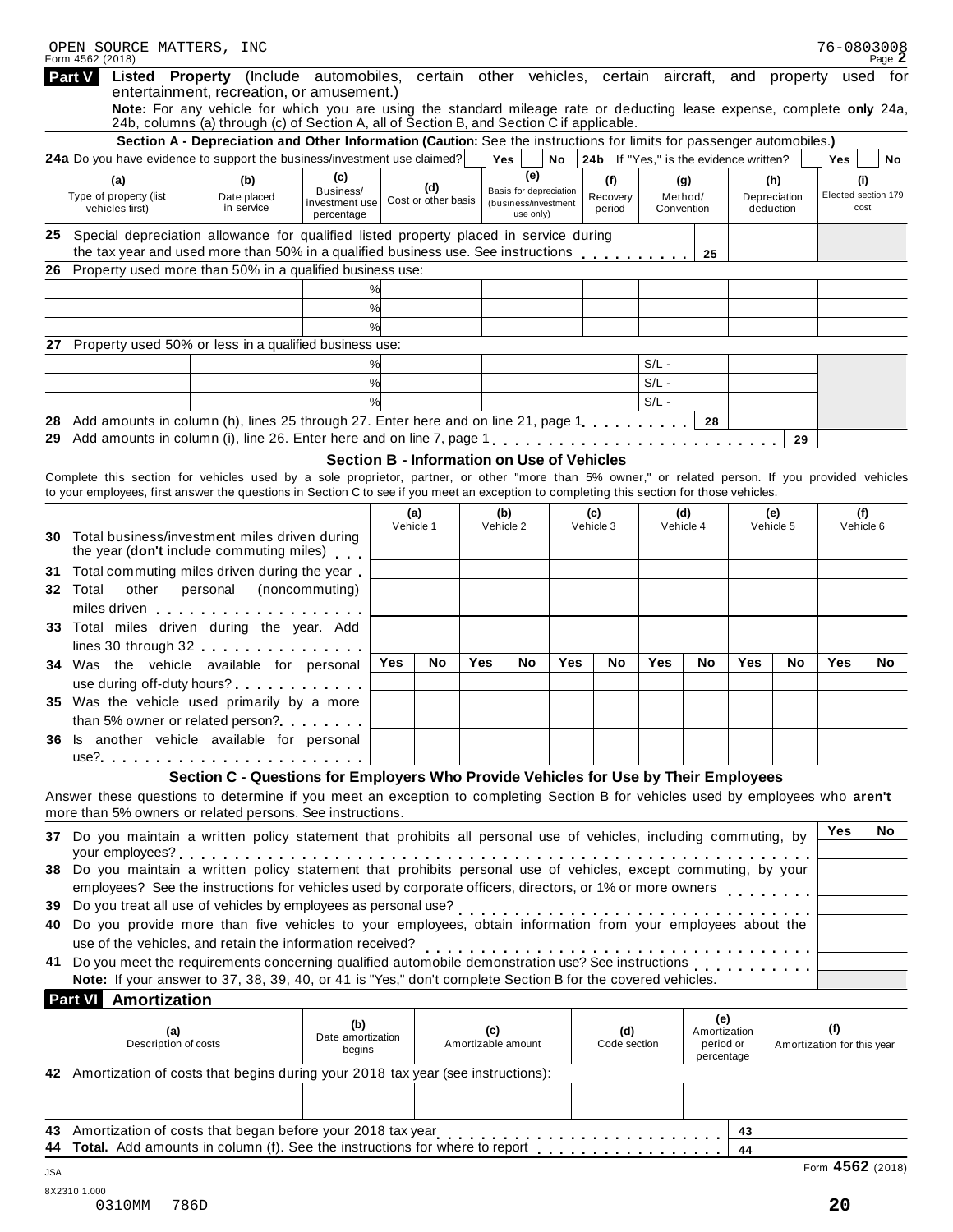# **2018 Depreciation**

#### **Description of Property**

General Depreciation and Amortization

| General Depreciation and Amortization                         |                              |                             |              |                                                                                        |                    |                           |                                          |                                       |             |                      |      |                |                                                              |                              |
|---------------------------------------------------------------|------------------------------|-----------------------------|--------------|----------------------------------------------------------------------------------------|--------------------|---------------------------|------------------------------------------|---------------------------------------|-------------|----------------------|------|----------------|--------------------------------------------------------------|------------------------------|
| Asset description                                             | Date<br>placed in<br>service | Unadjusted<br>cost or basis | Bus.<br>$\%$ | $\begin{array}{c} 179 \\ \text{exp.} \\ \text{reduce.} \\ \text{in basis} \end{array}$ | Basis<br>Reduction | Basis for<br>depreciation | Beginning<br>Accumulated<br>Depreciation | Ending<br>Accumulated<br>Depreciation | Me-<br>thod | Con-<br>ven-<br>tion | Life |                | Current<br>-yr 179<br>ACRS MA Current<br>class class expense | Current-year<br>depreciation |
| COMPUTER HARDWARE                                             | 12/07/2007                   | 7,422.                      | 100          |                                                                                        |                    | 7,422.                    | 7,236.                                   | 7,236.                                | 200 DB      | MQ                   |      | $\overline{5}$ |                                                              |                              |
| COMPUTER HARDWARE                                             | 12/01/2016                   | 37,010.                     | 100          |                                                                                        |                    | 37,010.                   | 22,947                                   | 31,385.                               | 200 DB      | MQ                   |      | 5              |                                                              | 8,438.                       |
| COMPUTER HARDWARE                                             | 01/01/2017                   | 1,039.                      | 100          |                                                                                        |                    | 1,039.                    | 436.                                     | 635.                                  | 200 DB      | $_{\rm HY}$          |      | 5              |                                                              | 199.                         |
|                                                               |                              |                             |              |                                                                                        |                    |                           |                                          |                                       |             |                      |      |                |                                                              |                              |
|                                                               |                              |                             |              |                                                                                        |                    |                           |                                          |                                       |             |                      |      |                |                                                              |                              |
|                                                               |                              |                             |              |                                                                                        |                    |                           |                                          |                                       |             |                      |      |                |                                                              |                              |
|                                                               |                              |                             |              |                                                                                        |                    |                           |                                          |                                       |             |                      |      |                |                                                              |                              |
|                                                               |                              |                             |              |                                                                                        |                    |                           |                                          |                                       |             |                      |      |                |                                                              |                              |
|                                                               |                              |                             |              |                                                                                        |                    |                           |                                          |                                       |             |                      |      |                |                                                              |                              |
|                                                               |                              |                             |              |                                                                                        |                    |                           |                                          |                                       |             |                      |      |                |                                                              |                              |
|                                                               |                              |                             |              |                                                                                        |                    |                           |                                          |                                       |             |                      |      |                |                                                              |                              |
|                                                               |                              |                             |              |                                                                                        |                    |                           |                                          |                                       |             |                      |      |                |                                                              |                              |
|                                                               |                              |                             |              |                                                                                        |                    |                           |                                          |                                       |             |                      |      |                |                                                              |                              |
|                                                               |                              |                             |              |                                                                                        |                    |                           |                                          |                                       |             |                      |      |                |                                                              |                              |
|                                                               |                              |                             |              |                                                                                        |                    |                           |                                          |                                       |             |                      |      |                |                                                              |                              |
|                                                               |                              |                             |              |                                                                                        |                    |                           |                                          |                                       |             |                      |      |                |                                                              |                              |
|                                                               |                              |                             |              |                                                                                        |                    |                           |                                          |                                       |             |                      |      |                |                                                              |                              |
|                                                               |                              |                             |              |                                                                                        |                    |                           |                                          |                                       |             |                      |      |                |                                                              |                              |
|                                                               |                              |                             |              |                                                                                        |                    |                           |                                          |                                       |             |                      |      |                |                                                              |                              |
|                                                               |                              |                             |              |                                                                                        |                    |                           |                                          |                                       |             |                      |      |                |                                                              |                              |
|                                                               |                              |                             |              |                                                                                        |                    |                           |                                          |                                       |             |                      |      |                |                                                              |                              |
|                                                               |                              |                             |              |                                                                                        |                    |                           |                                          |                                       |             |                      |      |                |                                                              |                              |
|                                                               |                              |                             |              |                                                                                        |                    |                           |                                          |                                       |             |                      |      |                |                                                              |                              |
|                                                               |                              |                             |              |                                                                                        |                    |                           |                                          |                                       |             |                      |      |                |                                                              |                              |
|                                                               |                              |                             |              |                                                                                        |                    |                           |                                          |                                       |             |                      |      |                |                                                              |                              |
|                                                               |                              |                             |              |                                                                                        |                    |                           |                                          |                                       |             |                      |      |                |                                                              |                              |
|                                                               |                              |                             |              |                                                                                        |                    |                           |                                          |                                       |             |                      |      |                |                                                              |                              |
|                                                               |                              |                             |              |                                                                                        |                    |                           |                                          |                                       |             |                      |      |                |                                                              |                              |
|                                                               |                              |                             |              |                                                                                        |                    |                           |                                          |                                       |             |                      |      |                |                                                              |                              |
|                                                               |                              |                             |              |                                                                                        |                    |                           |                                          |                                       |             |                      |      |                |                                                              |                              |
|                                                               |                              |                             |              |                                                                                        |                    |                           |                                          |                                       |             |                      |      |                |                                                              |                              |
|                                                               |                              |                             |              |                                                                                        |                    |                           |                                          |                                       |             |                      |      |                |                                                              |                              |
|                                                               |                              |                             |              |                                                                                        |                    |                           |                                          |                                       |             |                      |      |                |                                                              |                              |
|                                                               |                              |                             |              |                                                                                        |                    |                           |                                          |                                       |             |                      |      |                |                                                              |                              |
|                                                               |                              |                             |              |                                                                                        |                    |                           |                                          |                                       |             |                      |      |                |                                                              |                              |
|                                                               |                              |                             |              |                                                                                        |                    |                           |                                          |                                       |             |                      |      |                |                                                              |                              |
| TOTALS <u>.</u><br>45, 471.<br>45, 471.<br>30,619.<br>39,256. |                              |                             |              |                                                                                        |                    |                           |                                          |                                       |             | 8,637.               |      |                |                                                              |                              |
|                                                               |                              |                             |              |                                                                                        |                    |                           |                                          |                                       |             |                      |      |                |                                                              |                              |

\*Assets Retired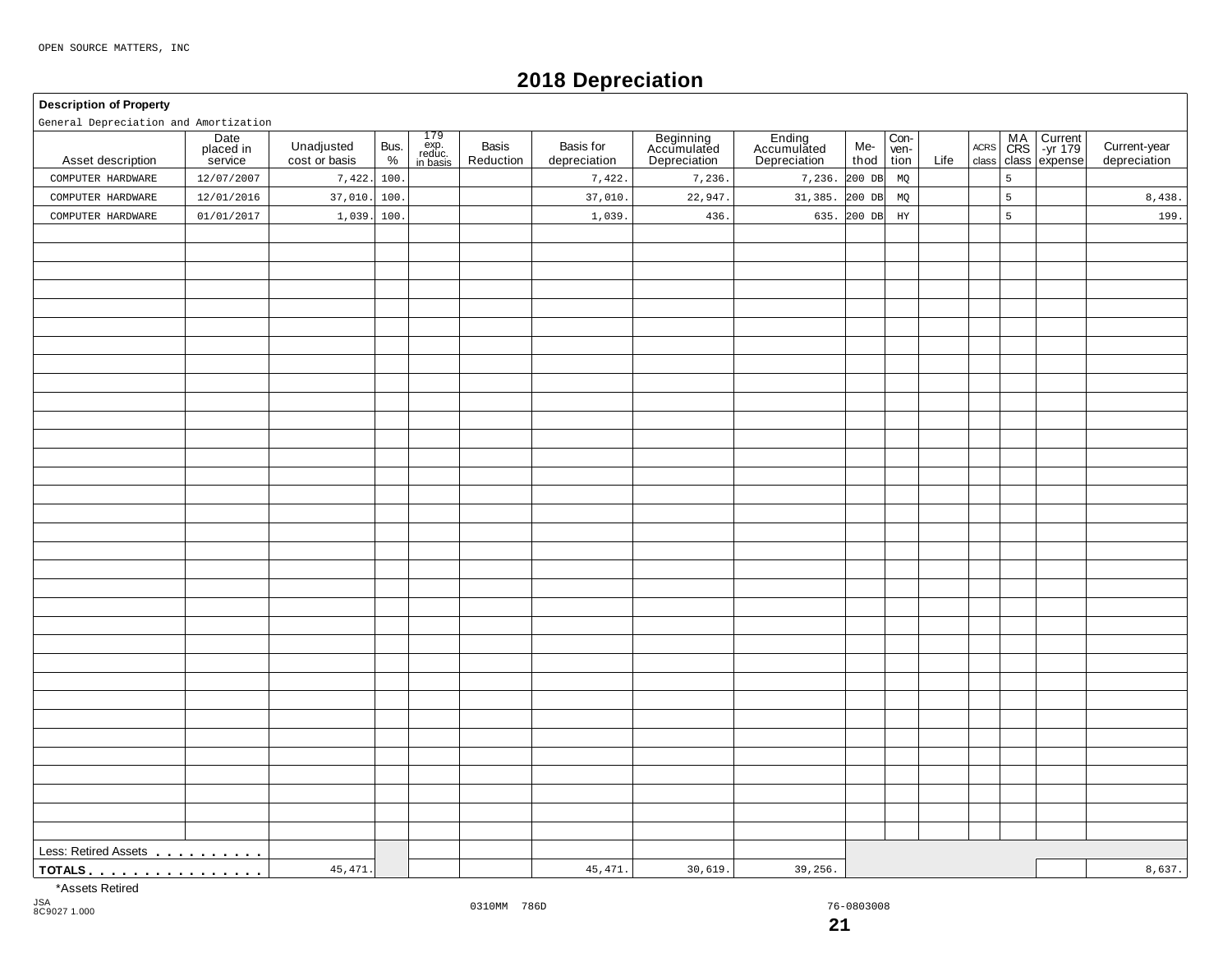# **2018 Depreciation**

#### **Description of Property** 179<br>exp. exp. reduc. in basis Date placed in service **Beginning** Accumulated Depreciation Basis | Basis for | Beginning | Ending | Me-<br>Reduction depreciation | Depreciation | Depreciation | thoc Con-<br>ven-<br>tion MA Current |<br>CRS | -yr 179 | Unadjusted Bus. exp. Basis Basis Basis for Accumulated Accumulated Me- wen- Acres CRS -yr 179 |<br>
cost or basis % | reduction | depreciation | Depreciation | Depreciation | thod tion Life class class expense Unadjusted Bus.<br>cost or basis  $\begin{array}{c} \circ \\ \circ \circ \end{array}$ Basis<br>Reduction thod ACRS Asset description | placed in Unadjusted Bus. exp. Basis Basis Current-year Accumulated Accumulated Me- Ven- Accumulated Accumulated Accumulated Me- Ven- Accumulated Accumulated Accumulated Accumulated Me- Ven- Accumulated Gross Amounts<br>Less: Retired Assets . . . . . . . . . **TOTALS matures** and **m m**  $\frac{1}{2}$  **m**  $\frac{1}{2}$  **m**  $\frac{1}{2}$  **m**  $\frac{1}{2}$  **m**  $\frac{1}{2}$  **m**  $\frac{1}{2}$  **m**  $\frac{1}{2}$  **m**  $\frac{1}{2}$  **m**  $\frac{1}{2}$  **m**  $\frac{1}{2}$  **m**  $\frac{1}{2}$  **m**  $\frac{1}{2}$  **m**  $\frac{1}{2}$  **m**  $\frac{1}{2}$ General Depreciation and Amortization - GRAND TOTAL PROPERTY DETAIL Other Than Listed Property Gross Less: Retired Assets Current Year Special Depreciation Allowance Sub Total: 45,471. 45,471. 45,471. 45,471. 30,619. 30,619. 39,256. 39,256. 8,637. 8,637. Gross Amounts | 45,471.| | | 45,471.| 30,619.| 39,256.| | | | | 8,637. 45,471. 45,471. 45,471. 30,619. 30,619. 39,256. 39,256.  $\begin{vmatrix} 3 & 3 & 3 \end{vmatrix}$  8,637.

\*Assets Retired

JSA 8C9027 1.000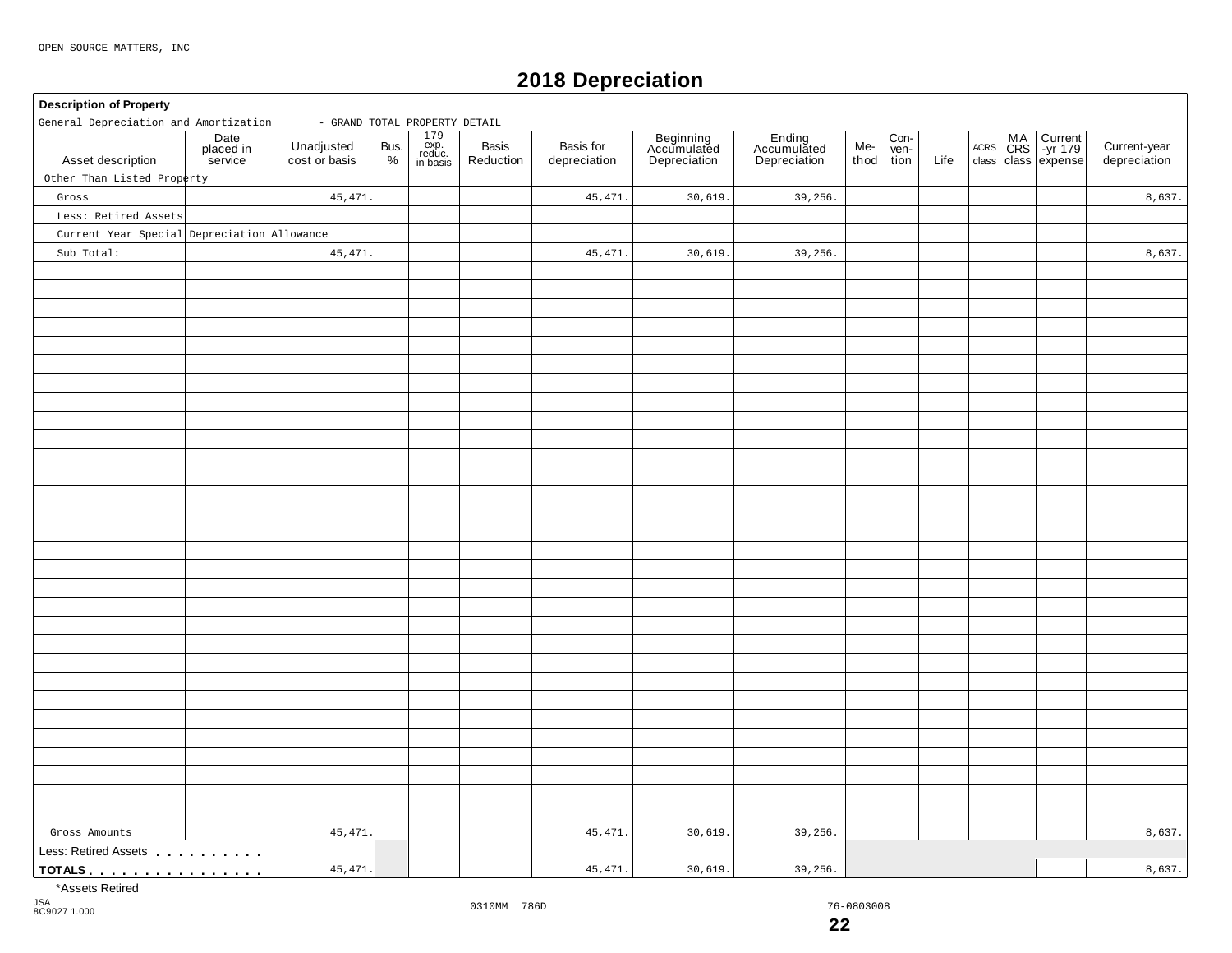<span id="page-10-0"></span>

| Form 1120, Page 1 Detail                                                                                                                                                                                                                                                                                                        |                                                                                                                             |
|---------------------------------------------------------------------------------------------------------------------------------------------------------------------------------------------------------------------------------------------------------------------------------------------------------------------------------|-----------------------------------------------------------------------------------------------------------------------------|
| Line 26 - Summary of Travel and Meals                                                                                                                                                                                                                                                                                           |                                                                                                                             |
| CONFERENCES, SEMINARS, SUMMITS AND EVENTS                                                                                                                                                                                                                                                                                       | 69,065.                                                                                                                     |
| Total                                                                                                                                                                                                                                                                                                                           | 69,065.<br>==============                                                                                                   |
| Line 26 - Other deductions                                                                                                                                                                                                                                                                                                      |                                                                                                                             |
| Travel and meals<br><b>BANK CHARGES</b><br>LEGAL EXPENSES<br>ACCOUNTING EXPENSES<br>CONFERENCES AND SEMINARS- JOOMLA DAY EVENTS<br><b>EVENT SUPPORT</b><br>POSTAGE AND DELIVERY<br>CODING AND DEVELOPMENT<br>EQUIPMENT MAINTENANCE AND STORAGE<br>PROCESSING FEES<br>INSURANCE<br>MAILING SERVICES<br>PRINTING AND REPRODUCTION | 69,065.<br>733.<br>15,049.<br>17,782.<br>31,834.<br>5,999.<br>357.<br>24,868.<br>2,661.<br>807.<br>249.<br>1,270.<br>2,434. |
| Total                                                                                                                                                                                                                                                                                                                           | 173,108.<br>:==============                                                                                                 |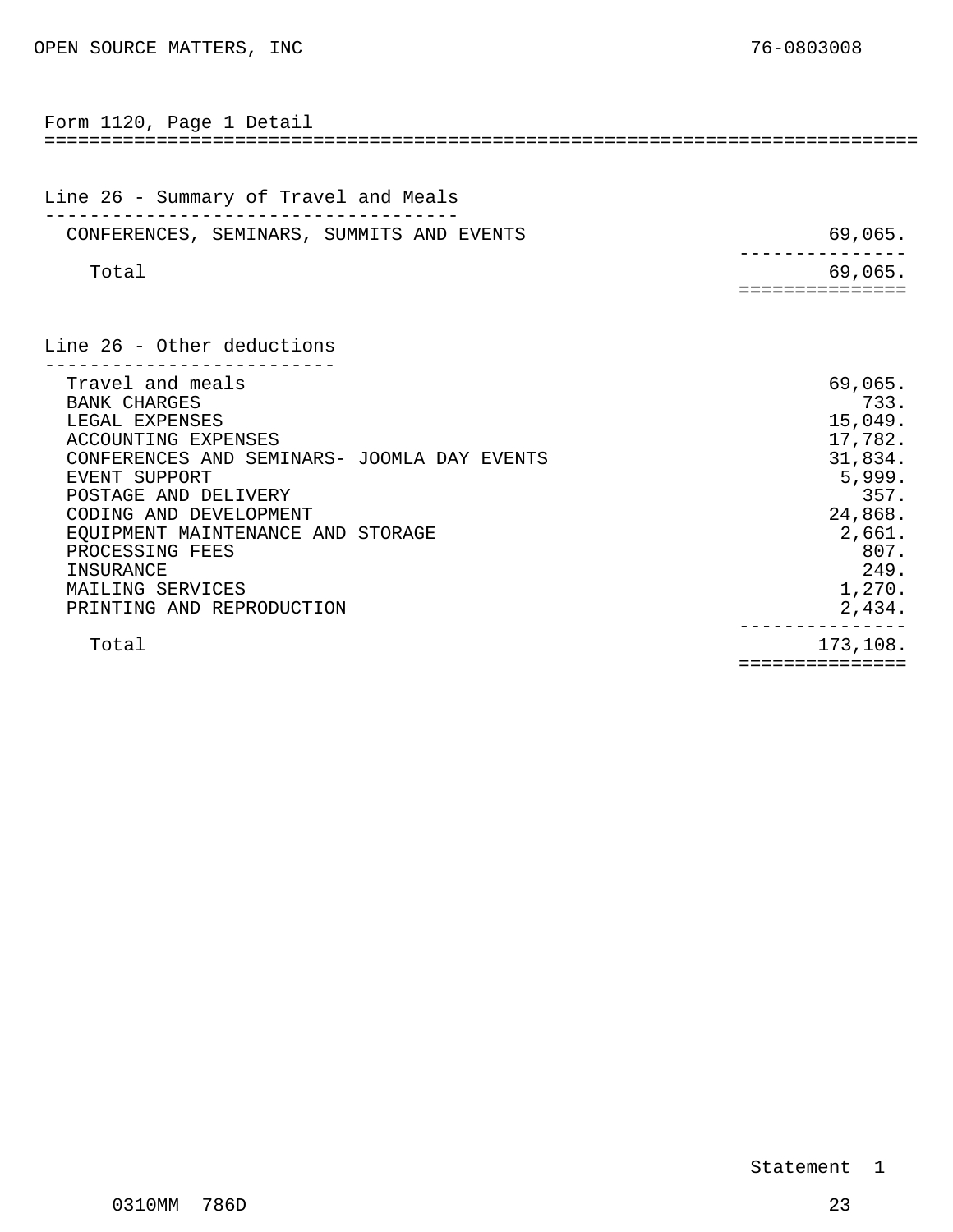Form 1120, Page 1 Detail

====================================================================================================

Line 29a - Non-SRLY NOL deduction

---------------------------------

<span id="page-11-0"></span>

| Year ending                                          | Original NOL                              | Amount<br>Available            | Amount Used | Converted<br>Contributions | Carryover<br>to<br>Next year |
|------------------------------------------------------|-------------------------------------------|--------------------------------|-------------|----------------------------|------------------------------|
| 06/30/2009<br>06/30/2014<br>06/30/2017<br>06/30/2018 | 10,279.<br>159,288.<br>38,178.<br>86,482. | 56, 314.<br>38,178.<br>86,482. | 55,237.     |                            | 1,077.<br>38,178.<br>86,482. |
| Total                                                | 294,227.                                  | 180,974.                       | 55,237.     |                            | 125,737.                     |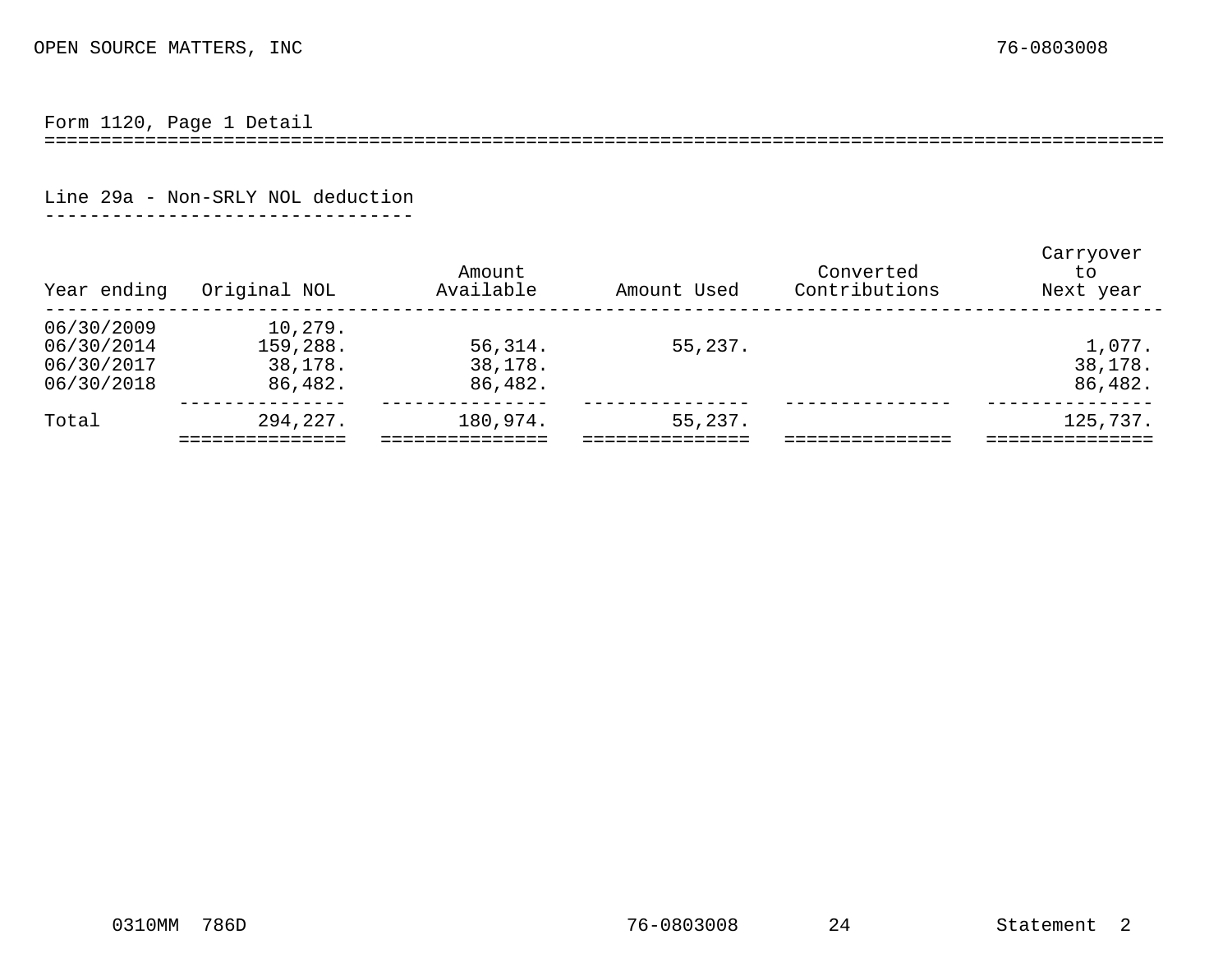<span id="page-12-0"></span>Form 1120, Page 6 Detail

==============================================================================

| Sch L, Line $6 -$    |           |        |
|----------------------|-----------|--------|
| Other current assets | Beginning | Ending |
|                      |           |        |
| NOTE 1               |           | 5,917. |
|                      |           |        |
| Total                |           | 5,917. |
|                      |           |        |
|                      |           |        |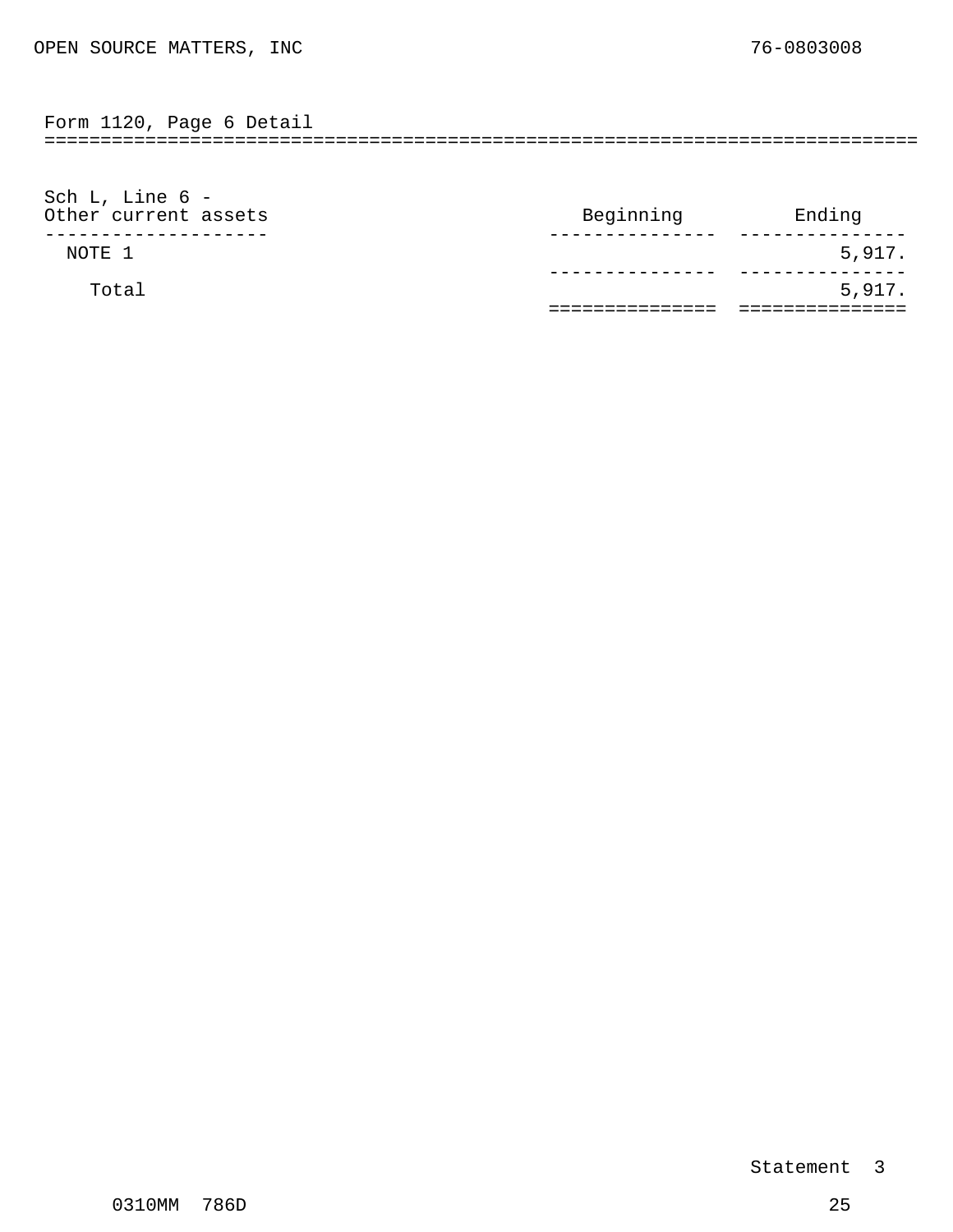<span id="page-13-0"></span>============================================================================== Form 1120, Page 6 Detail

Sch M-1, Line 7 - Income recorded on books not included on return ----------------------------------------------------------------- REFUND ON FEDERAL TAXES PAID **5,908.**  $Total$  5,908. --------------- ===============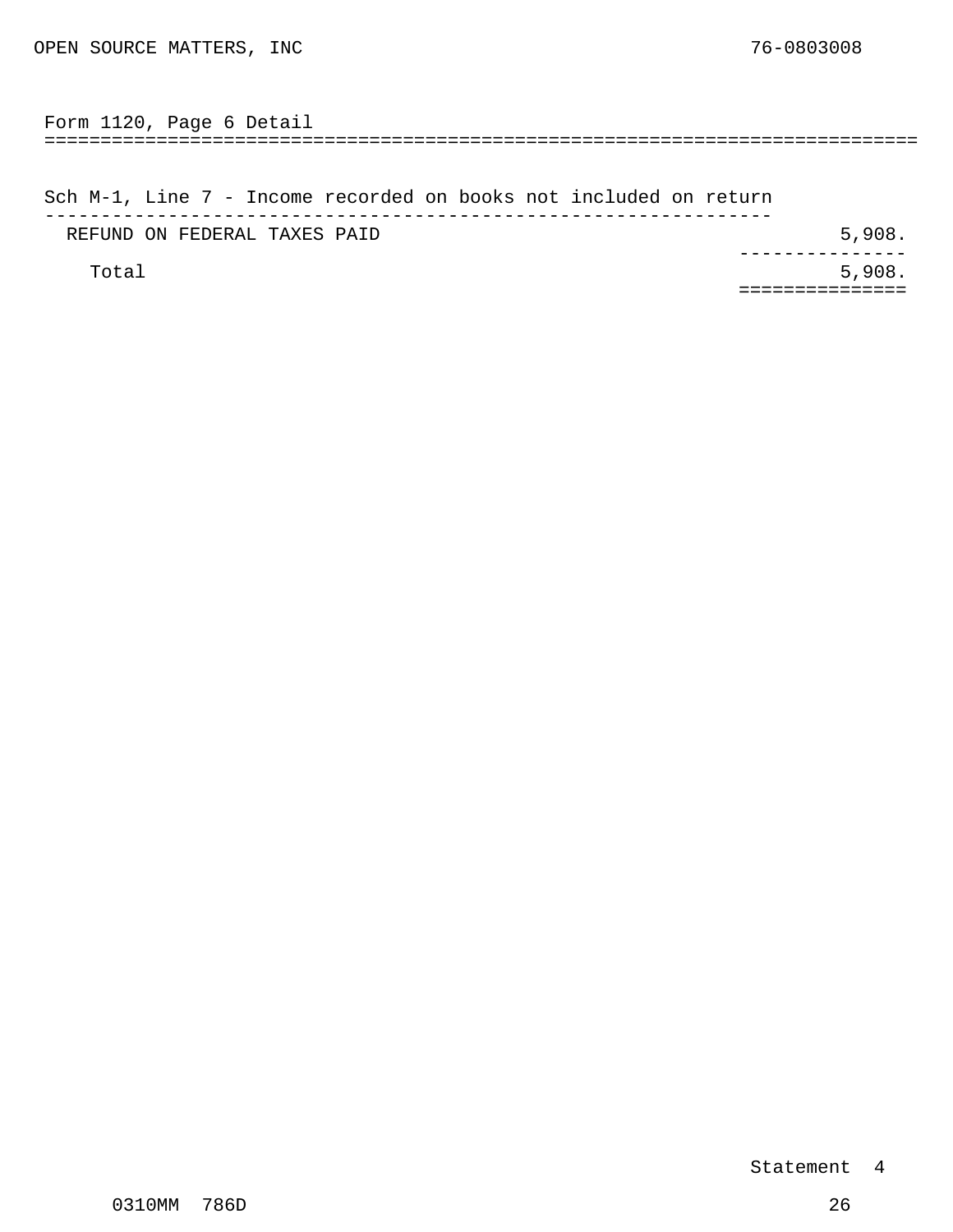

# Department of Taxation and Finance **General Business Corporation CT-3 Franchise Tax Return**

**Tax Law - Article 9-A**

**Caution:** This form must be used **only** for tax periods beginning on or after January 1, 2018. If you use it for any prior periods, the return will **not** be processed and will **not** be considered timely filed. As a result, penalties and interest may be incurred.

|                          | See instructions, Form CT-3-I, before completing return.                                                                                                                                                                                      |                                                                                 |                           |                                               |                       | All filers must enter tax period: |                                          |                                                  |
|--------------------------|-----------------------------------------------------------------------------------------------------------------------------------------------------------------------------------------------------------------------------------------------|---------------------------------------------------------------------------------|---------------------------|-----------------------------------------------|-----------------------|-----------------------------------|------------------------------------------|--------------------------------------------------|
| Final return I           | Amended return                                                                                                                                                                                                                                |                                                                                 |                           | beginning                                     |                       | $07 - 01 - 18$                    | ending                                   | $06 - 30 - 19$                                   |
|                          | Employer identification number (EIN)                                                                                                                                                                                                          | File number                                                                     | Business telephone number |                                               |                       |                                   | If you claim an overpayment,             |                                                  |
|                          | 76-0803008                                                                                                                                                                                                                                    | AA9                                                                             |                           | 347-425-9397                                  |                       |                                   | mark an $X$ in the box $\cdots$ $\cdots$ | $\overline{\mathrm{X}}$                          |
| egal name of corporation |                                                                                                                                                                                                                                               |                                                                                 |                           |                                               | Trade name/DBA        |                                   |                                          |                                                  |
|                          | OPEN SOURCE MATTERS,                                                                                                                                                                                                                          | INC                                                                             |                           |                                               |                       |                                   |                                          |                                                  |
|                          | Mailing name (if different from legal name above)                                                                                                                                                                                             |                                                                                 |                           |                                               |                       | State or country of incorporation |                                          |                                                  |
| c/o                      |                                                                                                                                                                                                                                               |                                                                                 |                           |                                               | ΝY                    |                                   |                                          |                                                  |
|                          | Mailing address number and street or PO box                                                                                                                                                                                                   |                                                                                 |                           |                                               | Date of incorporation |                                   |                                          | Foreign corporations: date began business in NYS |
|                          | PO BOX 4668 #88354                                                                                                                                                                                                                            |                                                                                 |                           |                                               |                       | $01 - 01 - 05$                    |                                          |                                                  |
| City                     |                                                                                                                                                                                                                                               | State ZIP code                                                                  |                           | Country (if not United States)                |                       |                                   |                                          | For office use only                              |
| NEW YORK                 |                                                                                                                                                                                                                                               | NY 10163-4668                                                                   |                           |                                               |                       |                                   |                                          |                                                  |
|                          | Principal business activity in NYS                                                                                                                                                                                                            |                                                                                 |                           | NAICS business code number (from NYS Pub 910) |                       |                                   |                                          |                                                  |
|                          | WEB BASED SOFTWARE M                                                                                                                                                                                                                          |                                                                                 |                           | 511130                                        |                       |                                   |                                          |                                                  |
|                          | If address/phone above is                                                                                                                                                                                                                     | If you need to update your address or phone information for corporation tax, or |                           |                                               |                       |                                   |                                          |                                                  |
|                          | new, mark an $X$ in the box                                                                                                                                                                                                                   | other tax types, you can do so online. See Business information in Form CT-1.   |                           |                                               |                       |                                   |                                          |                                                  |
|                          |                                                                                                                                                                                                                                               |                                                                                 |                           |                                               |                       |                                   |                                          |                                                  |
|                          | A. Pay amount shown on Part 2, line 23c. Make payable to: New York State Corporation Tax                                                                                                                                                      |                                                                                 |                           |                                               |                       |                                   |                                          | Payment enclosed                                 |
|                          | $\blacktriangleleft$ Attach your payment here. (Detach all check stubs; see instructions for details.)                                                                                                                                        |                                                                                 |                           |                                               |                       |                                   | I A                                      |                                                  |
|                          | <b>B.</b> Are you subject to the metropolitan transportation business tax (MTA surcharge)? (see instructions;                                                                                                                                 |                                                                                 |                           |                                               |                       |                                   |                                          |                                                  |
|                          | C. If you are disclaiming tax liability in New York State based on Public Law 86-272, mark an X<br>in the box (see instructions). $\ldots$ , $\ldots$ , $\ldots$ , $\ldots$ , $\ldots$ , $\ldots$ , $\ldots$ , $\ldots$ , $\ldots$ , $\ldots$ |                                                                                 |                           |                                               |                       |                                   |                                          | $No \bullet   X$                                 |
|                          | <b>D.</b> Do you have an interest in any partnerships? (mark an <b>X</b> in the appropriate box) $\cdots$                                                                                                                                     |                                                                                 |                           |                                               |                       |                                   |                                          | $D$ Yes $\bullet$                                |
|                          | If Yes, enter the name(s) and EIN(s) on Form CT-60 and attach it to your return.                                                                                                                                                              | Designee's name (print)                                                         |                           |                                               |                       |                                   |                                          | Designee's phone number                          |
| Third - party            | Yes $ X $<br>No                                                                                                                                                                                                                               |                                                                                 |                           |                                               |                       |                                   |                                          |                                                  |
| designee                 | Designee's e-mail address                                                                                                                                                                                                                     | DANIELLE HLATKY                                                                 |                           |                                               |                       |                                   |                                          |                                                  |
| (see instructions)       |                                                                                                                                                                                                                                               |                                                                                 |                           |                                               |                       |                                   |                                          | 3264<br><b>PIN</b>                               |
|                          | Certification: I certify that this return and any attachments are to the best of my knowledge and belief true, correct, and complete.                                                                                                         |                                                                                 |                           |                                               |                       |                                   |                                          |                                                  |
|                          | Printed name of authorized person                                                                                                                                                                                                             |                                                                                 |                           | Signature of authorized person                |                       |                                   | Official title                           |                                                  |
| <b>Authorized</b>        | JASON ROSENBAUM                                                                                                                                                                                                                               |                                                                                 |                           |                                               |                       |                                   | TREASURER                                |                                                  |
| person                   | E-mail address of authorized person                                                                                                                                                                                                           |                                                                                 |                           |                                               |                       | Telephone number                  |                                          | Date                                             |
|                          |                                                                                                                                                                                                                                               |                                                                                 |                           |                                               |                       |                                   |                                          | $09 - 10 - 19$                                   |
|                          | Firm's name (or yours if self-employed)                                                                                                                                                                                                       |                                                                                 |                           |                                               | Firm's EIN            |                                   |                                          | Preparer's PTIN or SSN                           |
| Paid                     |                                                                                                                                                                                                                                               |                                                                                 |                           |                                               |                       | 26-4268100                        |                                          | P01403210                                        |
| preparer                 | PIPIA COHEN HLATKY LLC<br>Signature of individual preparing this return                                                                                                                                                                       |                                                                                 |                           | Address 195 KOSCIUSZKO ST                     |                       |                                   |                                          |                                                  |
| use                      |                                                                                                                                                                                                                                               |                                                                                 |                           |                                               |                       |                                   |                                          |                                                  |
| only                     | E-mail address of individual preparing this return                                                                                                                                                                                            |                                                                                 |                           | BROOKLYN, NY 11216                            |                       | Preparer's NYTPRIN                | or                                       | Excl. code Date                                  |
|                          |                                                                                                                                                                                                                                               |                                                                                 |                           |                                               |                       |                                   |                                          |                                                  |
| (see instr.)             |                                                                                                                                                                                                                                               |                                                                                 |                           |                                               |                       |                                   |                                          |                                                  |
|                          | See instructions for where to file.                                                                                                                                                                                                           |                                                                                 |                           |                                               |                       | 11419808                          |                                          |                                                  |

**Content of Form CT-3**

| Part 1 - General corporate information              | Part 5 - Computation of investment capital for the current tax year |
|-----------------------------------------------------|---------------------------------------------------------------------|
| Part 2 - Computation of balance due or overpayment  | Part 6 - Computation of business apportionment factor               |
| Part 3 - Computation of tax on business income base | l Part 7 - Summary of tax credits claimed                           |
| Part 4 - Computation of tax on capital base         |                                                                     |

567001181062 {Yg"3+\_} 8D3511 1.000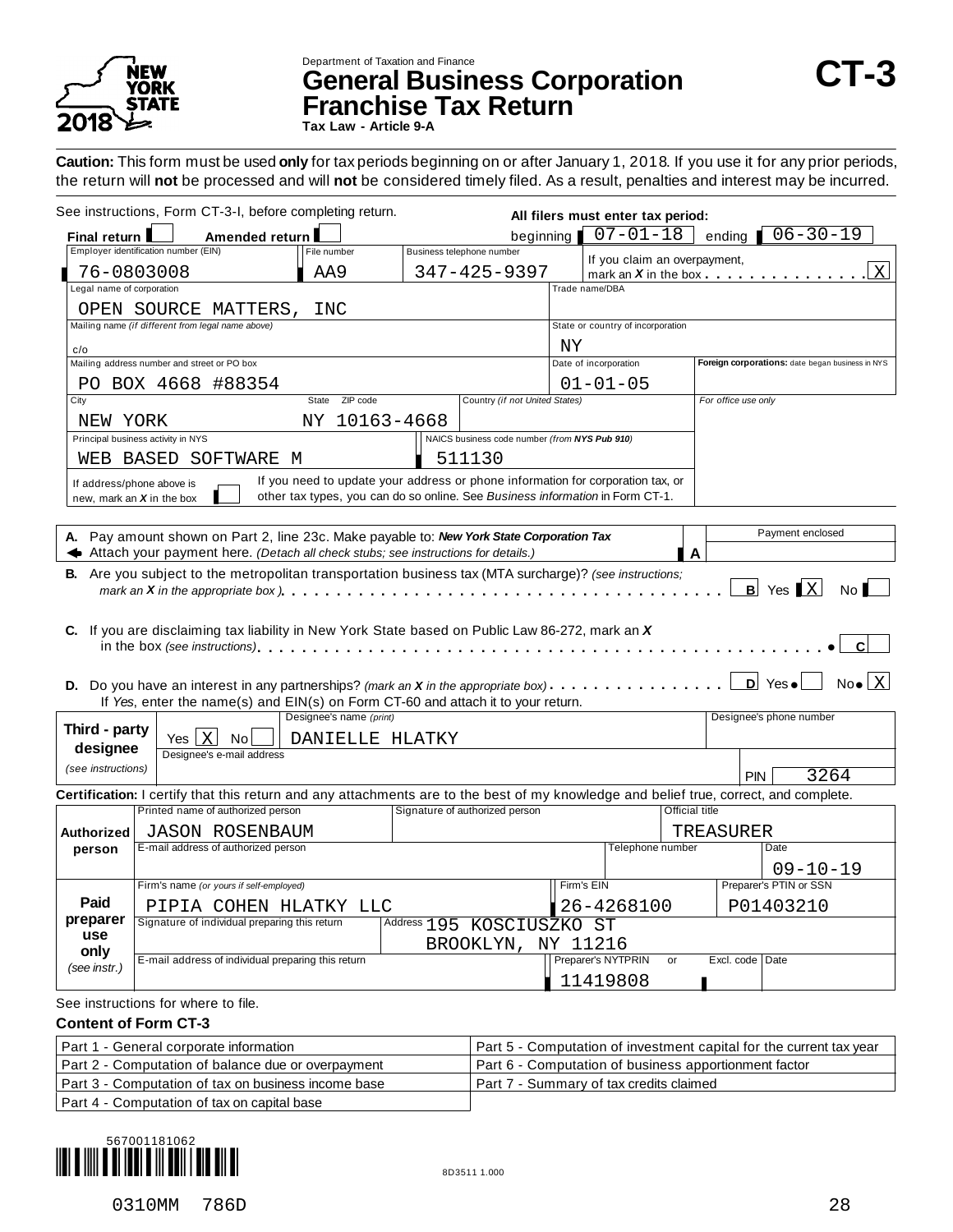#### **Part 1 - General corporate information**

**Section A - Qualification for preferential tax rates -** If you are a corporation as identified in this section and qualify for preferential tax rates, mark an *X* in the boxes that apply to you *(see instructions)*.

|              | A qualified emerging technology company (QETC) for purposes of the lower tax rates, capital base tax cap, and fixed                                                                                     |
|--------------|---------------------------------------------------------------------------------------------------------------------------------------------------------------------------------------------------------|
| $\mathbf{2}$ | A qualified New York manufacturer based on the principally engaged test for purposes of the lower business income                                                                                       |
|              |                                                                                                                                                                                                         |
| 3            | A qualified New York manufacturer based on the principally engaged test for purposes of the lower capital base                                                                                          |
| 4            | A qualified New York manufacturer based on the significant employment and property test for purposes of the lower<br>tax rates, capital base tax cap, and fixed dollar minimum tax amounts              |
| 5            | 5                                                                                                                                                                                                       |
| 6            | X<br>6 <br>If you marked this box, complete line 6a; also mark the box at line 6b or 6c, if applicable.                                                                                                 |
|              |                                                                                                                                                                                                         |
|              | 6b                                                                                                                                                                                                      |
|              | 6c                                                                                                                                                                                                      |
|              | A qualified entity of a New York State innovation hot spot that operates solely within such New York State innovation                                                                                   |
|              | hot spot, and you have elected to be subject only to the fixed dollar minimum tax base                                                                                                                  |
|              | <b>Section B - New York State information (see instructions)</b>                                                                                                                                        |
| 1            | $\vert$ 1                                                                                                                                                                                               |
| 2            |                                                                                                                                                                                                         |
| 3            |                                                                                                                                                                                                         |
| 4            | If you have an interest in, or have rented, real property in New York State, mark an X in the box                                                                                                       |
| 5            | If you are claiming an exception to the related member expense addback under Tax Law §208.9(o)(2)(B),                                                                                                   |
|              | mark an <b>X</b> in the box $\ldots$ $\ldots$ $\ldots$ $\ldots$ $\ldots$ $\ldots$ $\ldots$ $\ldots$ $\ldots$ $\ldots$ $\ldots$ $\ldots$ $\ldots$ $\ldots$ $\ldots$ $\ldots$                             |
|              | 5a If you marked the line 5 box, use line 5a to report the applicable exception<br>Number<br>Amount                                                                                                     |
|              | $\bullet$                                                                                                                                                                                               |
| 6            | If you are not protected by Public Law 86-272 and are subject to tax solely as a result of deriving receipts in                                                                                         |
|              |                                                                                                                                                                                                         |
|              | <b>Section C - Filing information</b>                                                                                                                                                                   |
| 1            | Federal return filed - you must mark an $X$ in one box and attach a complete copy of your federal return                                                                                                |
|              | 1120-REIT<br>1120 $\bullet$ X<br>$1120S \bullet$<br>1120F ·<br>1120 consolidated •<br>or 1120-RIC<br>$1120-H$                                                                                           |
| $\mathbf{2}$ | Amended return - If you marked the amended return box on page 1, then for any item(s) that apply, mark an $X$ in the box                                                                                |
|              | Failure to meet investment capital holding period .<br>and attach documentation:                                                                                                                        |
|              | Date of determination<br><b>Final federal</b><br><b>NOL</b><br>Capital loss<br>$1120X \bullet$<br>1139<br>carryback $\bullet$<br>$carryback$ $\bullet$<br>determination •                               |
|              | 2a Enter the tax due amount from your most recently filed New York State return for this tax periodo 2a                                                                                                 |
| 3            | Required attachments - For all forms, other than tax credit claim forms, that are attached to this return, mark an X in the<br>applicable box(es)                                                       |
|              | CT-3.3 $\mathbb{E} \times \mathbb{E}$ CT-3.4 $\mathbb{E} \times \mathbb{E}$ CT-60 $\mathbb{E} \times \mathbb{E}$ CT-225 $\mathbb{E} \times \mathbb{E}$<br>$CT-3.1$ $\bullet$<br>$CT-3.2 \bullet$ $\Box$ |
| 4            | If you are claiming tax credits, enter the number of tax credit forms attached to this return. Where multiple forms                                                                                     |
|              | 4                                                                                                                                                                                                       |
| 5            | 5 <br>If you filed federal Form 1120F and you have effectively connected income (ECI), mark an X in the box                                                                                             |
| 6            | Were you required to report any nonqualified deferred compensation, as required by Internal Revenue                                                                                                     |
|              | $No \bullet \mid X$                                                                                                                                                                                     |
|              | If you are a foreign corporation computing your tax taking into account only your distributive shares from multiple limited                                                                             |

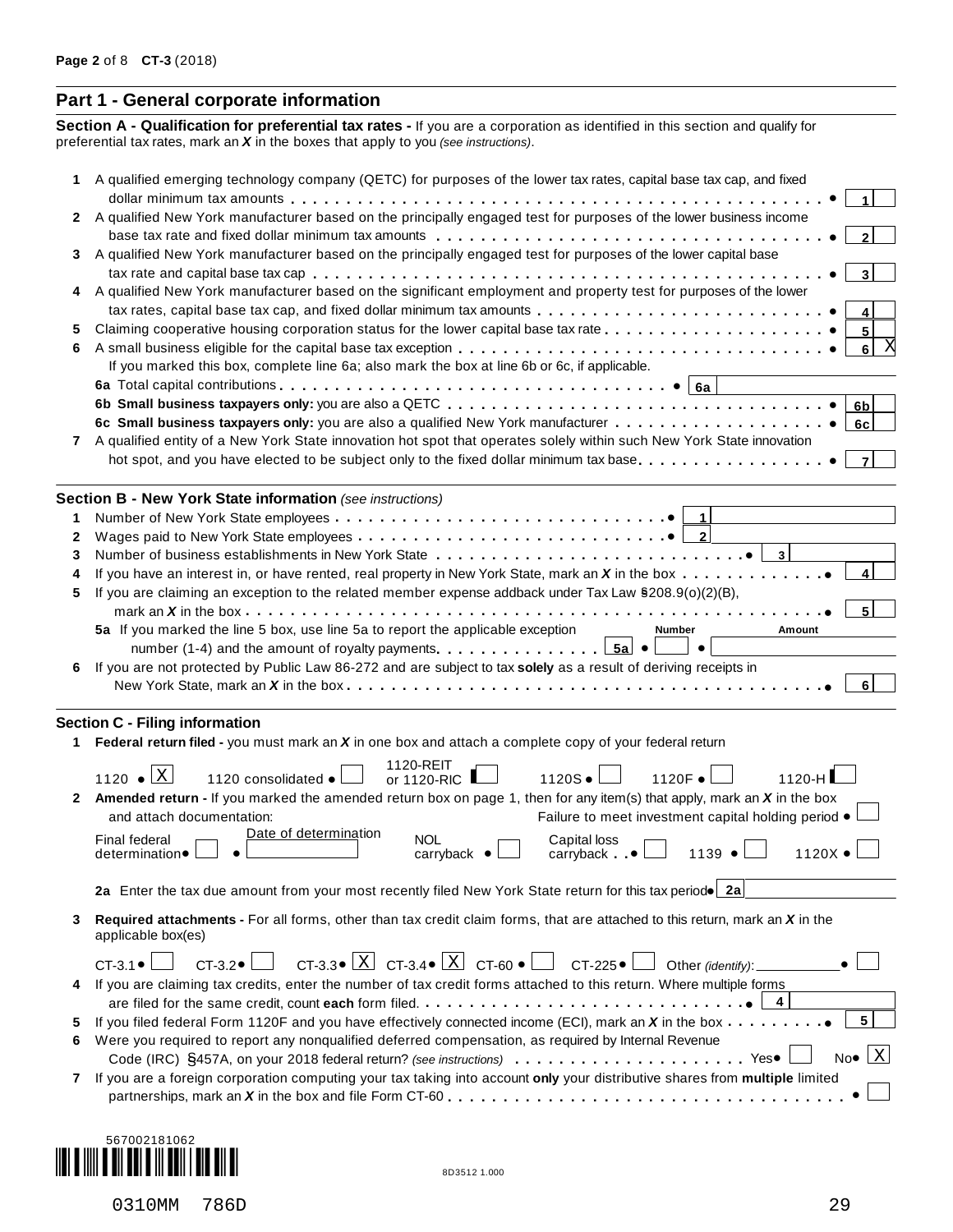# **Part 2 - Computation of balance due or overpayment**

|      | Largest of three tax bases, minus credits                                                                                                                                                                                                                                                       |                             |
|------|-------------------------------------------------------------------------------------------------------------------------------------------------------------------------------------------------------------------------------------------------------------------------------------------------|-----------------------------|
| 1a   | 270.<br>Business income base tax (from Part 3, line 20)<br>1a                                                                                                                                                                                                                                   |                             |
| 1b   | $\overline{270}$ .<br>Capital base tax (from Part 4, line 15; see instructions)<br>1b                                                                                                                                                                                                           |                             |
|      | New York receipts                                                                                                                                                                                                                                                                               |                             |
| 1c   | 75.<br>241,808.<br>Fixed dollar minimum tax (see instr) ●<br>$\bullet$ 1 1 c                                                                                                                                                                                                                    |                             |
| 2    | Tax due (enter the amount from line 1a, 1b, or 1c, whichever is largest; see instructions)                                                                                                                                                                                                      | 270.<br>$\mathbf{2}$        |
| 3    |                                                                                                                                                                                                                                                                                                 | 3                           |
|      | Tax due after credits (subtract line 3 from line 2; if line 3 is more than line 2, enter $0$ ).                                                                                                                                                                                                 | 270.<br>4                   |
| 5    |                                                                                                                                                                                                                                                                                                 |                             |
| 6    |                                                                                                                                                                                                                                                                                                 |                             |
| 7    |                                                                                                                                                                                                                                                                                                 |                             |
|      | <b>Penalties and interest</b>                                                                                                                                                                                                                                                                   |                             |
|      | 8 Estimated tax penalty (see instructions; if Form CT-222 is                                                                                                                                                                                                                                    |                             |
|      | 8                                                                                                                                                                                                                                                                                               |                             |
| 9    | 9<br>Interest on late payment (see instructions) entitled and the control of the control of the control of the control of the control of the control of the control of the control of the control of the control of the control of                                                              |                             |
| 10   | Late filing and late payment penalties (see instructions) $\bullet$ 10                                                                                                                                                                                                                          |                             |
| 11   | Total penalties and interest (add lines 8, 9, and 10)                                                                                                                                                                                                                                           | 11                          |
| 12a  | Voluntary gifts/contributions (see instructions)<br>Return a Gift to Wildlife <b>Constant of the Constant of Constantine Constant of Constantine Constant Constant Constantine Constant Constant Constant Constant Constant Constant Constant Constant Constant Constant Constant Co</b><br>12a |                             |
| 12b  | Breast Cancer Research and Education Fund.<br>12 <sub>b</sub>                                                                                                                                                                                                                                   |                             |
| 12c  | Prostate Cancer Research, Detection, and Education Fund<br>12c                                                                                                                                                                                                                                  |                             |
| 12d  | $9/11$ Memorial $\ldots$<br>12d                                                                                                                                                                                                                                                                 |                             |
| 12e  | Volunteer Firefighting & EMS Recruitment Fund<br>12e                                                                                                                                                                                                                                            |                             |
| 12f  | Veterans Remembrance<br>12f                                                                                                                                                                                                                                                                     |                             |
| 12g  | Women's Cancers Education and Prevention Fund<br>12g                                                                                                                                                                                                                                            |                             |
| 12h  | New York State Veterans' Homes<br>12h                                                                                                                                                                                                                                                           |                             |
| 12i  | 12i                                                                                                                                                                                                                                                                                             |                             |
| 12 ј | Lupus Education and Prevention Fund<br>12j                                                                                                                                                                                                                                                      |                             |
| 12k  | 12k                                                                                                                                                                                                                                                                                             |                             |
| 13   |                                                                                                                                                                                                                                                                                                 | 13                          |
| 14   |                                                                                                                                                                                                                                                                                                 | 270.<br>14                  |
|      | <b>Prepayments</b>                                                                                                                                                                                                                                                                              |                             |
| 15   | Mandatory first installment from Form CT-300 (see instructions)<br>15                                                                                                                                                                                                                           |                             |
| 16   | Second installment (from Form CT-400).<br>16                                                                                                                                                                                                                                                    |                             |
| 17   | Third installment (from Form CT-400)<br>17                                                                                                                                                                                                                                                      |                             |
| 18   | Fourth installment (from Form CT-400) [19] [19] COLLECT FOUR DETAILS<br>18                                                                                                                                                                                                                      |                             |
| 19   | Payment with extension request (from Form CT-5, line 5)<br>19                                                                                                                                                                                                                                   |                             |
|      | Overpayment credited from prior years (see instr.) Period<br>3,192.<br>20                                                                                                                                                                                                                       |                             |
| 21   | Overpayment credited from CT-3-M Period<br>21                                                                                                                                                                                                                                                   |                             |
| 22   | Payment due or overpayment to be credited/refunded (see instructions)                                                                                                                                                                                                                           | 3,192.<br>22                |
| 23a  |                                                                                                                                                                                                                                                                                                 | $\bullet$ 23a               |
| 23b  |                                                                                                                                                                                                                                                                                                 | $\bullet$ 23b               |
| 23c  |                                                                                                                                                                                                                                                                                                 | 23c                         |
| 24a  |                                                                                                                                                                                                                                                                                                 | 2,922.<br>24a               |
| 24b  |                                                                                                                                                                                                                                                                                                 | 24b                         |
| 24с  |                                                                                                                                                                                                                                                                                                 | 2,922.<br>24c               |
| 25   | Amount of overpayment to be credited to next period                                                                                                                                                                                                                                             | $\overline{2}$ , 922.<br>25 |
| 26   | Balance of overpayment available (subtract line 25 from line 24c)                                                                                                                                                                                                                               | 26                          |
| 27   | Amount of overpayment to be credited to Form CT-3-M                                                                                                                                                                                                                                             | 27                          |
| 28   | Balance of overpayment to be refunded (subtract line 27 from line 26).                                                                                                                                                                                                                          | 28                          |
| 29   | Unused tax credits to be refunded entitled and success of the set of the set of the set of the set of the set of the set of the set of the set of the set of the set of the set of the set of the set of the set of the set of<br>29                                                            |                             |
| 30   | Unused tax credits applied to next period.<br>30                                                                                                                                                                                                                                                |                             |
|      |                                                                                                                                                                                                                                                                                                 |                             |

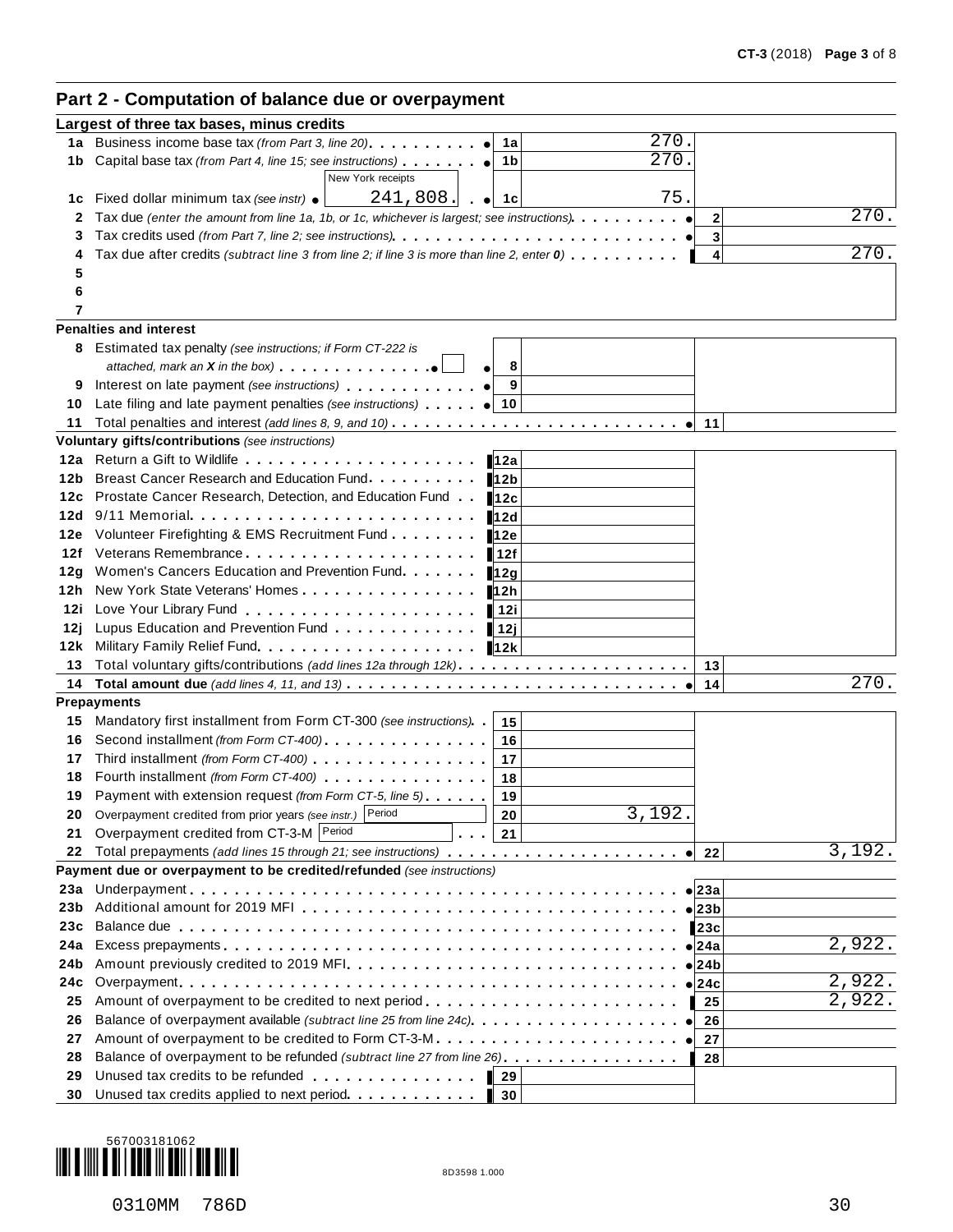| 1. | Federal taxable income (FTI) before net operating loss (NOL) and special deductions (see instructions) $\bullet$                   | $\mathbf 1$ | 55,237.              |
|----|------------------------------------------------------------------------------------------------------------------------------------|-------------|----------------------|
| 2  |                                                                                                                                    |             |                      |
| 3  |                                                                                                                                    | 3           | 55,237.              |
|    | Subtractions from FTI (from Form CT-225, line 10) $\ldots \ldots \ldots \ldots \ldots \ldots \ldots \ldots \ldots \ldots$          | 4           |                      |
| 5  |                                                                                                                                    | 5           | 55,237.              |
| 6  | Subtraction modification for qualified banks (from Form CT-3.2, Schedule A, line 1; see instructions) $\bullet$                    | 6           |                      |
|    |                                                                                                                                    | 7           | 55,237.              |
| 8  | Investment and other exempt income (from Form CT-3.1, Schedule D, line 1) $\cdots$ $\cdots$ $\cdots$ $\cdots$ $\cdots$ $\bullet$ 8 |             |                      |
| 9  |                                                                                                                                    | 9           | 55,237.              |
| 10 | Excess interest deductions attributable to investment income, investment capital, and other                                        |             |                      |
|    |                                                                                                                                    |             |                      |
| 11 |                                                                                                                                    |             | 55,237.              |
| 12 | Addback of income previously reported as investment income (from Form CT-3.1, Schedule F,                                          |             |                      |
|    |                                                                                                                                    |             |                      |
| 13 | Business income after addback (add lines 11 and 12) $\ldots \ldots \ldots \ldots \ldots \ldots \ldots \ldots \ldots$               |             | 55,237.              |
| 14 |                                                                                                                                    |             | 1.000000             |
| 15 | Apportioned business income after addback (multiply line 13 by line 14) $\ldots \ldots \ldots \ldots$                              |             | 55,237.              |
| 16 |                                                                                                                                    |             | 51,077.              |
| 17 |                                                                                                                                    |             | 4,160.               |
| 18 |                                                                                                                                    |             |                      |
| 19 |                                                                                                                                    |             | $\overline{4,160}$ . |
| 20 | Business income base tax (multiply line 19 by the appropriate business income tax rate from the tax                                |             |                      |
|    |                                                                                                                                    |             | 270.                 |

benefit claimed may be disallowed, or there may be a delay in receiving such benefit. In addition, all amounts entered on these lines must be entered as positive numbers.

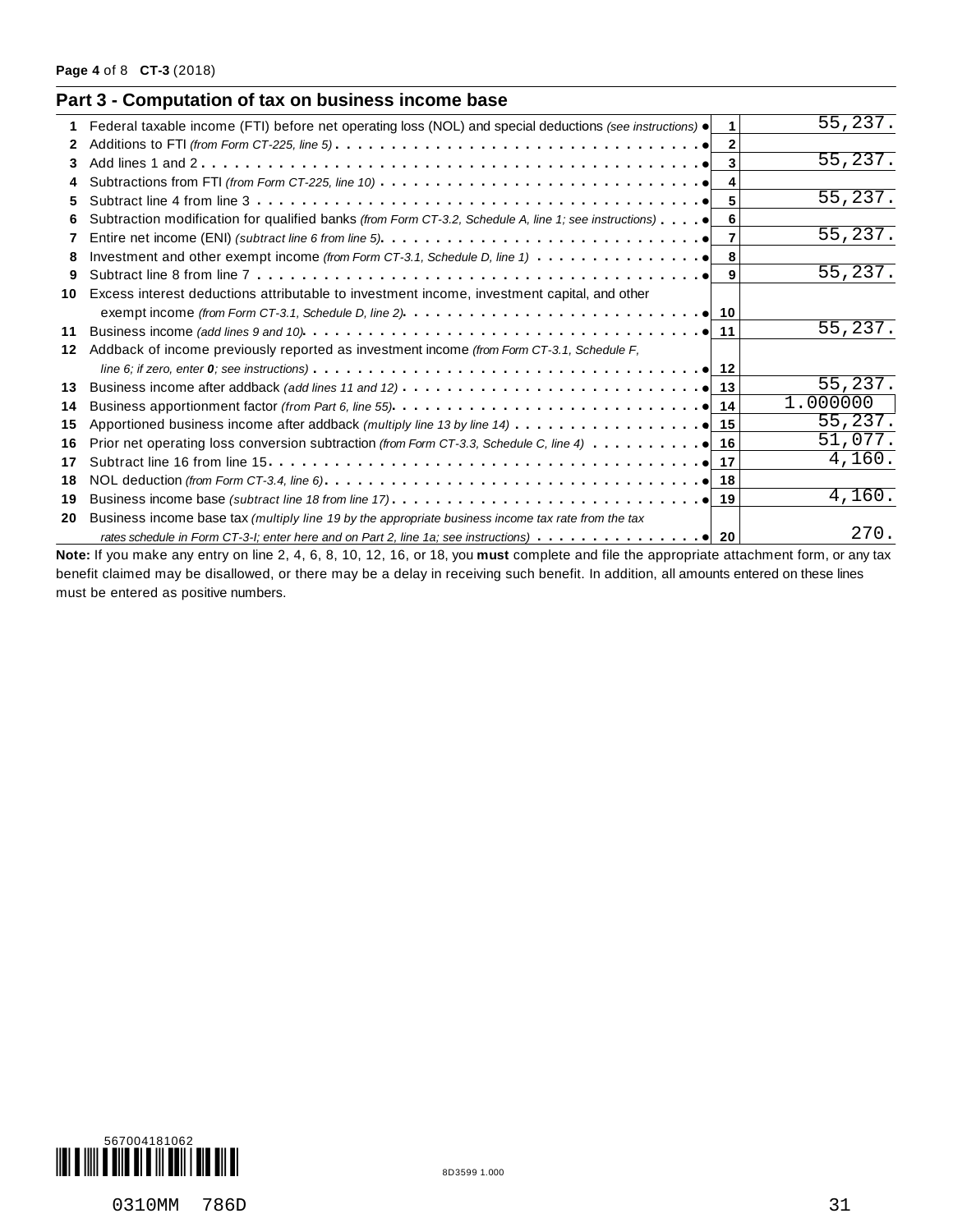## **Part 4 - Computation of tax on capital base** *(see instructions)*

|              |                                                                                                                                          |                   | в           |               |
|--------------|------------------------------------------------------------------------------------------------------------------------------------------|-------------------|-------------|---------------|
|              |                                                                                                                                          | Beginning of year | End of year | Average value |
|              | Total assets from federal return $ 1 $                                                                                                   | 339,842.          | 411, 429.   | 375,636.      |
| $\mathbf{2}$ | Real property and marketable securities                                                                                                  |                   |             |               |
|              |                                                                                                                                          |                   |             |               |
| 3            | Subtract line 2 from line 1<br>3 <sup>1</sup>                                                                                            | 339,842.          | 411, 429.   | 375,636.      |
| 4            | Real property and marketable securities                                                                                                  |                   |             |               |
|              | at fair market value                                                                                                                     |                   |             |               |
| 5            | Adjusted total assets (add lines 3 and 4)                                                                                                | 339,842.          | 411, 429.   | 375,636.      |
| 6            | Total liabilities   6                                                                                                                    | 10,831.           | 21, 273.    | 16,052.       |
|              |                                                                                                                                          |                   |             | 359,584.      |
| 7            | Total net assets (subtract line 6, column C, from line 5, column C) $\ldots\ldots\ldots\ldots\ldots\ldots\ldots\ldots\bullet\vert$       |                   |             |               |
| 8            |                                                                                                                                          |                   |             |               |
| 9            |                                                                                                                                          |                   |             | 359,584.      |
| 10           | Addback of capital previously reported as investment capital (from Part 5, line 20, column C; if zero or less, enter $0$ ) $\bullet$ 10  |                   |             |               |
| 11           | Total business capital <i>(add lines 9 and 10)</i> ................................ <b>e</b> 11                                          |                   |             | 359,584.      |
| 12           |                                                                                                                                          |                   |             | 1.000000      |
| 13           | Apportioned business capital (multiply line 11 by line 12) $\cdots \cdots \cdots \cdots$ $\cdots$ $\cdots$ $\cdots$ $\cdots$ $\qquad$ 13 |                   |             | 359,584.      |
| 14           | New small business <i>(if in first two tax years, mark an X in one box)</i> Year one $\bullet$ Year two $\bullet$                        |                   |             |               |
|              |                                                                                                                                          |                   |             |               |
| 15           | Capital base tax (multiply line 13 by the appropriate capital base tax rate from the tax rates schedule in                               |                   |             | 270.          |
|              |                                                                                                                                          |                   | 15          |               |

## **Part 5 - Computation of investment capital for the current tax year** *(see instructions)*

|     |                                                                                                         | Average fair<br>market value | Liabilities attributable to<br>column A amount | Net average value<br>(column A - column B) |
|-----|---------------------------------------------------------------------------------------------------------|------------------------------|------------------------------------------------|--------------------------------------------|
| 16. | Total capital that generates income                                                                     |                              |                                                |                                            |
|     | claimed to not be taxable by New York                                                                   |                              |                                                |                                            |
|     | under the U.S. Constitution                                                                             |                              |                                                |                                            |
|     | (from Form CT-3.1, Schedule E, line 1) $\bullet$ 16<br>17 Total of stocks actually held for more than   |                              |                                                |                                            |
|     | one year (from Form CT-3.1, Schedule E,                                                                 |                              |                                                |                                            |
|     |                                                                                                         |                              |                                                |                                            |
| 18  | Total of stocks <b>presumed</b> held for more                                                           |                              |                                                |                                            |
|     | than one year (from Form CT-3.1,                                                                        |                              |                                                |                                            |
|     | Schedule E, line 3) $\qquad \qquad \bullet$ 18                                                          |                              |                                                |                                            |
| 19  | Total investment capital for the current year (Add column C lines 16, 17, and 18; enter the result here |                              |                                                |                                            |
|     |                                                                                                         |                              |                                                |                                            |

#### **Addback of capital previously reported as investment capital**

|    |                                                                                                                                                                                                                                                               | Average fair market<br>value as previously reported | Liabilities attributable<br>to column A amount as<br>previously reported | Net average value as<br>previously reported<br>(column A - column B) |
|----|---------------------------------------------------------------------------------------------------------------------------------------------------------------------------------------------------------------------------------------------------------------|-----------------------------------------------------|--------------------------------------------------------------------------|----------------------------------------------------------------------|
| 20 | Total of stocks previously presumed held<br>for more than one year, but did not meet<br>the holding period (from Form CT-3.1,<br>Schedule F, line 1; enter here and on<br>Part 4, line 10) $\ldots$ $\ldots$ $\ldots$ $\ldots$ $\ldots$ $\ldots$ $\bullet$ 20 |                                                     |                                                                          |                                                                      |

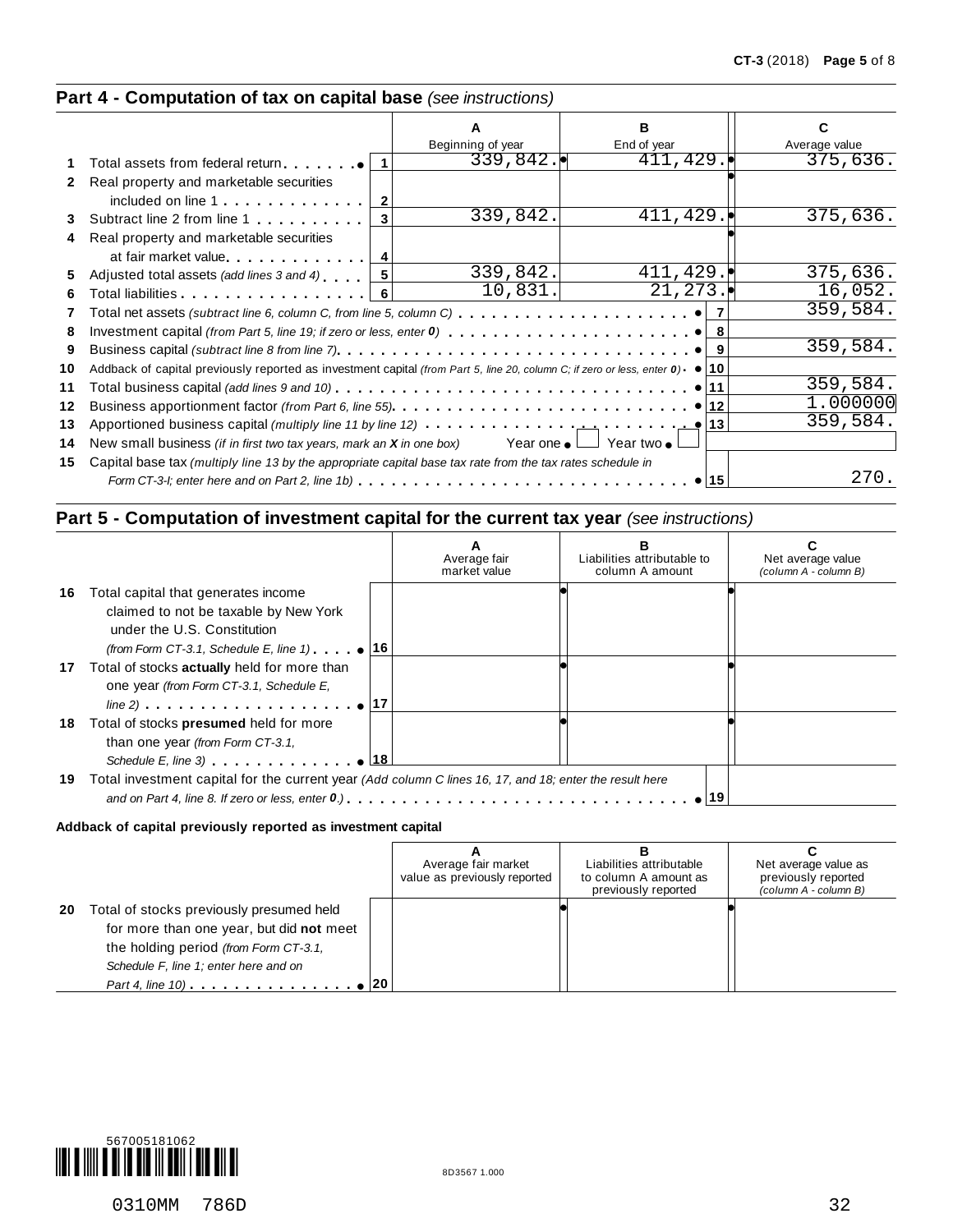# **Part 6 - Computation of business apportionment factor** *(see instructions)*

|    |                                                                                                       |                | A - New York State | <b>B</b> - Everywhere |
|----|-------------------------------------------------------------------------------------------------------|----------------|--------------------|-----------------------|
|    | Section 210-A.2                                                                                       |                |                    |                       |
|    |                                                                                                       | 1              |                    |                       |
|    |                                                                                                       | $\mathbf{2}$   |                    |                       |
|    |                                                                                                       | 3              |                    |                       |
|    | Section 210-A.3                                                                                       |                |                    |                       |
|    | 4 Rentals of real and tangible personal property                                                      | 4              |                    |                       |
|    | 5 Royalties from patents, copyrights, trademarks, and similar intangible                              |                |                    |                       |
|    |                                                                                                       | 5              |                    |                       |
|    | 6 Sales of rights for certain closed-circuit and cable TV transmissions                               |                |                    |                       |
|    |                                                                                                       | 6              |                    |                       |
|    | Section 210-A.4                                                                                       |                |                    |                       |
|    |                                                                                                       | $\overline{7}$ |                    |                       |
|    | Section 210-A.5(a)(1) - Fixed percentage method for qualified financial instruments (QFIs)            |                |                    |                       |
|    |                                                                                                       |                |                    | 8                     |
|    | <b>Section 210-A.5(a)(2) - Mark an X in each box that is applicable</b> (see line 8 instructions)     |                |                    |                       |
|    | Section 210-A.5(a)(2)(A)                                                                              |                |                    |                       |
| 9  | Interest from loans secured by real property                                                          | 9              |                    |                       |
| 10 |                                                                                                       | 10             |                    |                       |
| 11 | Interest from loans not secured by real property (QFI $\bullet$ $\Box$ ) $\bullet$                    | 11             |                    |                       |
|    | 12 Net gains from sales of loans not secured by real property (QFI $\bullet$ $\Box$ ).                | 12             |                    |                       |
|    | Section 210-A.5(a)(2)(B) (QFI · _                                                                     |                |                    |                       |
|    | 13 Interest from federal debt                                                                         | 13             |                    |                       |
| 14 |                                                                                                       |                |                    |                       |
|    | Interest from NYS and its political subdivisions debt                                                 | 15             |                    |                       |
| 15 | Net gains from federal, NYS, and NYS political subdivisions debt                                      | 16             |                    |                       |
| 16 | Interest from other states and their political subdivisions debt.                                     | 17             |                    |                       |
| 17 |                                                                                                       | 18             |                    |                       |
| 18 | Net gains from other states and their political subdivisions debt.<br>Section 210-A.5(a)(2)(C) (QFI ● |                |                    |                       |
|    |                                                                                                       |                |                    |                       |
|    | 19 Interest from asset-backed securities and other government agency debt                             | 19             |                    |                       |
| 20 | Net gains from government agency debt or asset-backed securities                                      |                |                    |                       |
|    | sold through an exchange                                                                              | 20             |                    |                       |
|    | 21 Net gains from all other asset-backed securities                                                   | 21             |                    |                       |
|    | Section 210-A.5(a)(2)(D) (QFI ●                                                                       |                |                    |                       |
|    | 22 Interest from corporate bonds                                                                      | 22             |                    |                       |
|    | 23 Net gains from corporate bonds sold through broker/dealer or                                       |                |                    |                       |
|    |                                                                                                       | 23             |                    |                       |
|    |                                                                                                       | 24             |                    |                       |
|    | Section 210-A.5(a)(2)(E)                                                                              |                |                    |                       |
|    | 25 Net interest from reverse repurchase and securities borrowing agreements . $\bullet$               | 25             |                    |                       |
|    | Section 210-A.5(a)(2)(F)                                                                              |                |                    |                       |
|    |                                                                                                       | 26             |                    |                       |
|    | Section 210-A.5(a)(2)(I) (QFI $\bullet$   )                                                           |                |                    |                       |
|    | 27 Net income from sales of physical commodities                                                      | 27             |                    |                       |
|    | Section 210-A.5(a)(2)(J) (QFI $\bullet$   )                                                           |                |                    |                       |
|    | 28 Marked to market net gains<br>. <b>.</b>                                                           | 28             |                    |                       |
|    | Section 210-A.5(a)(2)(H) (QFI $\bullet$                                                               |                |                    |                       |
|    | 210-A.5(a)(2)(G) (QFI $\bullet$                                                                       |                |                    |                       |
| 29 |                                                                                                       | 29             |                    |                       |
|    | 30 Net gains and other income from other financial instruments                                        | -30            |                    |                       |

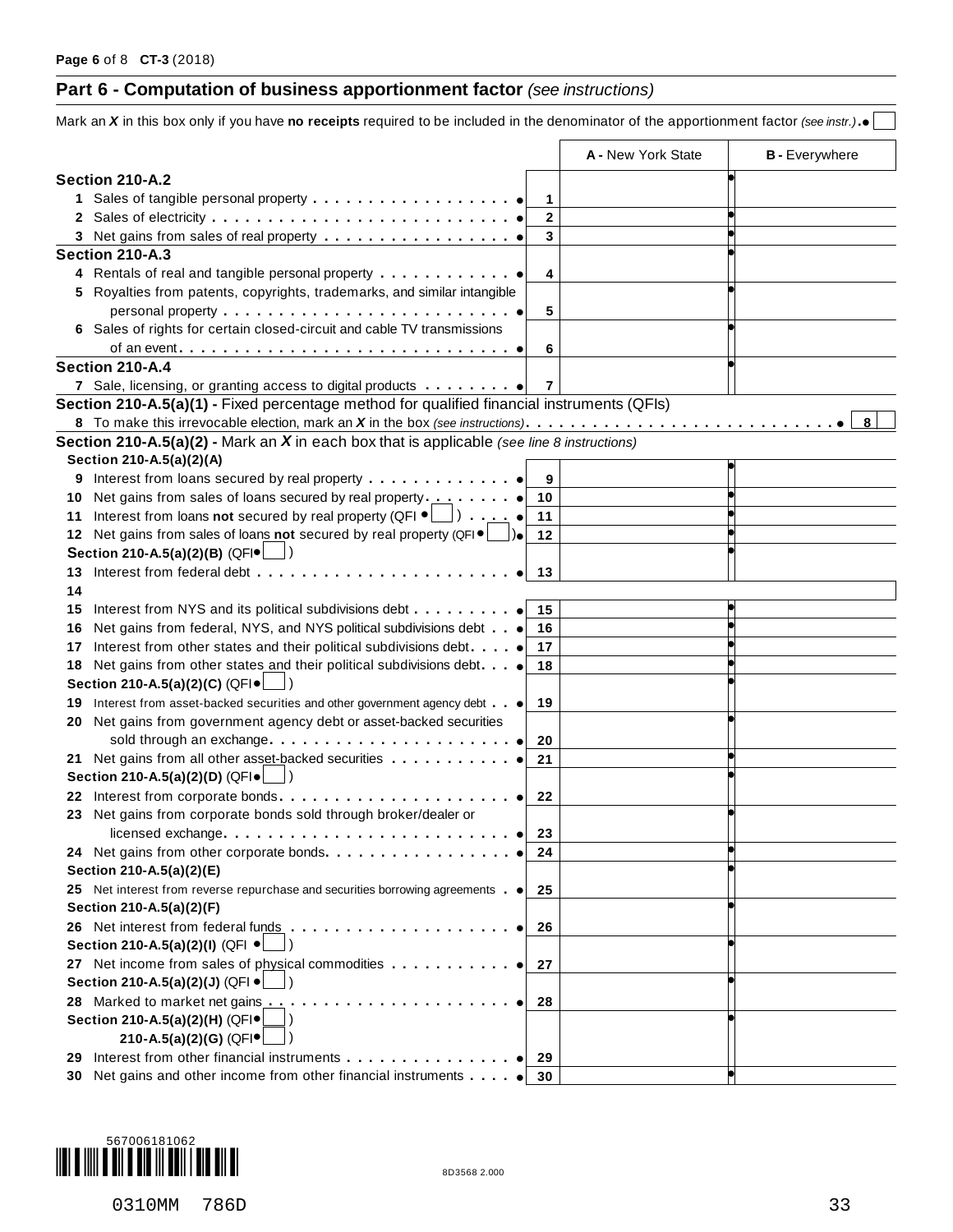# **Part 6 - Computation of business apportionment factor** *(continued)*

|     |                                                                                                              |    | A - New York State | <b>B</b> - Everywhere              |
|-----|--------------------------------------------------------------------------------------------------------------|----|--------------------|------------------------------------|
|     | <b>Section 210-A.5(b)</b>                                                                                    |    |                    |                                    |
| 31  |                                                                                                              |    |                    |                                    |
| 32  | Margin interest earned on behalf of brokerage accounts $\cdots$ $\cdots$ $\bullet$ 32                        |    |                    |                                    |
| 33  | Fees for advisory services for underwriting or management of underwriting $\bullet$ 33                       |    |                    |                                    |
| 34  |                                                                                                              | 34 |                    |                                    |
| 35  | Receipts from account maintenance fees.                                                                      | 35 |                    |                                    |
| 36  |                                                                                                              |    |                    |                                    |
| 37  |                                                                                                              |    |                    |                                    |
|     | <b>Section 210-A.5(c)</b>                                                                                    |    |                    |                                    |
| 38  | Interest, fees, and penalties from credit cards $\ldots \ldots \ldots \cdot$ .                               |    |                    |                                    |
| 39  |                                                                                                              |    |                    |                                    |
| 40  |                                                                                                              |    |                    |                                    |
| 41  | Receipts from credit card authorizations and settlement processing. $ 41 $                                   |    |                    |                                    |
| 42  |                                                                                                              |    |                    |                                    |
|     | <b>Section 210-A.5(d)</b>                                                                                    |    |                    |                                    |
|     | 43 Receipts from certain services to investment companies 43                                                 |    |                    |                                    |
|     | Section 210-A.6                                                                                              |    |                    |                                    |
|     | 44 Receipts from railroad and trucking business. 1                                                           |    |                    |                                    |
|     | Section 210-A.6-a                                                                                            |    |                    |                                    |
|     |                                                                                                              |    |                    |                                    |
|     | Section 210-A.7                                                                                              |    |                    |                                    |
| 46  |                                                                                                              |    |                    |                                    |
| 47  |                                                                                                              |    |                    |                                    |
|     | Section 210-A.8                                                                                              |    |                    |                                    |
| 48. |                                                                                                              |    |                    |                                    |
| 49  |                                                                                                              |    |                    |                                    |
| 50  |                                                                                                              |    |                    |                                    |
|     | Section 210-A.9                                                                                              |    |                    |                                    |
|     |                                                                                                              |    |                    |                                    |
|     | <b>Section 210-A.10</b>                                                                                      |    |                    |                                    |
|     |                                                                                                              |    |                    |                                    |
|     | <b>Section 210-A.11</b>                                                                                      |    |                    |                                    |
| 53  |                                                                                                              |    |                    |                                    |
|     | <b>Total receipts</b>                                                                                        |    |                    |                                    |
|     |                                                                                                              |    |                    |                                    |
|     | <b>Calculation of business apportionment factor</b>                                                          |    |                    |                                    |
|     | 55 New York State business apportionment factor (divide line 54, column A by line 54, column B and enter the |    |                    |                                    |
|     | resulting decimal here; round to the sixth decimal place after the decimal point; see instructions)          |    |                    | $\bullet$ 55 $\overline{1.000000}$ |

Enter line 55 on Part 3, *Computation of tax on business income base*, line 14; and on Part 4, *Computation of tax on capital base*, line 12.

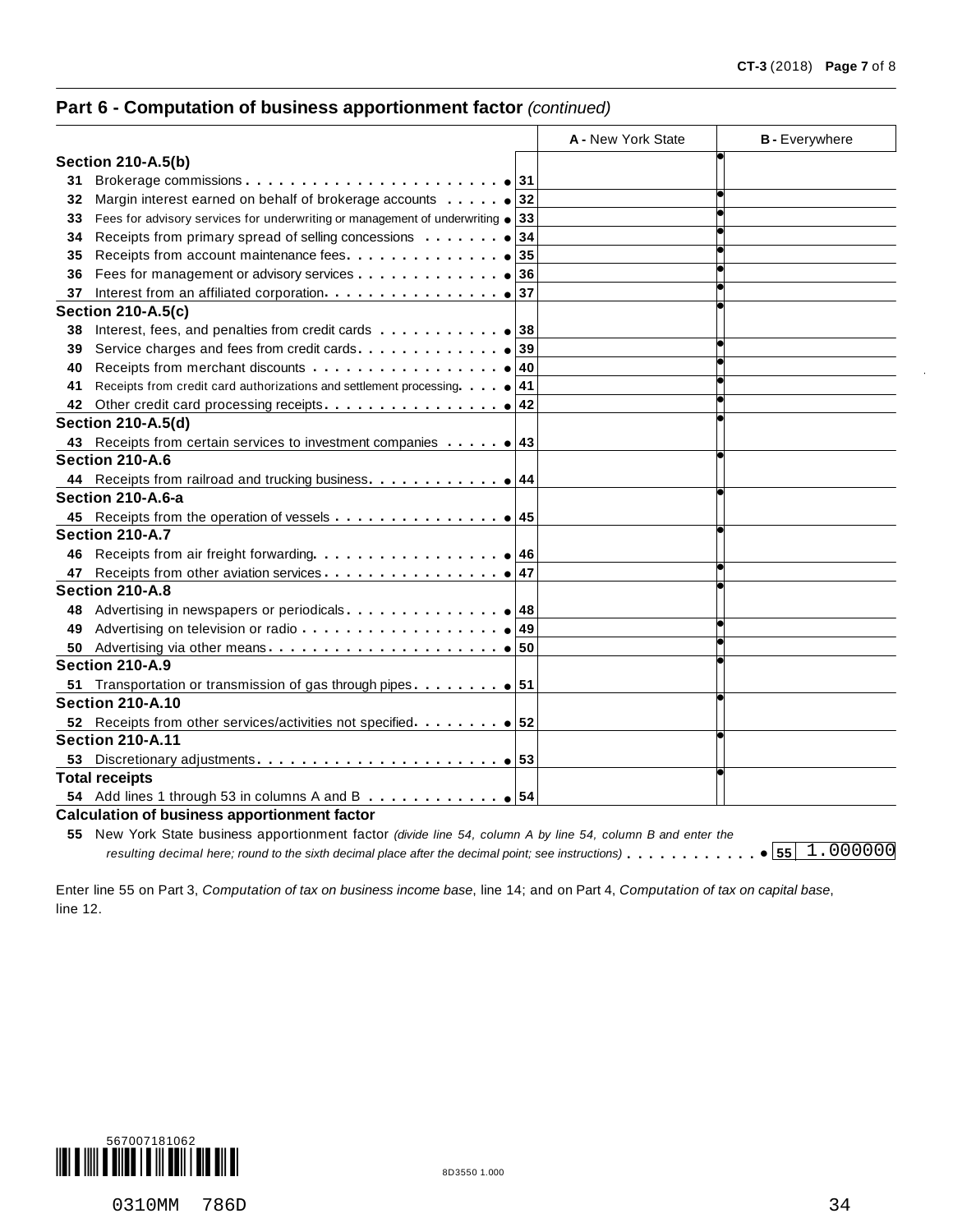# **Part 7 - Summary of tax credits claimed**

**1** Have you been convicted of an offense, or are you an owner of an entity convicted of an offense, defined in New York State Penal Law, Article 200 or 496, or section 195.20? *(see Form CT-1; mark an* **X** *in one box*)  $\dots \dots \dots \dots 1$  Yes No  $X$ 

Enter in the appropriate box below the amount of each tax credit **used** to reduce the tax due shown on Part 2, line 2, and attach the corresponding properly completed claim form. The amount of credit to enter is computed on each credit form and carried to this section.

| $CT-37$ $•$          | $CT-606$ $\bullet$                                                                                                                               | CT-649 •                |
|----------------------|--------------------------------------------------------------------------------------------------------------------------------------------------|-------------------------|
| $CT-40$              | $CT-607$ $•$                                                                                                                                     | $CT-650$ $\bullet$      |
| $CT-41$ . $•$        | $CT-611$                                                                                                                                         | DTF-621 •               |
| $CT-43$ . $•$        | $CT-611.1$ $\bullet$                                                                                                                             | $DTF-622$ $\bullet$     |
| $CT-44$              | $CT-611.2$ $\bullet$                                                                                                                             | DTF-624 •               |
| $CT-46$              | $CT-612$ $\bullet$                                                                                                                               | DTF-630 •               |
| $CT-47$ $\bullet$    | $CT-613$ $•$                                                                                                                                     | Other credits $\bullet$ |
| $CT-236$ $\bullet$   | $CT-631$ $•$                                                                                                                                     |                         |
| $CT-238$ $•$         | $CT-633$                                                                                                                                         |                         |
| $CT-239$ $•$         | $CT-634$ $\bullet$                                                                                                                               |                         |
| $CT-241$ $•$         | $CT-635$ $\bullet$                                                                                                                               |                         |
| $CT-242$ $\bullet$   | $CT-636$ $\bullet$                                                                                                                               |                         |
| $CT-243$             | $CT-637$ $\bullet$                                                                                                                               |                         |
| $CT-246$ $\bullet$   | $CT-638$ $\bullet$                                                                                                                               |                         |
| $CT-248$ $\bullet$   | $CT-639$ $\bullet$                                                                                                                               |                         |
| $CT-249$ $•$         | $CT-640$                                                                                                                                         |                         |
| $CT-250$ $•$         | $CT-641$ $\bullet$                                                                                                                               |                         |
| $CT-261$ . $•$       | $CT-642$ $\bullet$                                                                                                                               |                         |
| $CT-501$ $\bullet$   | $CT-643$                                                                                                                                         |                         |
| $CT-601$ .           | $CT-644$ $\bullet$                                                                                                                               |                         |
| $CT-602$ . $\bullet$ | $CT-645$ $\bullet$                                                                                                                               |                         |
| $CT-603$             | $CT-646$ $\bullet$                                                                                                                               |                         |
| $CT-604$ $•$         | $CT-647$ $\bullet$                                                                                                                               |                         |
| $CT-605$ $•$         | $CT-648$ $\bullet$                                                                                                                               |                         |
|                      |                                                                                                                                                  |                         |
|                      | 2 Total tax credits claimed above (enter here and on Part 2, line 3; attach appropriate form for each credit                                     | $2 \vert$               |
|                      |                                                                                                                                                  | $\overline{\mathbf{3}}$ |
|                      |                                                                                                                                                  |                         |
|                      | 4a If you claimed the QEZE tax reduction credit and you had a 100% zone allocation factor, mark an X in the box $\cdots$ $\cdots$ $\bullet$ [4a] |                         |
|                      | 4b If you claimed the tax-free NY area tax elimination credit, and you had a 100% area allocation factor, mark an X                              |                         |
|                      |                                                                                                                                                  | 4bl                     |
|                      | 4c If you claimed the tax-free NY area excise tax on telecommunications credit and you had a 100% area allocation                                | 4cl                     |
|                      |                                                                                                                                                  |                         |

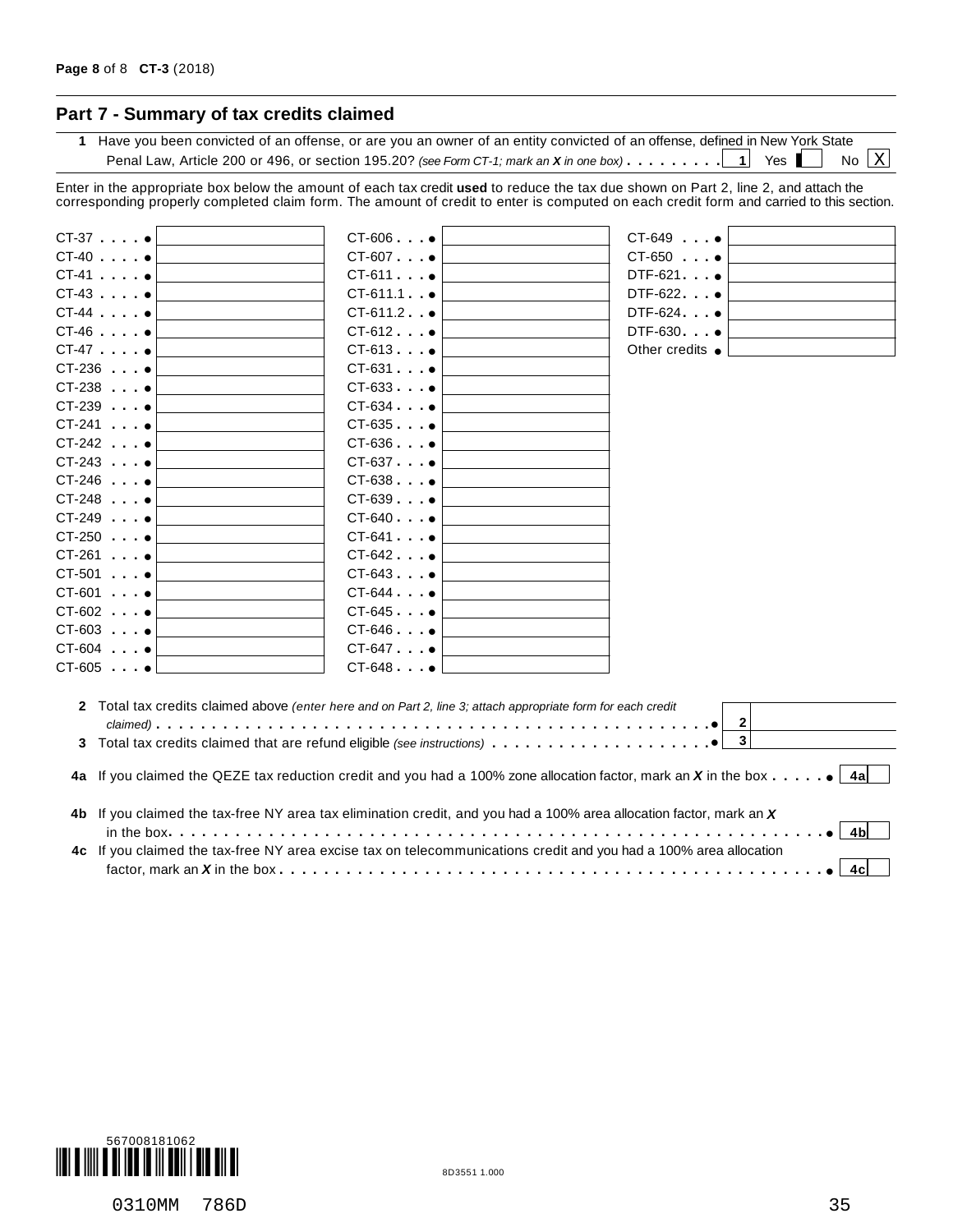

Department of Taxation and Finance

# **Pepartment of Taxation and Finance**<br> **Prior Net Operating Loss Conversion** CT-3.3 **(PNOLC) Subtraction**

OPEN SOURCE MATTERS, INC 76-0803008

Legal name of corporation **Employer identification number (EIN)** Employer identification number (EIN)

Attach to Form CT-3 or CT-3-A. **All** filers complete **all** schedules.

**CT-3-A filers:** Enter the total number of members in the combined group in the current tax period *(see instructions)* mm m m m m m m m m m m m m m m m m m m m m m m m m m m m m m m m m m m m m m m m m m m m m m m m%

#### **Schedule A - PNOLC subtraction pool detail and tax period allotment** *(see instructions)*

**All filers:** Complete all information each tax period.

**CT-3-A filers:** Enter all requested information in each column for **each** combined member that was in the group for the tax period.

| А<br>CT-3 filer or CT-3-A combined members |                                  |            |                                    |            |  |  |  |
|--------------------------------------------|----------------------------------|------------|------------------------------------|------------|--|--|--|
|                                            | Name                             | <b>EIN</b> | lf<br>non-taxpayer,<br>mark an $X$ | end date   |  |  |  |
| A                                          | p<br>OPEN SOURCE MATTERS,<br>INC | 76-0803008 |                                    | $12-31-14$ |  |  |  |
| В                                          |                                  |            |                                    |            |  |  |  |
| C                                          |                                  |            |                                    |            |  |  |  |
| D                                          |                                  |            |                                    |            |  |  |  |
| Е                                          |                                  |            |                                    |            |  |  |  |
| F                                          |                                  |            |                                    |            |  |  |  |
| G                                          |                                  |            |                                    |            |  |  |  |
| H                                          |                                  |            |                                    |            |  |  |  |
|                                            |                                  |            |                                    |            |  |  |  |
|                                            |                                  |            |                                    |            |  |  |  |

|          | C<br>Tax<br>period<br>count      | D<br>Unabsorbed net<br>operating loss<br>(UNOL) | Е<br>PNOLC subtraction pool | F<br><b>PNOLC</b><br>subtraction<br>allotment % | G<br>Tax period PNOLC<br>subtraction allotment<br>(column E x column F) | н<br>Remaining PNOLC<br>subtraction pool<br>[column E - (column C<br>x column G)] |
|----------|----------------------------------|-------------------------------------------------|-----------------------------|-------------------------------------------------|-------------------------------------------------------------------------|-----------------------------------------------------------------------------------|
| A        | $\overline{5}$                   | 79,642.                                         | 79,642.                     | 100.                                            |                                                                         |                                                                                   |
| в        |                                  |                                                 |                             |                                                 |                                                                         |                                                                                   |
| C        |                                  |                                                 |                             |                                                 |                                                                         |                                                                                   |
| D        |                                  |                                                 |                             |                                                 |                                                                         |                                                                                   |
| Е        |                                  |                                                 |                             |                                                 |                                                                         |                                                                                   |
| F        |                                  |                                                 |                             |                                                 |                                                                         |                                                                                   |
| G        |                                  |                                                 |                             |                                                 |                                                                         |                                                                                   |
| н        |                                  |                                                 |                             |                                                 |                                                                         |                                                                                   |
|          | k                                |                                                 |                             |                                                 |                                                                         |                                                                                   |
| J        | le                               |                                                 |                             |                                                 |                                                                         |                                                                                   |
|          | Totals from<br>attached sheet(s) |                                                 |                             |                                                 |                                                                         |                                                                                   |
| 1 Totals |                                  | 79,642.                                         | 79,642.                     |                                                 |                                                                         |                                                                                   |

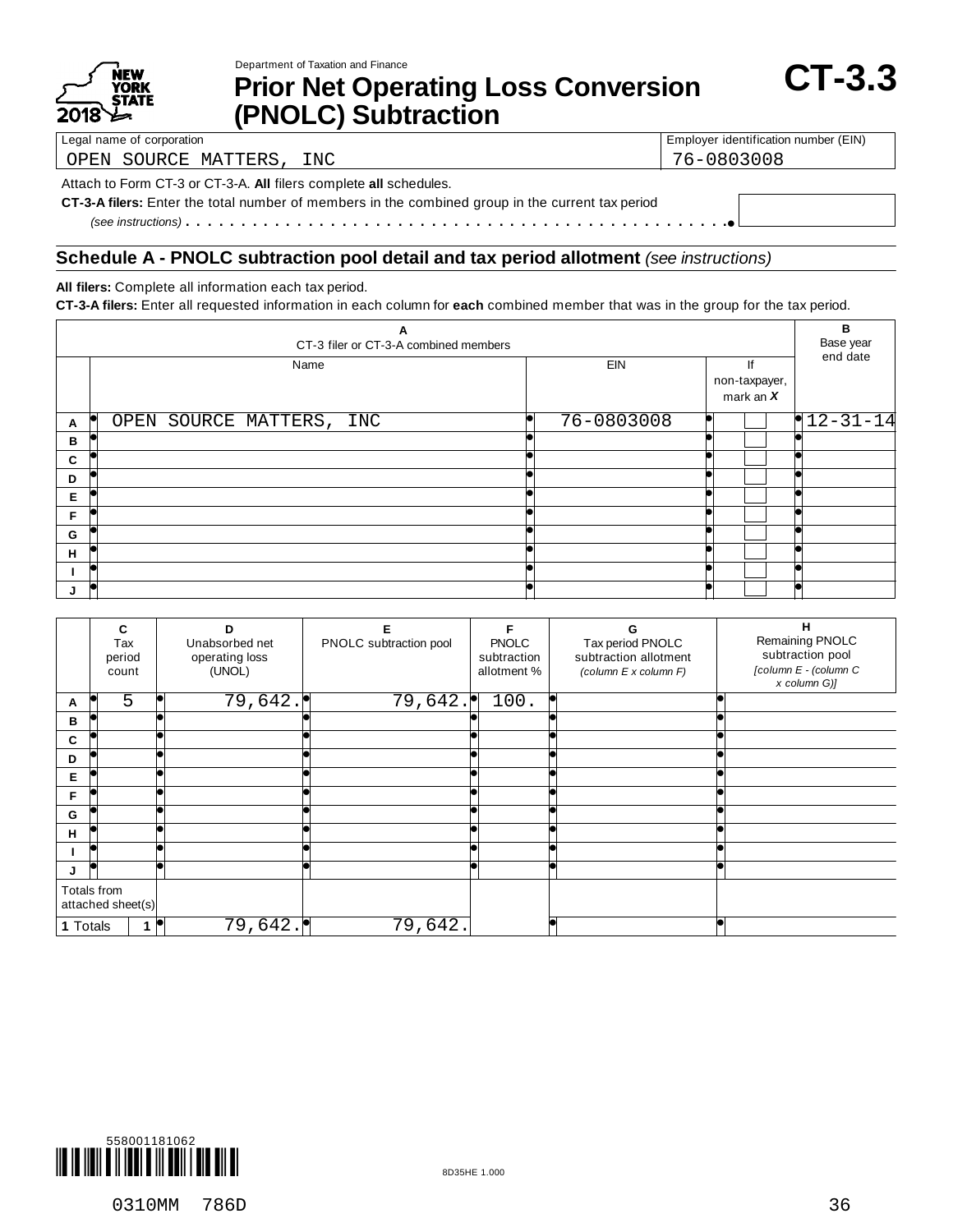## **Schedule B - Overall limitation on PNOLC subtraction** *(All filers must complete Schedule B)*

| 1 Apportioned business income after addback for the current tax period (from Form CT-3 or CT-3-A,                                                    |         |
|------------------------------------------------------------------------------------------------------------------------------------------------------|---------|
|                                                                                                                                                      | 55,237. |
| 2 Multiply line 1 by your appropriate business income base tax rate for the current tax period from                                                  |         |
| the Tax rates schedule table 1, 2, 3, or 4 in Form CT-3-1 or CT-3-A-1 (round the result up to the next                                               |         |
|                                                                                                                                                      | 3,590.  |
| 3 Greater of the capital base tax or the fixed dollar minimum tax for the current tax period                                                         |         |
| (from Form CT-3 or CT-3-A, Part 2, line 1b or 1c) $\dots \dots \dots \dots \dots \dots \dots \dots \dots \dots \dots \dots \dots \bullet \vert \; 3$ | 270.    |
|                                                                                                                                                      | 3,320.  |
| 5 Maximum amount of the PNOLC subtraction to be deducted in the current tax period (if line 4 is                                                     |         |
| zero, enter 0; otherwise, divide line 4 by the same tax rate used for line 2) $\ldots$ , , , , $\bullet$                                             | 51,077. |
|                                                                                                                                                      |         |

#### **Schedule C - Computation of PNOLC subtraction used and unused amount carried forward** *(see instructions)*

| $1000$ $1100$ $100$                                                                   |  |         |
|---------------------------------------------------------------------------------------|--|---------|
|                                                                                       |  |         |
| 2 Unused PNOLC subtraction carried forward from prior tax period (see instructions) 0 |  | 79,642. |
|                                                                                       |  | 79,642. |
|                                                                                       |  | 51,077. |
|                                                                                       |  | 28,565. |
|                                                                                       |  |         |
|                                                                                       |  | 28,565. |
|                                                                                       |  |         |

**Note:** You **must** complete and attach Form CT-3.3 to Form CT-3 or CT-3-A for each tax period for which you or any member of the combined group claim a PNOLC subtraction or carry a PNOLC subtraction balance.

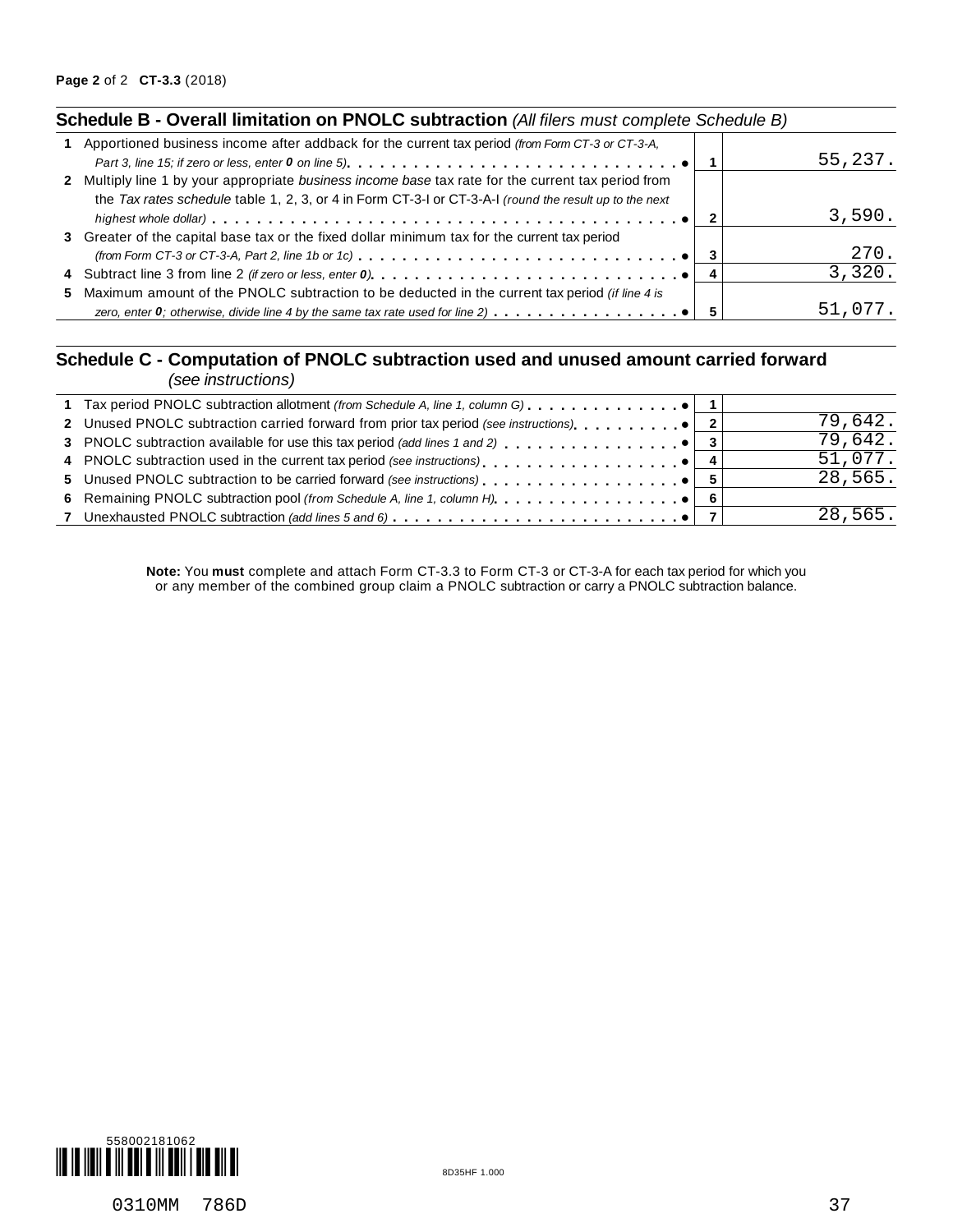Department of Taxation and Finance



**Net Operatment of Taxation and Finance**<br> **Net Operating Loss Deduction (NOLD)** CT-3.4

| Legal                                                 | r identification number (EIN) |
|-------------------------------------------------------|-------------------------------|
| I name of corporation                                 | ⊨mplover                      |
| INC<br>SOIIRC<br>MATTERS<br>)PEN<br>ᄀᅚ<br>- - - - - - | $\sim$ $-$                    |

Attach to Form CT-3 or CT-3-A; see Form CT-3.4-I before completing.

|    | Multiply Form CT-3 or CT-3-A, Part 3, line 17, by your appropriate business income base tax rate                                           |    |          |              |          |
|----|--------------------------------------------------------------------------------------------------------------------------------------------|----|----------|--------------|----------|
|    | for the current year from the Tax rates schedule in Form CT-3-1 or CT-3-A-1 (see instructions) $\cdots$ .                                  |    |          |              | 270.     |
|    | 2 Enter the greater of the capital base tax or the fixed dollar minimum tax for the current tax year                                       |    |          |              |          |
|    | (from Form CT-3 or CT-3-A, Part 2, line 1b or 1c) $\cdots \cdots \cdots \cdots \cdots \cdots \cdots \cdots \cdots \cdots \cdots \bullet  $ |    |          | $\mathbf{2}$ | 270.     |
|    |                                                                                                                                            |    |          | 3            |          |
|    | Maximum allowable amount of the NOLD to be deducted in the current tax year (divide line 3 by the                                          |    |          |              |          |
|    | same business income base tax rate used for line 1; do not enter less than zero). $\ldots$ , $\ldots$ , $\ldots$                           |    |          | 4            |          |
|    | <b>Computation of available net operating losses (NOLs)</b> (see instructions)                                                             |    |          |              |          |
|    | 5a NOLs incurred on or after January 1, 2015 and before current                                                                            |    |          |              |          |
|    | year, which have not been previously used $\bullet$                                                                                        | 5а | 132,189. |              |          |
|    |                                                                                                                                            | 5b |          |              |          |
|    |                                                                                                                                            | 5c |          |              |          |
|    |                                                                                                                                            |    | 132,189. |              |          |
|    |                                                                                                                                            |    |          |              |          |
| 5. |                                                                                                                                            |    |          |              | 132,189. |
| 6. | NOLD to be used in the current tax year (see instructions) $\ldots \ldots \ldots \ldots \ldots \ldots \ldots$                              |    |          |              |          |
|    |                                                                                                                                            |    |          |              | 132,189. |
|    |                                                                                                                                            |    |          |              |          |

#### **Schedule A - Apportioned business income or loss** *(must be completed for each tax period; see instructions)***.**

| A                                        |                | B                                                                                 | C                                                                                                                                                                     |
|------------------------------------------|----------------|-----------------------------------------------------------------------------------|-----------------------------------------------------------------------------------------------------------------------------------------------------------------------|
| Tax period beginning and<br>ending dates |                | Amount from Form CT-3 or<br>CT-3-A, Part 3, line 17 for the<br>period in column A | When column B is not a loss, enter the ending dates<br>of the tax period(s) that generated an NOL used to<br>reduce the amount in column B (see instr.; if necessary) |
| $07 - 01 - 18$                           | $06 - 30 - 19$ | 4,160.                                                                            |                                                                                                                                                                       |
| $07 - 01 - 17$                           | $06 - 30 - 18$ | $-85,741.$                                                                        |                                                                                                                                                                       |
| $01 - 01 - 17$                           | $06 - 30 - 17$ | $-38,178.$                                                                        |                                                                                                                                                                       |
| $01 - 01 - 16$                           | $12 - 31 - 16$ | $-8,270.$                                                                         |                                                                                                                                                                       |
| $01 - 01 - 16$                           |                |                                                                                   |                                                                                                                                                                       |
|                                          |                |                                                                                   |                                                                                                                                                                       |
|                                          |                |                                                                                   |                                                                                                                                                                       |
|                                          |                |                                                                                   |                                                                                                                                                                       |
|                                          |                |                                                                                   |                                                                                                                                                                       |
|                                          |                |                                                                                   |                                                                                                                                                                       |
|                                          |                |                                                                                   |                                                                                                                                                                       |
|                                          |                |                                                                                   |                                                                                                                                                                       |
|                                          |                |                                                                                   |                                                                                                                                                                       |
|                                          |                |                                                                                   |                                                                                                                                                                       |
|                                          |                |                                                                                   |                                                                                                                                                                       |
|                                          |                |                                                                                   |                                                                                                                                                                       |
|                                          |                |                                                                                   |                                                                                                                                                                       |
|                                          |                |                                                                                   |                                                                                                                                                                       |

*Note: You must complete and attach Form CT-3.4 to Form CT-3 or CT-3-A each tax year.*

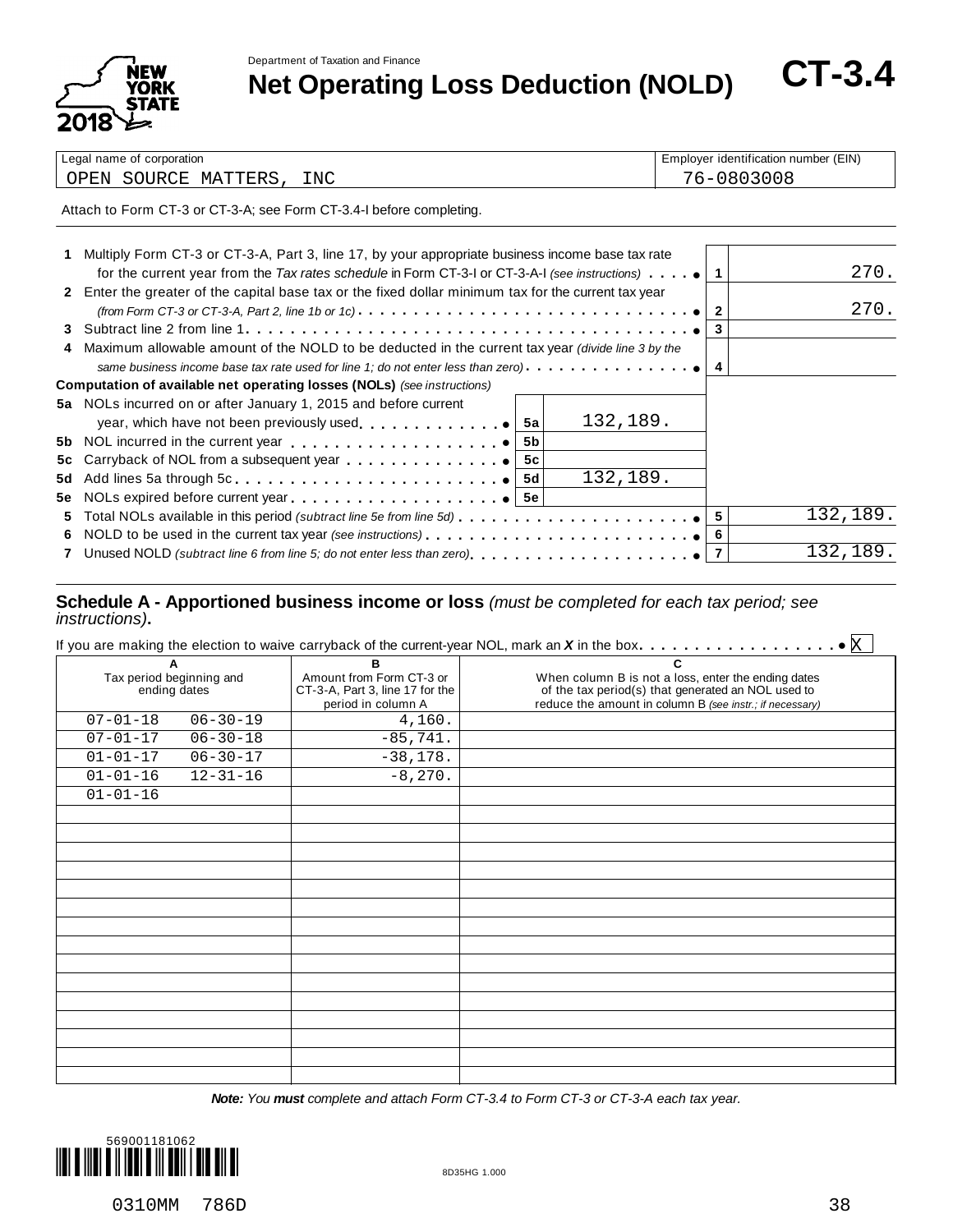#### **Schedule B - New members included in the combined group for the current tax period; Form CT-3-A filers only** *(see instructions)*

| . .<br>$\epsilon$<br>A<br>Name | $\frac{B}{EIN}$ | C<br>NOL available at<br>the beginning of<br>this tax period | D<br>Beginning<br>date of this<br>tax period<br>(mm-dd-yy) | Е<br>Ending date<br>of this<br>tax period<br>(mm-dd-yy) |
|--------------------------------|-----------------|--------------------------------------------------------------|------------------------------------------------------------|---------------------------------------------------------|
|                                |                 |                                                              |                                                            |                                                         |
|                                |                 |                                                              |                                                            |                                                         |
|                                |                 |                                                              |                                                            |                                                         |
|                                |                 |                                                              |                                                            |                                                         |
|                                |                 |                                                              |                                                            |                                                         |
|                                |                 |                                                              |                                                            |                                                         |

#### **Schedule C - Former members not included in the combined group for the current tax period; Form CT-3-A filers only** *(see instructions)*

| A<br>Name | В<br>EIN | C<br>NOL available at<br>the beginning of<br>this tax period | D<br>Beginning<br>date of this<br>tax period<br>(mm-dd-yy) | Е<br>Ending date<br>of this<br>tax period<br>(mm-dd-yy) |
|-----------|----------|--------------------------------------------------------------|------------------------------------------------------------|---------------------------------------------------------|
|           |          |                                                              |                                                            |                                                         |
|           |          |                                                              |                                                            |                                                         |
|           |          |                                                              |                                                            |                                                         |
|           |          |                                                              |                                                            |                                                         |
|           |          |                                                              |                                                            |                                                         |
|           |          |                                                              |                                                            |                                                         |
|           |          |                                                              |                                                            |                                                         |
|           |          |                                                              |                                                            |                                                         |
|           |          |                                                              |                                                            |                                                         |
|           |          |                                                              |                                                            |                                                         |

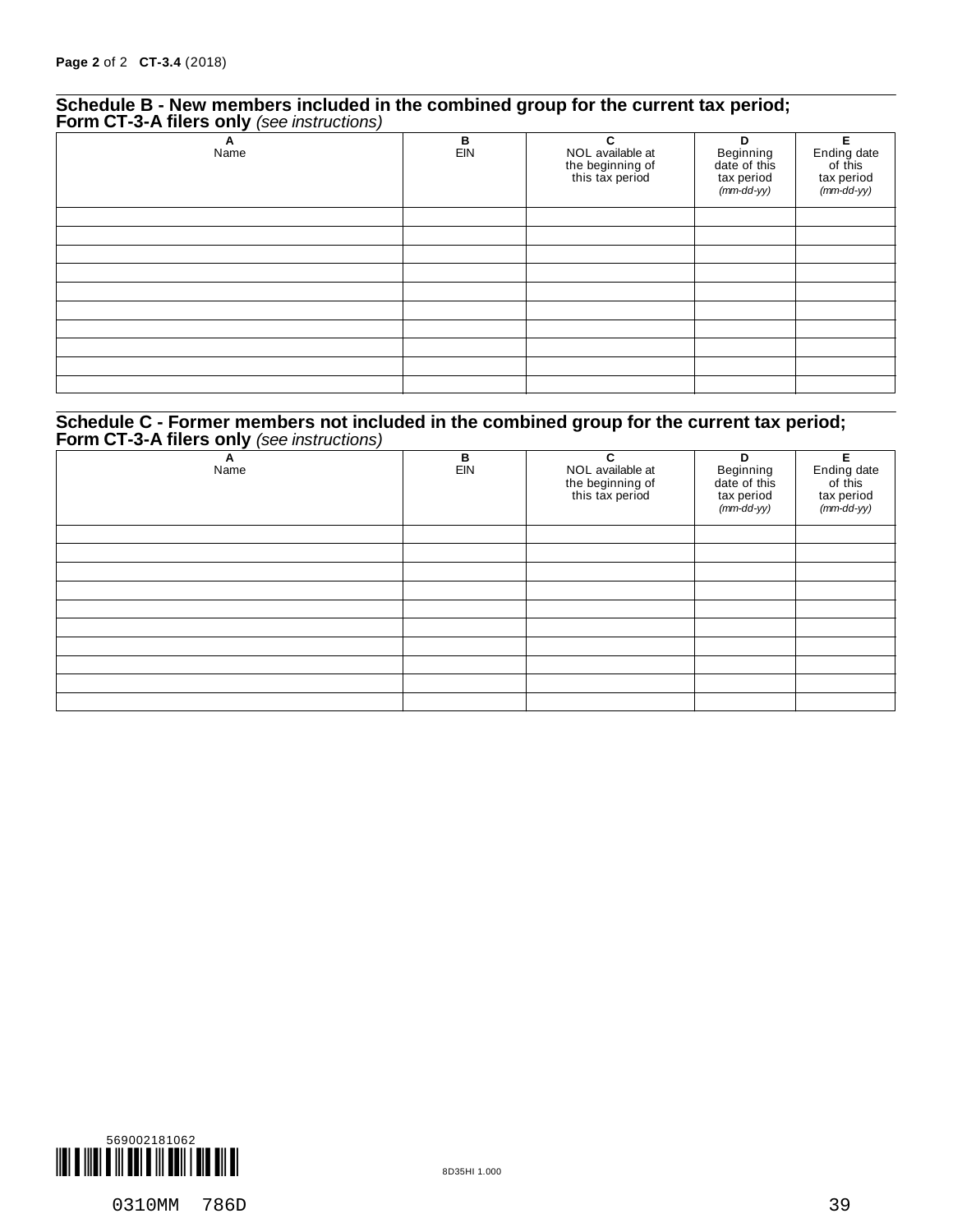# 8

# Department of Taxation and Finance **CT-3-M General Business Corporation MTA Surcharge Return**

**Tax Law - Article 9-A, Section 209-B**

**Caution:** This form must be used **only** for tax periods beginning on or after January 1, 2018. If you use it for any prior periods, the return will **not** be processed and will **not** be considered timely filed. As a result, penalties and interest may be incurred.

| Amended return                                                                                                                                                       |             | All filers must enter tax period: beginning                                                                                        |                       | $07 - 01 - 18$                                      | $06 - 30 - 19$<br>ending                            |
|----------------------------------------------------------------------------------------------------------------------------------------------------------------------|-------------|------------------------------------------------------------------------------------------------------------------------------------|-----------------------|-----------------------------------------------------|-----------------------------------------------------|
| Employer identification number (EIN)                                                                                                                                 | File number | Business telephone number                                                                                                          |                       |                                                     | If you claim an                                     |
| 76-0803008                                                                                                                                                           | AA9         | $347 - 425 - 9397$                                                                                                                 |                       |                                                     | overpayment, mark<br>an $\boldsymbol{X}$ in the box |
| Legal name of corporation                                                                                                                                            |             |                                                                                                                                    | Trade name/DBA        |                                                     |                                                     |
| OPEN SOURCE MATTERS,                                                                                                                                                 | INC         |                                                                                                                                    |                       |                                                     |                                                     |
| Mailing name (if different from legal name above)                                                                                                                    |             |                                                                                                                                    |                       | State or country of incorporation                   | Date received (for Tax Department use only)         |
| c/o                                                                                                                                                                  |             |                                                                                                                                    | ΝY                    |                                                     |                                                     |
| Number and street or PO box                                                                                                                                          |             |                                                                                                                                    | Date of incorporation |                                                     |                                                     |
| PO BOX 4668 #88354                                                                                                                                                   |             |                                                                                                                                    | $01 - 01 - 05$        |                                                     |                                                     |
| City                                                                                                                                                                 | State       | ZIP code                                                                                                                           |                       | Foreign corporations: date began<br>business in NYS |                                                     |
| NEW YORK                                                                                                                                                             | ΝY          | 10163-4668                                                                                                                         |                       |                                                     |                                                     |
| If you need to update your address or phone information for corporation tax, or other tax types, you can do so online. See Business                                  |             |                                                                                                                                    |                       |                                                     |                                                     |
| <i>information</i> in Form CT-1.                                                                                                                                     |             |                                                                                                                                    |                       |                                                     |                                                     |
| File this form with your Form CT-3 or CT-3-A. Before completing this return, see Form CT-3-M-I, Instructions for Form CT-3-M.                                        |             |                                                                                                                                    |                       |                                                     |                                                     |
| Pay amount shown on line 12. Make payable to: New York State Corporation Tax<br>А.                                                                                   |             |                                                                                                                                    |                       |                                                     | Payment enclosed                                    |
| Attach your payment here. Detach all check stubs. (See instructions for details.)                                                                                    |             |                                                                                                                                    |                       | A                                                   |                                                     |
| 2<br>Apportioned franchise tax (multiply line 1 by line 2)<br>3<br>MTA surcharge (multiply line 3 by 28.6% (.286)) $\cdots$ $\cdots$ $\cdots$ $\cdots$ $\cdots$<br>4 |             |                                                                                                                                    |                       | $\overline{2}$<br>3<br>4                            | 100.0000%<br>270.<br>77.                            |
| 5a<br>5b<br>6                                                                                                                                                        |             |                                                                                                                                    |                       |                                                     |                                                     |
| 7                                                                                                                                                                    |             |                                                                                                                                    |                       |                                                     |                                                     |
|                                                                                                                                                                      |             |                                                                                                                                    |                       | $\overline{7}$                                      | 689                                                 |
| 8а                                                                                                                                                                   |             | Underpayment <i>(subtract line 7 from line 4)</i> $\cdots$ $\cdots$ $\cdots$ $\cdots$ $\cdots$ $\cdots$ $\cdots$ $\cdots$ $\cdots$ |                       | 8a                                                  |                                                     |
| Additional amount for 2019 MFI (see instructions)<br>8b                                                                                                              |             |                                                                                                                                    |                       | 8b                                                  |                                                     |
| 8с                                                                                                                                                                   |             |                                                                                                                                    |                       | 8c                                                  |                                                     |
| Estimated tax penalty (see instructions; mark an $X$ in the box if Form CT-222 is attached) $\bullet$<br>9                                                           |             |                                                                                                                                    |                       | $\overline{9}$                                      |                                                     |
| 10                                                                                                                                                                   |             |                                                                                                                                    |                       | 10                                                  |                                                     |
| Late filing and late payment penalties (see instructions for Form CT-3 or CT-3-A)<br>11                                                                              |             |                                                                                                                                    |                       | 11                                                  |                                                     |
| Balance due (add lines 8c through 11 and enter here; enter the payment amount on line A above)<br>12                                                                 |             |                                                                                                                                    |                       | 12                                                  |                                                     |
| Excess prepayments (subtract line 4 from line 7)                                                                                                                     |             |                                                                                                                                    |                       | 13a                                                 | 612                                                 |
| Amount previously credited to 2019 MFI (see instructions)                                                                                                            |             |                                                                                                                                    |                       | 13 <sub>b</sub>                                     |                                                     |
| 13а<br>13b<br>Overpayment (subtract line 13b from line 13a) $\ldots$ $\ldots$ $\ldots$ $\ldots$ $\ldots$ $\ldots$ $\ldots$ $\ldots$<br>13с                           |             |                                                                                                                                    |                       | 13c                                                 | 612.                                                |
| Amount of overpayment to be credited to New York State franchise tax (see instructions).<br>14                                                                       |             |                                                                                                                                    |                       | 14                                                  |                                                     |
| Amount of overpayment to be credited to MTA surcharge for next period (see instructions)<br>15                                                                       |             |                                                                                                                                    |                       | 15                                                  | 612                                                 |

#### **Schedule A - Computation of MCTD apportionment percentage** *(see instructions)*

|    | Average value of property (see instructions)               | A<br><b>MCTD</b> | в<br>New York State |  |
|----|------------------------------------------------------------|------------------|---------------------|--|
| 17 |                                                            |                  |                     |  |
|    |                                                            |                  |                     |  |
|    |                                                            |                  |                     |  |
| 20 | Tangible personal property owned (see instructions)   20   |                  |                     |  |
| 21 | Tangible personal property rented (see instructions).   21 |                  |                     |  |
| 22 |                                                            |                  |                     |  |
| 23 |                                                            |                  |                     |  |
|    |                                                            |                  |                     |  |

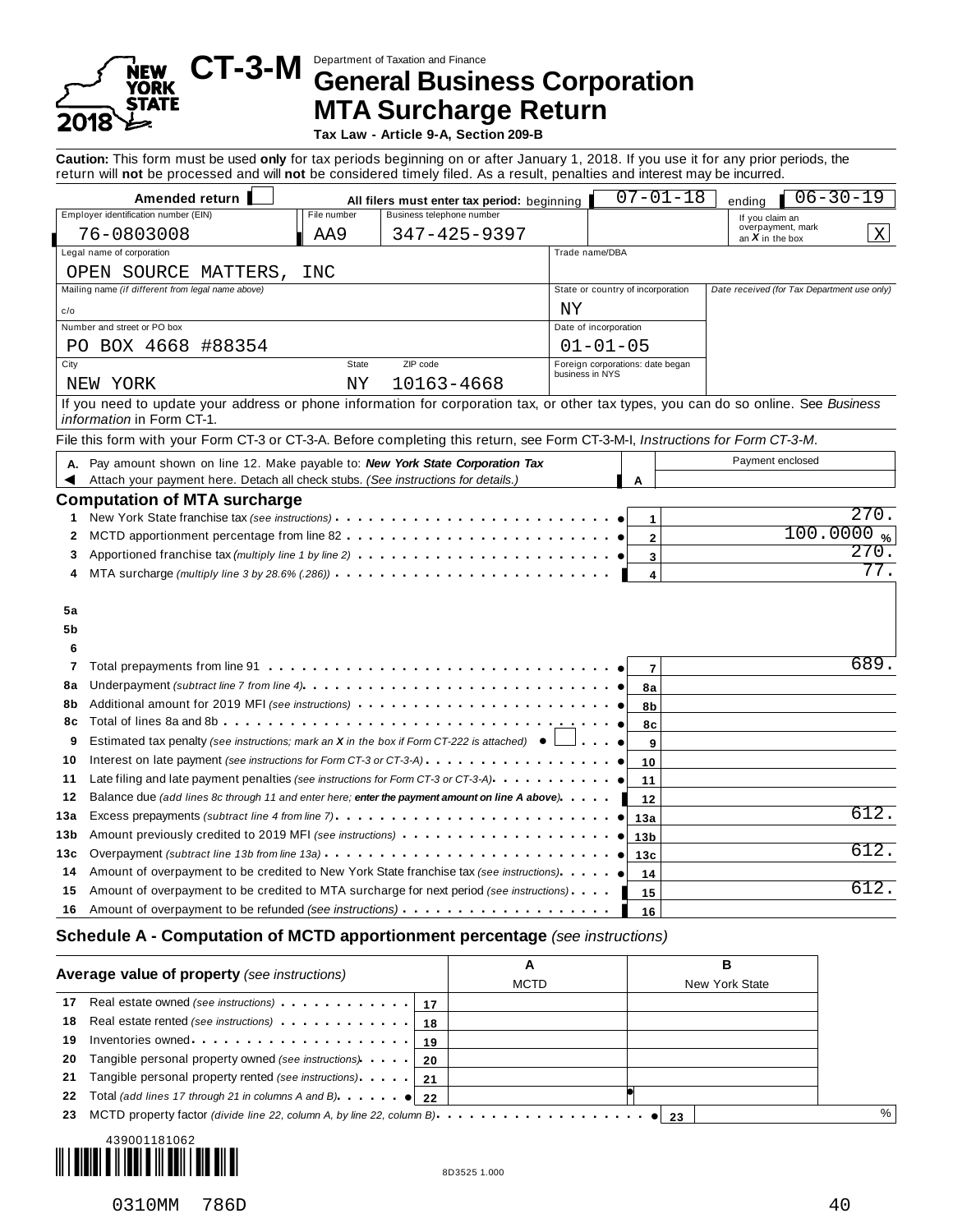|     | <b>Receipts from:</b> (see instructions for lines 24 through 76)                                                                                                                                                              | Α<br><b>MCTD</b> | B<br>New York State |  |
|-----|-------------------------------------------------------------------------------------------------------------------------------------------------------------------------------------------------------------------------------|------------------|---------------------|--|
|     | Section 210-A.2                                                                                                                                                                                                               |                  |                     |  |
|     | 24 Sales of tangible personal property                                                                                                                                                                                        | 24               |                     |  |
| 25  |                                                                                                                                                                                                                               | 25               |                     |  |
| 26  | Net gains from sales of real property <u>.</u>                                                                                                                                                                                | 26               |                     |  |
|     | Section 210-A.3                                                                                                                                                                                                               |                  |                     |  |
| 27  | Rentals of real and tangible personal property entitled as a set of real and tangible personal property                                                                                                                       | 27               |                     |  |
| 28  | Royalties from patents, copyrights, trademarks, and similar intangible                                                                                                                                                        |                  |                     |  |
|     | personal property entering the set of the set of the set of the set of the set of the set of the set of the set of the set of the set of the set of the set of the set of the set of the set of the set of the set of the set | 28               |                     |  |
| 29  | Sales of rights for certain closed-circuit and cable TV transmissions                                                                                                                                                         |                  |                     |  |
|     | of an event                                                                                                                                                                                                                   | 29               |                     |  |
|     | Section 210-A.4                                                                                                                                                                                                               |                  |                     |  |
|     | 30 Sale, licensing, or granting access to digital products                                                                                                                                                                    | 30               |                     |  |
|     | Section 210-A.5(a)(1) - Fixed percentage method for qualified financial instruments (QFIs)                                                                                                                                    |                  |                     |  |
|     | 31 If this irrevocable election was made on Form CT-3 or CT-3-A, mark an X in the box (see Form CT-3-I or CT-3-A-I, line 8 instructions)                                                                                      |                  |                     |  |
|     |                                                                                                                                                                                                                               |                  |                     |  |
|     | Section 210-A.5(a)(2) – Mark an X in each box that is applicable (see Form CT-3-I or CT-3-A-I line 8 instructions)                                                                                                            |                  |                     |  |
|     | Section 210-A.5(a)(2)(A)                                                                                                                                                                                                      |                  |                     |  |
|     | 32 Interest from loans secured by real property                                                                                                                                                                               | 32               |                     |  |
| 33  | Net gains from sales of loans secured by real property                                                                                                                                                                        | 33               |                     |  |
| 34  | Interest from loans not secured by real property                                                                                                                                                                              |                  |                     |  |
|     | $(QFI \bigsqcup)$                                                                                                                                                                                                             | 34               |                     |  |
| 35  | Net gains from sales of loans not secured by real property                                                                                                                                                                    |                  |                     |  |
|     |                                                                                                                                                                                                                               | 35               |                     |  |
|     | Section 210-A.5(a)(2)(B) (QFI [                                                                                                                                                                                               |                  |                     |  |
| 36  |                                                                                                                                                                                                                               | 36               |                     |  |
| 37  |                                                                                                                                                                                                                               |                  |                     |  |
|     |                                                                                                                                                                                                                               |                  |                     |  |
| 38  | Interest from NYS and its political subdivisions debt                                                                                                                                                                         | 38               |                     |  |
| 39  | Net gains from federal, NYS, and NYS political subdivisions debt                                                                                                                                                              | 39               |                     |  |
| 40  | Interest from other states and their political subdivisions debt                                                                                                                                                              | 40               |                     |  |
| 41  | Net gains from other states and their political subdivisions debt                                                                                                                                                             | 41               |                     |  |
|     | Section 210-A.5(a)(2)(C) (QFI                                                                                                                                                                                                 |                  |                     |  |
| 42  | Interest from asset-backed securities and other government agency debt.                                                                                                                                                       | 42               |                     |  |
| 43  | Net gains from government agency debt or asset-backed securities                                                                                                                                                              |                  |                     |  |
|     | sold through an exchange                                                                                                                                                                                                      | 43               |                     |  |
|     | 44 Net gains from all other asset-backed securities                                                                                                                                                                           | 44               |                     |  |
|     | Section 210-A.5(a)(2)(D) $(QFI$ $\Box$ )                                                                                                                                                                                      |                  |                     |  |
| 45  |                                                                                                                                                                                                                               | 45               |                     |  |
| 46  | Net gains from corporate bonds sold through broker/dealer or                                                                                                                                                                  |                  |                     |  |
|     | licensed exchange                                                                                                                                                                                                             | 46               |                     |  |
|     |                                                                                                                                                                                                                               | 47               |                     |  |
|     | Section 210-A.5(a)(2)(E)                                                                                                                                                                                                      |                  |                     |  |
|     | 48 Net interest from reverse repurchase and securities borrowing agreements                                                                                                                                                   | 48               |                     |  |
|     | Section 210-A.5(a)(2)(F)                                                                                                                                                                                                      |                  |                     |  |
|     |                                                                                                                                                                                                                               | 49               |                     |  |
|     | Section 210-A.5(a)(2)(I) (QFI                                                                                                                                                                                                 |                  |                     |  |
|     | 50 Net income from sales of physical commodities                                                                                                                                                                              | 50               |                     |  |
|     | Section 210-A.5(a)(2)(J) (QFI                                                                                                                                                                                                 |                  |                     |  |
|     | 51 Marked to market net gains entertainment and a series and a series and a series and a series area                                                                                                                          | 51               |                     |  |
|     | Section 210-A.5(a)(2)(H) (QFI                                                                                                                                                                                                 |                  |                     |  |
|     | 210-A.5(a)(2)(G) (QFI                                                                                                                                                                                                         |                  |                     |  |
| 52  | Interest from other financial instruments [1] [1] Interest from other financial instruments                                                                                                                                   | 52               |                     |  |
| 53. | Net gains and other income from other financial instruments                                                                                                                                                                   | 53               |                     |  |
|     |                                                                                                                                                                                                                               |                  |                     |  |



 $\bar{z}$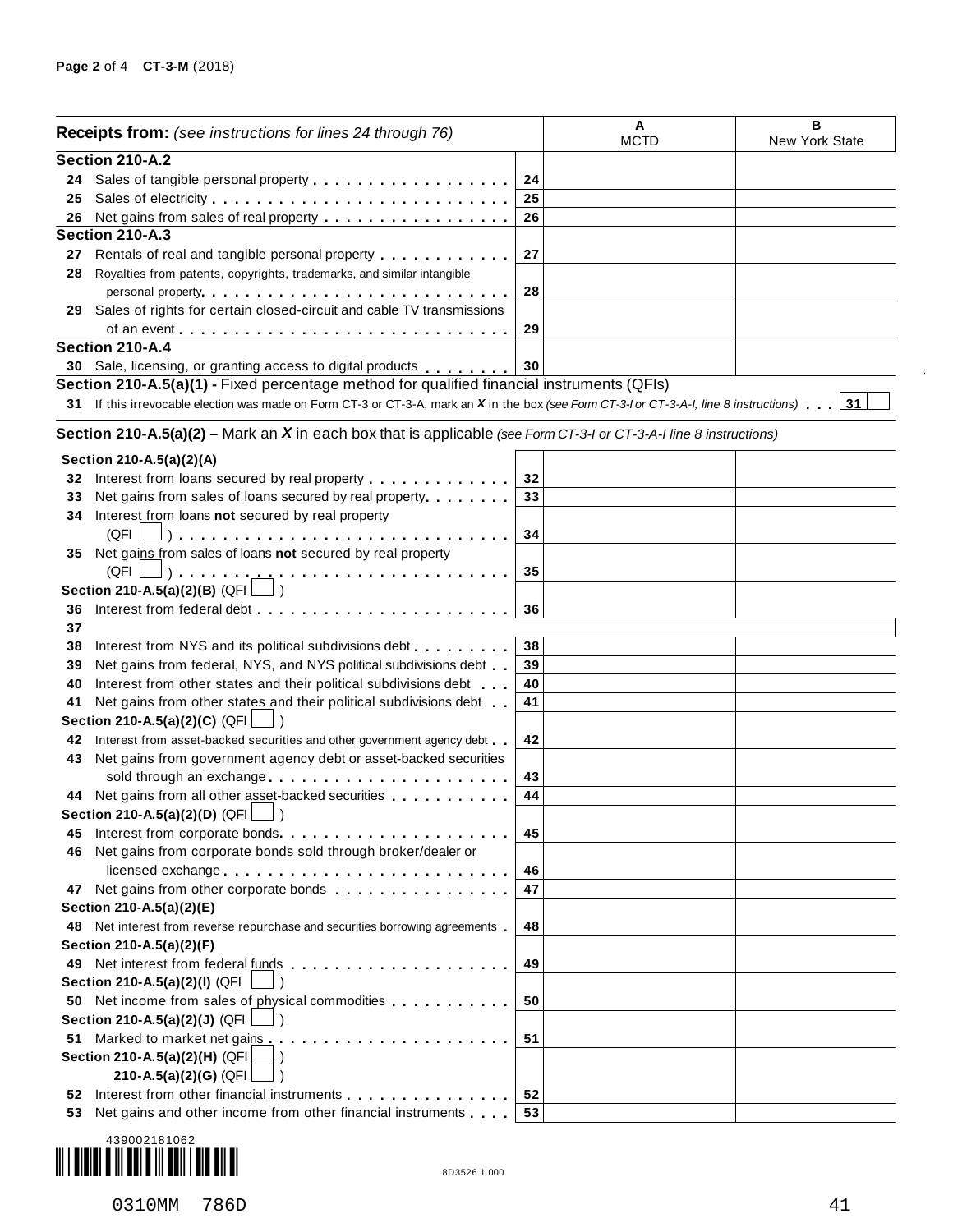|    | Receipts from: (continued)                                                                        |    | A<br><b>MCTD</b> |    | в<br>New York State |
|----|---------------------------------------------------------------------------------------------------|----|------------------|----|---------------------|
|    | <b>Section 210-A.5(b)</b>                                                                         |    |                  |    |                     |
| 54 |                                                                                                   | 54 |                  |    |                     |
| 55 | Margin interest earned on behalf of brokerage accounts                                            | 55 |                  |    |                     |
| 56 | Fees for advisory services for underwriting or management of underwriting                         | 56 |                  |    |                     |
| 57 | Receipts from primary spread of selling concessions                                               | 57 |                  |    |                     |
| 58 | Receipts from account maintenance fees                                                            | 58 |                  |    |                     |
| 59 | Fees for management or advisory services                                                          | 59 |                  |    |                     |
| 60 | Interest from an affiliated corporation.                                                          | 60 |                  |    |                     |
|    | <b>Section 210-A.5(c)</b>                                                                         |    |                  |    |                     |
| 61 | Interest, fees, and penalties from credit cards                                                   | 61 |                  |    |                     |
| 62 | Service charges and fees from credit cards                                                        | 62 |                  |    |                     |
| 63 |                                                                                                   | 63 |                  |    |                     |
| 64 | Receipts from credit card authorizations and settlement processing.                               | 64 |                  |    |                     |
| 65 | Other credit card processing receipts                                                             | 65 |                  |    |                     |
|    | <b>Section 210-A.5(d)</b>                                                                         |    |                  |    |                     |
| 66 | Receipts from certain services to investment companies.                                           | 66 |                  |    |                     |
|    | Section 210-A.6                                                                                   |    |                  |    |                     |
| 67 | Receipts from railroad and trucking business                                                      | 67 |                  |    |                     |
|    | Section 210-A.6-a                                                                                 |    |                  |    |                     |
| 68 |                                                                                                   | 68 |                  |    |                     |
|    | Section 210-A.7                                                                                   |    |                  |    |                     |
| 69 | Receipts from air freight forwarding                                                              | 69 |                  |    |                     |
| 70 | Receipts from other aviation services                                                             | 70 |                  |    |                     |
|    | Section 210-A.8                                                                                   |    |                  |    |                     |
| 71 | Advertising in newspapers or periodicals                                                          | 71 |                  |    |                     |
| 72 |                                                                                                   | 72 |                  |    |                     |
| 73 |                                                                                                   | 73 |                  |    |                     |
|    | Section 210-A.9                                                                                   |    |                  |    |                     |
|    | 74 Transportation or transmission of gas through pipes                                            | 74 |                  |    |                     |
|    | <b>Section 210-A.10</b>                                                                           |    |                  |    |                     |
| 75 | Receipts from other services/activities not specified                                             | 75 |                  |    |                     |
|    | <b>Section 210-A.11</b>                                                                           |    |                  |    |                     |
| 76 |                                                                                                   |    |                  |    |                     |
| 77 | Total (add lines 24 through 76 in columns A and B). $\ldots$ , $\ldots$ , $\bullet$ 77            |    |                  |    |                     |
| 78 |                                                                                                   |    |                  | 78 | %                   |
|    | <b>Payroll</b>                                                                                    |    | A<br><b>MCTD</b> |    | в<br>New York State |
|    | 79 Wages and other compensation of employees except general                                       |    |                  |    |                     |
|    |                                                                                                   |    |                  |    |                     |
|    |                                                                                                   |    |                  |    |                     |
| 80 |                                                                                                   |    |                  | 80 | %                   |
| 81 |                                                                                                   |    |                  | 81 |                     |
| 82 | MCTD apportionment percentage (Divide line 81 by three; if a factor is missing, see instructions. |    |                  |    |                     |
|    |                                                                                                   |    |                  |    | 82 $100.0000%$      |